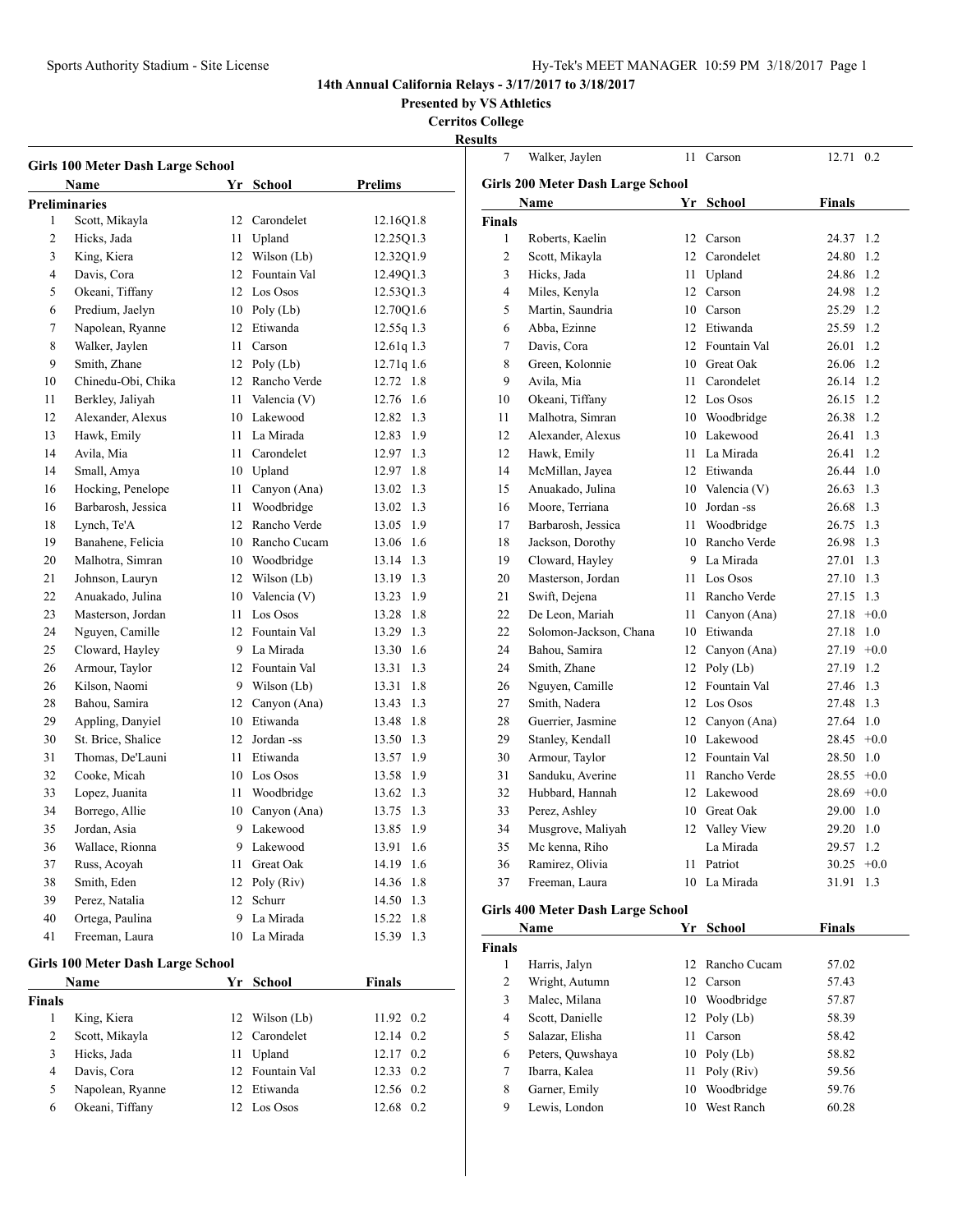**Presented by VS Athletics**

**Cerritos College**

| 'sun<br>∽ |
|-----------|
|-----------|

| Finals  (Girls 400 Meter Dash Large School) |                                         |      |                 |               |  |
|---------------------------------------------|-----------------------------------------|------|-----------------|---------------|--|
|                                             | Name                                    |      | Yr School       | <b>Finals</b> |  |
| 10                                          | Oefelein, Meagan                        | 12   | Woodbridge      | 60.38         |  |
| 11                                          | Tolento, Natalie                        |      | 10 Los Osos     | 60.89         |  |
| 12                                          | Dodley, Jade                            |      | 11 Valencia (V) | 61.44         |  |
| 13                                          | Lusk, Keysha                            | 11   | Poly (Riv)      | 61.71         |  |
| 14                                          | Waters, Dominique                       |      | 11 Poly $(Lb)$  | 61.84         |  |
| 15                                          | Atkins, Kennedi                         |      | 12 Carson       | 62.08         |  |
| 16                                          | Moore, Terriana                         |      | 10 Jordan -ss   | 62.25         |  |
| 17                                          | Palmer, Alondra                         |      | 12 Rancho Verde | 62.34         |  |
| 18                                          | Wright, La'Daijah                       |      | 11 Etiwanda     | 62.48         |  |
| 19                                          | Ransom, Lisa                            |      | 11 Fountain Val | 62.79         |  |
| 20                                          | Guerrier, Jasmine                       |      | 12 Canyon (Ana) | 63.10         |  |
| 21                                          | Ngo, Katherine                          |      | 11 Fountain Val | 63.39         |  |
| 22                                          | Nash, Dalia                             |      | 10 Canyon (Ana) | 64.29         |  |
| 23                                          | Scott, Devani                           |      | 10 Etiwanda     | 64.40         |  |
| 24                                          | Swift, Dejena                           |      | 11 Rancho Verde | 64.76         |  |
| 25                                          | Jordan, Asia                            |      | 9 Lakewood      | 65.78         |  |
| 26                                          | Bates, Kelly                            |      | 10 Canyon (Ana) | 65.97         |  |
| 27                                          | Stanley, Kendall                        |      | 10 Lakewood     | 66.34         |  |
| 28                                          | Spacher, Sidney                         |      | 12 Los Osos     | 66.56         |  |
| 29                                          | Cervantes, Grace                        | 11 - | Schurr          | 66.87         |  |
| 30                                          | Rodriguez, Iliana                       |      | 10 Patriot      | 66.91         |  |
| 31                                          | Musgrove, Maliyah                       |      | 12 Valley View  | 67.35         |  |
| 32                                          | Ocariz. Gabe                            | 11   | Schurr          | 68.63         |  |
| 33                                          | Higginbotham, Aleesa                    |      | 9 Lakewood      | 69.39         |  |
| 34                                          | Collette, Niki                          |      | 11 Great Oak    | 71.48         |  |
| 35                                          | Clark, Lexy                             | 10   | La Mirada       | 73.71         |  |
|                                             | <b>Girls 800 Meter Run Large School</b> |      |                 |               |  |
|                                             | Name                                    | Yr   | <b>School</b>   | Finals        |  |
| <b>Finals</b>                               |                                         |      |                 |               |  |
| 1                                           | Steele, Cassidy                         |      | 12 Lakewood     | 2:30.16       |  |
| 2                                           | Quinn, Kelsey                           |      | 9 Etiwanda      | 2:32.34       |  |
| 3                                           | Atanacio, Marai                         |      | 10 Schurr       | 2:32.95       |  |
| $\overline{4}$                              | Goeller, Anna                           |      | 10 Fountain Val | 2:33.24       |  |
| 5                                           | Soun, Brenda                            |      | 10 Lakewood     | 2:36.35       |  |
| 6                                           | Uranda, Sarai                           | 12   | Lynwood         | 2:37.38       |  |
| 7                                           | Avila, Miranda                          | 11   | Patriot         | 2:39.42       |  |
| 8                                           | Cervantes, Grace                        | 11   | Schurr          | 2:39.83       |  |
| 9                                           | Warrior8, Lady                          |      | 12 Patriot      | 2:42.55       |  |
| 10                                          | Jimenez, Lizeth                         |      | 10 Patriot      | 2:46.30       |  |
| 11                                          | Cano, Liz                               | 11   | Schurr          | 2:46.40       |  |
| 12                                          | Reid, Mary                              | 11   | Lakewood        | 3:04.76       |  |
|                                             | Girls 1600 Meter Run Large School       |      |                 |               |  |
|                                             | Name                                    |      | Yr School       | <b>Finals</b> |  |
| <b>Finals</b>                               |                                         |      |                 |               |  |
| 1                                           | Peters, Myah                            | 9    | Rancho Cucam    | 5:27.32       |  |
| 2                                           | Atanacio, Marai                         | 10   | Schurr          | 5:29.11       |  |
| 3                                           | Saiza, Mia                              |      | 12 Rancho Cucam | 5:34.92       |  |
| 4                                           | Lin, Jody                               | 11   | Woodbridge      | 5:35.94       |  |
| 5                                           | Kuhn, Madison                           | 9.   | Rancho Cucam    | 5:40.73       |  |
| 6                                           | Medranda, Zoe                           | 9    | Great Oak       | 5:42.27       |  |
| 7                                           | Capetillo, Alexandria                   | 12   | Upland          | 5:42.59       |  |
|                                             |                                         |      |                 |               |  |

| LS. |                 |    |              |         |  |
|-----|-----------------|----|--------------|---------|--|
| 8   | Quinn, Kelsey   | 9  | Etiwanda     | 5:46.49 |  |
| 9   | Amimoto, Alicia | 11 | Schurr       | 5:48.40 |  |
| 10  | Lin, Jaide      | 10 | Cerritos     | 5:48.73 |  |
| 11  | Uranda, Sarai   |    | 12 Lynwood   | 5:49.89 |  |
| 12  | Castro, Alexis  | 12 | Canyon (Ana) | 5:50.70 |  |
| 13  | Peralta, Evelyn | 11 | Lakewood     | 5:57.93 |  |
| 14  | Hanley, Olivia  | 9  | Upland       | 5:58.76 |  |
| 15  | Kirrish, Deena  | 12 | Etiwanda     | 5:58.82 |  |
| 16  | Rose, Abbey     | 9  | Fountain Val | 6:04.07 |  |
| 17  | Raby, Daria     | 11 | Wilson (Lb)  | 6:08.92 |  |
| 18  | Peterson, Ellie | 9  | Fountain Val | 6:10.91 |  |
| 19  | Soun, Brenda    | 10 | Lakewood     | 6:12.10 |  |
| 20  | Nguyen, Melanie | 11 | Lakewood     | 6:12.33 |  |
| 21  | Peterson, Grace | 9  | Fountain Val | 6:13.11 |  |

## **Girls 3200 Meter Run Large School**

|                | Name                  | Yr              | <b>School</b>    | <b>Finals</b> |  |
|----------------|-----------------------|-----------------|------------------|---------------|--|
| Finals         |                       |                 |                  |               |  |
| $\mathbf{1}$   | Leonard, Sara         | 11              | Canyon (Ana)     | 10:58.99      |  |
| 2              | Faller, Ashley        | 10              | Fountain Val     | 11:35.77      |  |
| 3              | Carr, Ashling         | 9.              | Canyon (Ana)     | 11:42.29      |  |
| $\overline{4}$ | Liera, Alicia         | 9               | Lynwood          | 11:43.68      |  |
| 5              | Meyer, Kennedy        | 12              | Wilson (Lb)      | 11:48.40      |  |
| 6              | Guerra, Isabella      | 10              | Fountain Val     | 11:51.13      |  |
| 7              | Weyland, Ariana       | 11              | Canyon (Ana)     | 11:53.62      |  |
| 8              | Cano, Liz             | 11              | Schurr           | 11:54.97      |  |
| 9              | Del Bello, Sabrina    | 11              | Wilson (Lb)      | 11:59.31      |  |
| 10             | Capetillo, Alexandria | 12              | Upland           | 11:59.45      |  |
| 11             | Beam, Jazzlyn         | 12 <sup>2</sup> | <b>Great Oak</b> | 12:00.00      |  |
| 12             | Kuhn, Madison         | 9               | Rancho Cucam     | 12:00.37      |  |
| 13             | Mejia, Rebecca        | 9               | Paramount        | 12:11.20      |  |
| 14             | Valdez, Julia         | 12              | Poly (Riv)       | 12:13.66      |  |
| 15             | Sanchez, Giselle      | 12              | Silverado        | 12:13.93      |  |
| 16             | Kirrish, Deena        | 12              | Etiwanda         | 12:15.56      |  |
| 17             | Buckley, Megan        | 10              | Great Oak        | 12:17.57      |  |
| 18             | Clause, Bella         | 9               | Great Oak        | 12:27.50      |  |
| 19             | Franke, Rachel        | 11              | Silverado        | 12:28.79      |  |
| 20             | Nguyen, Melanie       | 11              | Lakewood         | 12:29.82      |  |
| 21             | Amimoto, Alicia       | 11              | Schurr           | 12:30.71      |  |
| 22             | Piceno, Iliana        | 10              | Silverado        | 12:33.68      |  |
| 23             | Hanley, Olivia        | 9               | Upland           | 12:33.97      |  |
| 24             | Peralta, Evelyn       | 11              | Lakewood         | 12:35.30      |  |
| 25             | Jahshan, Maddie       | 9               | Fountain Val     | 13:00.88      |  |
| 26             | Hill, Molly           | 11              | Upland           | 13:33.57      |  |
| 27             | Zhou, Tracy           | 11              | Schurr           | 15:13.51      |  |
|                |                       |                 |                  |               |  |

## **Girls 100 Meter Hurdles Large School**

J.

|               | Name               |   | Yr School       | <b>Prelims</b> |  |  |
|---------------|--------------------|---|-----------------|----------------|--|--|
| Preliminaries |                    |   |                 |                |  |  |
|               | Hicks, Jada        |   | 11 Upland       | 14.79Q1.3      |  |  |
|               | Anquiano, Citlalli |   | 11 La Mirada    | 15.3901.1      |  |  |
| 3             | Boyle, Tyjai       |   | 12 Carson       | 15.53Q1.3      |  |  |
| 4             | Willingham, Lauren |   | 11 Los Alamitos | 16.18Q1.2      |  |  |
| 5             | Smith, Paige       |   | 12 Rancho Verde | $16.09q$ 1.1   |  |  |
| 6             | Lyon, Madison      | 9 | Woodbridge      | 16.18q 1.1     |  |  |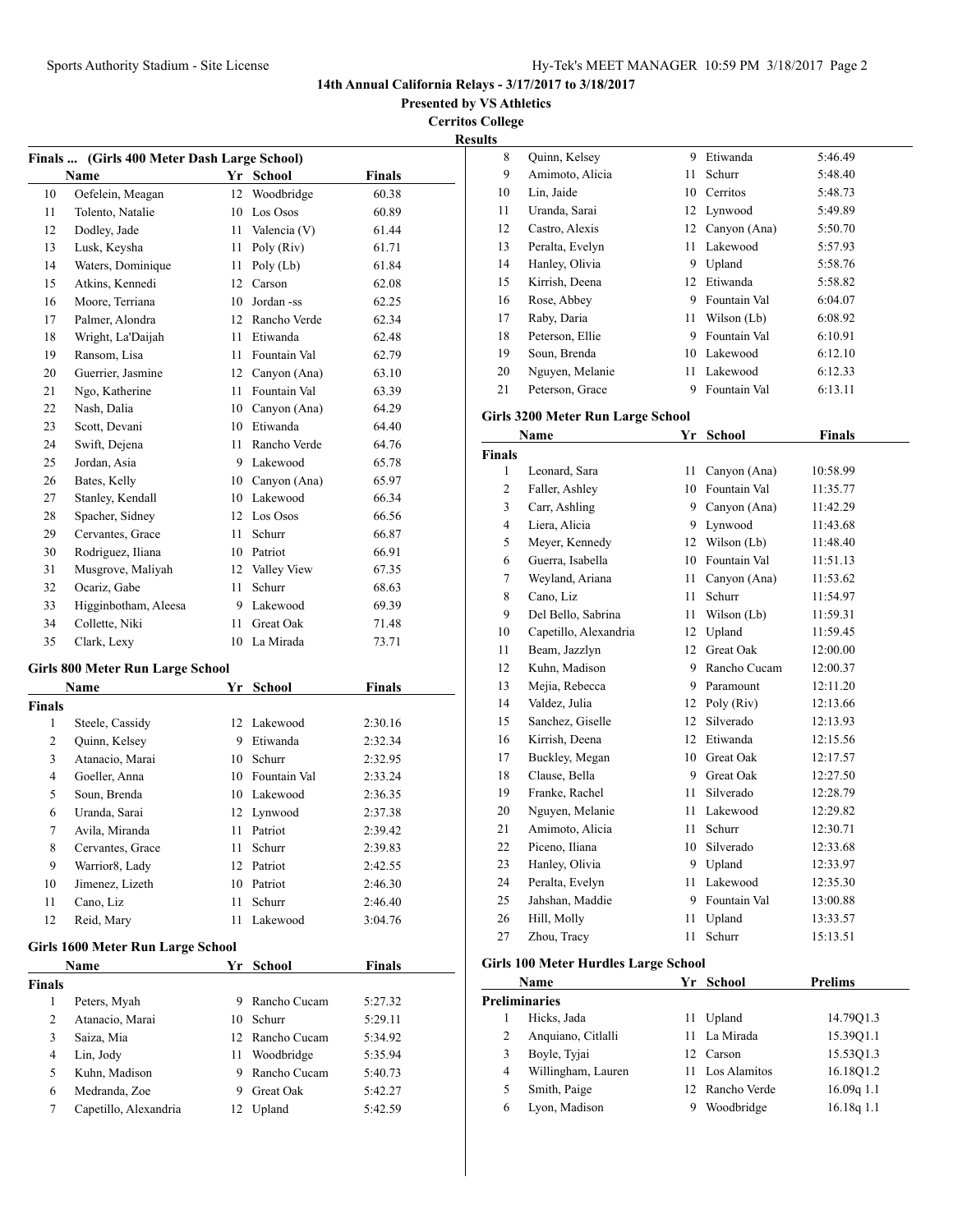**Presented by VS Athletics**

**Cerritos College**

|               |                                                       |    |                 |               | <b>Results</b> |
|---------------|-------------------------------------------------------|----|-----------------|---------------|----------------|
|               | Preliminaries  (Girls 100 Meter Hurdles Large School) |    |                 |               |                |
|               | Name                                                  |    | Yr School       | Prelims       |                |
| 7             | Jackson, DeAira                                       |    | 9 Rancho Cucam  | 16.39q 1.1    |                |
| 8             | Robinson, Darlena                                     |    | 12 Schurr       | 16.54q 1.3    |                |
| 9             | January, Demia                                        |    | 9 Upland        | 16.77q 1.3    |                |
| 10            | Walls, Genesis                                        |    | 12 Rancho Verde | 16.83 1.2     |                |
| 11            | Cantrell, Alyssa                                      |    | 11 Claremont    | 16.94 1.3     |                |
| 12            | Anger, Brooke                                         |    | 12 Los Alamitos | 17.23 1.3     |                |
| 13            | Salazar, Destiny                                      |    | 11 La Mirada    | 17.88 1.1     |                |
| 14            | Herman, Rachel                                        |    | 11 Los Alamitos | 17.99 1.3     |                |
| 15            | Peterson, Heather                                     |    | 12 Fountain Val | 18.10 1.3     |                |
| 16            | Griggs, Erin                                          |    | 11 Great Oak    | 18.15 1.2     |                |
| 17            | Moody, Madeline                                       |    | 11 Rancho Verde | 18.19 1.1     |                |
| 18            | Morken, Callie                                        |    | 12 Claremont    | 18.37 1.2     |                |
| 19            | Gayer, Taylor                                         |    | 11 Canyon (Ana) | 18.87 1.3     |                |
| 20            | Joseph, Zurie                                         |    | 12 Poly (Riv)   | 19.29 1.3     |                |
| 21            | Sadler, Sierra                                        |    | 11 Great Oak    | 19.66 1.3     |                |
| 22            | Diggs, Frajona                                        |    | 12 Jordan -ss   | 19.75 1.3     |                |
| 23            | Hocking, Iliana                                       |    | 11 Canyon (Ana) | 19.93 1.1     |                |
| 24            | West, Malaysia                                        | 11 | Lynwood         | 20.30 1.2     |                |
| 25            | Martinez, Sasha                                       |    | 12 Poly (Riv)   | 20.57 1.1     | Pro            |
| 26            | Wheeler, Natalie                                      | 11 | Schurr          | 21.62 1.2     |                |
| 27            | Gallegos, Delores                                     | 9  | Jordan -ss      | 21.72 1.3     |                |
| 28            | Loaiza, Sofia                                         | 11 | Schurr          | 21.94 1.1     |                |
| 29            | Johnson, Johnna                                       |    | 12 Jordan -ss   | 30.12 1.2     |                |
|               | <b>Girls 100 Meter Hurdles Large School</b>           |    |                 |               |                |
|               | Name                                                  |    | Yr School       | <b>Finals</b> |                |
| Finals        |                                                       |    |                 |               |                |
| 1             | Hicks, Jada                                           | 11 | Upland          | 14.28 2.3     |                |
| 2             | Boyle, Tyjai                                          |    | 12 Carson       | 15.03 2.3     |                |
| 3             | Anquiano, Citlalli                                    | 11 | La Mirada       | 15.12 2.3     |                |
| 4             | January, Demia                                        |    | 9 Upland        | 16.05 2.3     |                |
| 5             | Willingham, Lauren                                    |    | 11 Los Alamitos | $16.15$ 2.3   |                |
| 6             | Jackson, DeAira                                       |    | 9 Rancho Cucam  | 16.23 2.3     |                |
| 7             | Lyon, Madison                                         |    | 9 Woodbridge    | 16.36 2.3     |                |
| 8             | Robinson, Darlena                                     | 12 | Schurr          | 16.46 2.3     |                |
|               | Girls 300 Meter Hurdles Large School                  |    |                 |               |                |
|               | Name                                                  |    | Yr School       | <b>Finals</b> |                |
| <b>Finals</b> |                                                       |    |                 |               |                |
| 1             | January, Demia                                        | 9  | Upland          | 45.62         |                |
| 2             | Anquiano, Citlalli                                    | 11 | La Mirada       | 46.29         |                |
| 3             | Boyle, Tyjai                                          | 12 | Carson          | 46.38         |                |
| 4             | Garner, Emily                                         | 10 | Woodbridge      | 47.01         |                |
| 5             | Ferguson, Mya                                         | 11 | Wilson (Lb)     | 47.38         |                |
| 6             | Jackson, DeAira                                       | 9  | Rancho Cucam    | 47.88         |                |
| 7             | Smith, Paige                                          |    | 12 Rancho Verde | 48.16         |                |
| 8             | Willingham, Lauren                                    | 11 | Los Alamitos    | 48.29         |                |
| 9             | Coloma, Hanna                                         | 12 | Carondelet      | 49.03         |                |
| 10            | Evans, Tierra                                         | 11 | Poly (Lb)       | 49.13         |                |
| 11            | Boswell, Kimiko                                       | 12 | Great Oak       | 49.35         |                |
| 12            | Witt, Erika                                           |    | 11 Great Oak    | 49.68         |                |

 Lattimore, Skye 10 Rancho Verde 49.98 Cantrell, Alyssa 11 Claremont 50.05

| 15 | Quinones, Mikayla  | 12 | Wilson (Lb)     | 50.39 |
|----|--------------------|----|-----------------|-------|
| 16 | Johnson, Johnna    | 12 | Jordan -ss      | 50.42 |
| 17 | Samuel, Gabrielle  | 10 | Rancho Verde    | 51.23 |
| 18 | Peterson, Heather  | 12 | Fountain Val    | 51.61 |
| 19 | Griggs, Erin       | 11 | Great Oak       | 51.62 |
| 20 | Herman, Rachel     | 11 | Los Alamitos    | 51.79 |
| 21 | Robinson, Darlena  | 12 | Schurr          | 51.83 |
| 22 | Fitzgerald, Lauren |    | 12 Los Alamitos | 51.93 |
| 23 | Thomas, Donyale    | 10 | Etiwanda        | 52.26 |
| 24 | Diggs, Frajona     | 12 | Jordan -ss      | 52.67 |
| 25 | Martinez, Sasha    |    | 12 Poly (Riv)   | 54.22 |
| 26 | Douglas, Kieara    | 9  | La Mirada       | 55.09 |
| 27 | West, Malaysia     | 11 | Lynwood         | 55.32 |
| 28 | Joseph, Zurie      | 12 | Poly (Riv)      | 55.35 |
| 29 | Douver, Talaysia   | 11 | Lakewood        | 56.56 |
| 30 | Mallari, Danica    | 10 | La Mirada       | 60.48 |
| 31 | Loaiza, Sofia      | 11 | Schurr          | 61.57 |

# **Girls 4x100 Meter Relay Large School**

|    | Team                      | <b>Relay</b>      | <b>Prelims</b>               |
|----|---------------------------|-------------------|------------------------------|
|    | <b>Preliminaries</b>      |                   |                              |
| 1  | Chaparral                 |                   | 48.78Q                       |
|    | 1) Bradford, Regina 11    |                   | 2) Lashley, Naomi 11         |
|    | 3) Onyemaobi, Miracle 12  |                   | 4) Swift, Chynna 12          |
| 2  | Wilson (Lb) -ss           |                   | 49.16O                       |
|    | 1) Ferguson, Mya 11       | 2) King, Kiera 12 |                              |
|    | 3) Johnson, Lauryn 12     | 4) Glen, Rachel 9 |                              |
| 3  | Rancho Verde              |                   | 50.45Q                       |
|    | 1) Lynch, Tel'a 12        |                   | 2) Jackson, Dorothy 10       |
|    | 3) Swift, Dejena 11       |                   | 4) Chinedu-Obi, Chika 12     |
| 4  | Poly (Lb)                 |                   | 49.32q                       |
|    | 1) Smith, Zhane 12        |                   | 2) Peters, Quwshaya 10       |
|    | 3) Predium, Jaelyn 10     | 4) Miles, Jana 10 |                              |
| 5  | Etiwanda                  |                   | 49.36q                       |
|    | 1) Napolean, Ryanne 12    |                   | 2) Abba, Ezinne 12           |
|    | 3) McMillan, Jayea 12     |                   | 4) Solomon-Jackson, Chana 10 |
| 6  | Great Oak                 |                   | 49.89g                       |
|    | 1) Alexis, Deja 11        |                   | 2) Green, Kolonnie 10        |
|    | 3) Stevenson, Capucine 12 |                   | 4) Taylor, Morgan 11         |
| 7  | Los Osos                  |                   | 50.25q                       |
|    | 1) Okeani, Tiffany 12     |                   | 2) Smith, Nadera 12          |
|    | 3) Masterson, Jordan 11   |                   | 4) Cooke, Micah 10           |
| 8  | Silverado                 |                   | 50.32q                       |
| 9  | La Mirada                 |                   | 50.74q                       |
|    | 1) Hawk, Emily 11         |                   | 2) Anquiano, Citlalli 11     |
|    | 3) Cloward, Hayley 9      |                   | 4) Ritto, McKenna 10         |
| 10 | Canyon (Ana)              |                   | 51.54                        |
|    | 1) Bahou, Samira 12       |                   | 2) Borrego, Allie 10         |
|    | 3) Hocking, Penelope 11   |                   | 4) Hocking, Iliana 11        |
| 11 | Claremont                 |                   | 51.96                        |
|    | 1) Cantrell, Alyssa 11    | 2) Smadi, Iman 11 |                              |
|    | 3) Lemus, Daniela 11      |                   | 4) Chapman, Maddy 10         |
| 12 | Cerritos                  |                   | 53.82                        |
|    | 1) Venable, Morgan 9      |                   | 2) Okoli, Munachismo 11      |
|    | 3) Okoli, Ifeoma 12       |                   | 4) Ufondu, Victoria 9        |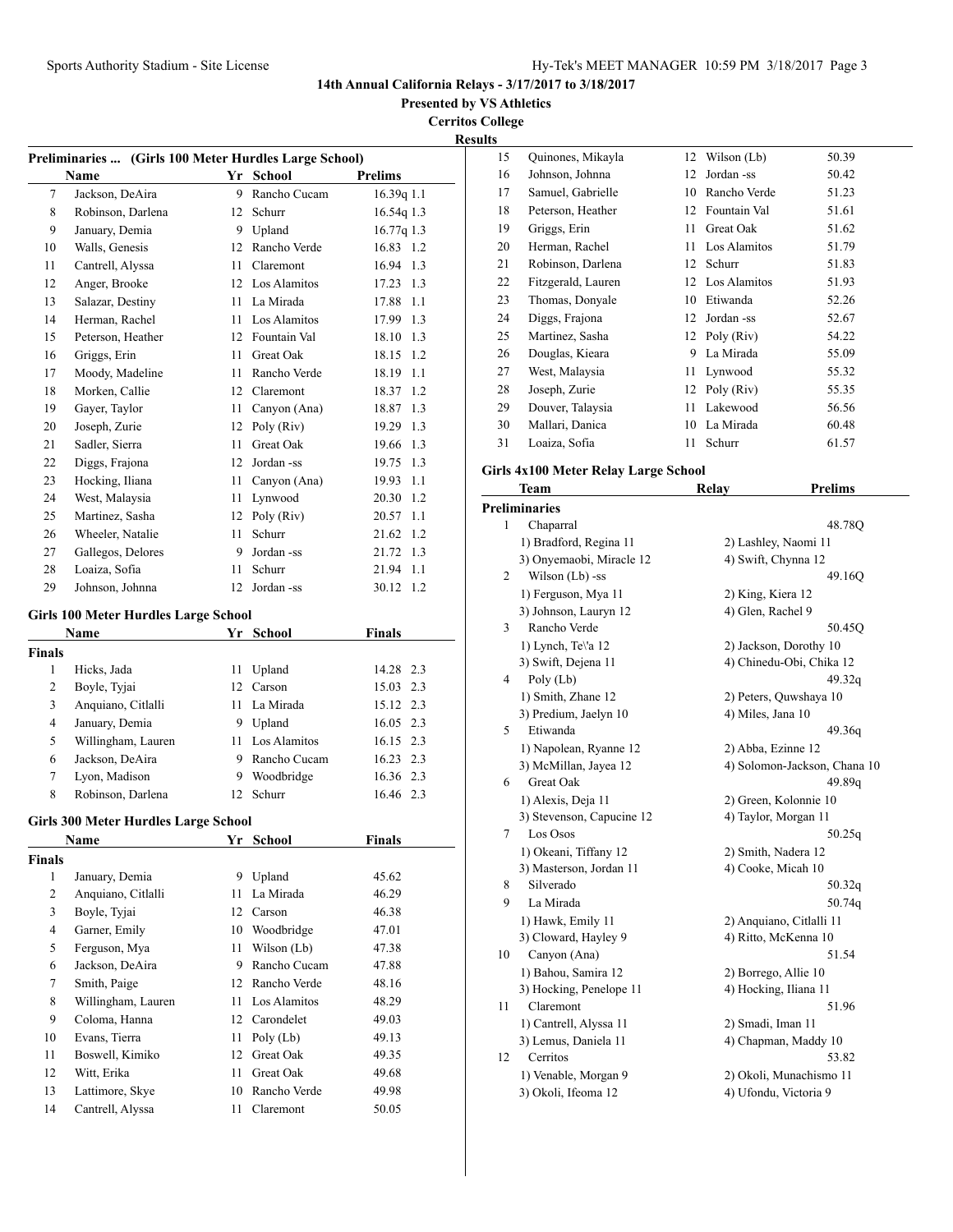**Presented by VS Athletics**

**Results**

|               | Preliminaries  (Girls 4x100 Meter Relay Large School) |                     |                              |    |
|---------------|-------------------------------------------------------|---------------------|------------------------------|----|
|               | Team                                                  | Relay               | Prelims                      |    |
| 13            | Poly (Riv)                                            |                     | 54.40                        |    |
|               | 1) Lusk, Keysha 11                                    | 2) Gains, Mattie 9  |                              |    |
|               | 3) Benson, Malia 9                                    |                     | 4) Peterson, Ashley 10       |    |
|               | Girls 4x100 Meter Relay Large School                  |                     |                              |    |
|               | Team                                                  | Relay               | Finals                       |    |
| <b>Finals</b> |                                                       |                     |                              |    |
| 1             | Wilson (Lb) -ss                                       |                     | 48.88                        | 20 |
| 2             | Chaparral                                             |                     | 49.00                        | 16 |
| 3             | Etiwanda                                              |                     | 49.55                        | 12 |
| 4             | Great Oak                                             |                     | 50.36                        | 10 |
| 5             | Rancho Verde                                          |                     | 50.45                        | 8  |
| 6             | Silverado                                             |                     | 50.82                        | 6  |
| 7             | La Mirada                                             |                     | 51.42                        | 4  |
|               |                                                       |                     |                              |    |
|               | Girls 4x200 Meter Relay Large School                  |                     |                              |    |
|               | Team                                                  | Relay               | Prelims                      |    |
|               | <b>Preliminaries</b>                                  |                     |                              |    |
| 1             | Wilson (Lb) -ss                                       |                     | 1:42.22Q                     |    |
|               | 1) King, Kiera 12                                     | 2) Glen, Rachel 9   |                              |    |
|               | 3) Johnson, Lauryn 12                                 |                     | 4) Griffith, Dionna 10       |    |
| 2             | Chaparral                                             |                     | 1:43.23Q                     |    |
|               | 1) Bradford, Regina 11                                |                     | 2) Lashley, Naomi 11         |    |
|               | 3) Onyemaobi, Miracle 12                              | 4) Swift, Chynna 12 |                              |    |
| 3             | Etiwanda                                              |                     | 1:43.27Q                     |    |
|               | 1) Napolean, Ryanne 12                                |                     | 2) McMillan, Jayea 12        |    |
|               | 3) Abba, Ezinne 12                                    |                     | 4) Solomon-Jackson, Chana 10 |    |
| 4             | Poly (Lb)                                             |                     | 1:44.72Q                     |    |
|               | 1) Evans, Tierra 11                                   |                     | 2) Waters, Dominique 11      |    |
|               | 3) Canody, Jazmyn 12                                  | 4) Miles, Jana 10   |                              |    |
| 5             | Great Oak                                             |                     | 1:45.31q                     |    |
|               | 1) Alexis, Deja 11                                    |                     | 2) Green, Kolonnie 10        |    |
|               | 3) Taylor, Morgan 11                                  |                     | 4) Coates, Hannah 11         |    |
| 6             | Valencia (V)                                          |                     | 1:45.62q                     |    |
|               | 1) Cheshier, Cheyenne 12                              |                     | 2) Berkley, Jaliyah 11       |    |
|               | 3) Burney Muhammad, Aaliyah 9                         |                     | 4) Beard, Takaira 12         |    |
| 7             | Upland                                                |                     | 1:46.57q                     |    |
|               | 1) Small, Amya 10                                     | 2) January, Demia 9 |                              |    |
|               | 3) Guevara-Goss, Mina 10                              |                     | 4) Smith, Kerrington 9       |    |
| 8             | Los Osos                                              |                     | 1:46.60g                     |    |
|               | 1) Masterson, Jordan 11                               |                     | 2) Okeani, Tiffany 12        |    |
|               | 3) Smith, Nadera 12                                   |                     | 4) Tolento, Natalie 10       |    |

9 Jordan -ss 1:48.48q 1) Diggs, Frajona 12 2) Johnson, Johnna 12 3) St. Brice, Shalice 12 4) Moore, Terriana 10 10 Rancho Verde 1:49.18 1) Jackson, Dorothy 10 2) Levi, Zion 11 3) Lattimore, Skye 10 4) Walls, Genesis 12 11 Canyon (Ana) 1:49.88 1) Bahou, Samira 12 2) Guerrier, Jasmine 12 3) Bates, Kelly 10 4) Borrego, Allie 10

| 12 | Claremont               | 1:54.08                 |
|----|-------------------------|-------------------------|
|    | 1) Bliss, Simone 12     | 2) Lemus, Daniela 11    |
|    | 3) Rogers, Genna 10     | 4) Chapman, Maddy 10    |
| 13 | Cerritos                | 1:57.08                 |
|    | 1) Venable, Morgan 9    | 2) Okoli, Munachismo 11 |
|    | 3) Ufondu. Victoria 9   | 4) Okoli, Ifeoma 12     |
| 14 | Poly (Riv)              | 1:59.04                 |
|    | 1) Smith, Eden 12       | 2) Browner, Xiaoyu 11   |
|    | 3) Barrozo, Julianna 11 | 4) Peterson, Ashley 10  |
| 15 | Schurr                  | 2:00.69                 |
|    | 1) Robinson, Darlena 12 | 2) Guzman, Janelle 11   |
|    | 3) Perez, Natalia 12    | 4) Ocariz, Gabe 11      |
| 16 | La Mirada               | 2:06.00                 |
|    | 1) Freeman, Laura 10    | 2) Douglas, Kieara 9    |
|    | 3) Ortega, Paulina 9    | 4) Rios, Miranda 9      |

#### **Girls 4x200 Meter Relay Large School**

|               | Team            | Relay | <b>Finals</b> |                |
|---------------|-----------------|-------|---------------|----------------|
| <b>Finals</b> |                 |       |               |                |
| 1             | Chaparral       |       | 1:41.85       | 20             |
| 2             | Wilson (Lb) -ss |       | 1:41.94       | 16             |
| 3             | Etiwanda        |       | 1:43.06       | 12             |
| 4             | Upland          |       | 1:43.25       | 10             |
| 5             | Great Oak       |       | 1:45.40       | 8              |
| 6             | Los Osos        |       | 1:45.96       | 6              |
| 7             | Valencia (V)    |       | 1:46.26       | 4              |
| 8             | Jordan -ss      |       | 1:51.84       | $\overline{2}$ |

#### **Girls 4x400 Meter Relay Large School**

|                | <b>Team</b>            | Relay                  | Finals                   |                |
|----------------|------------------------|------------------------|--------------------------|----------------|
| <b>Finals</b>  |                        |                        |                          |                |
| 1              | Wilson (Lb) -ss        |                        | 3:54.17                  | 20             |
|                | 1) Ferguson, Mya 11    | 2) King, Kiera 12      |                          |                |
|                | 3) Glen, Rachel 9      | 4) Griffith, Dionna 10 |                          |                |
| $\overline{c}$ | Poly (Lb)              |                        | 3:55.98                  | 16             |
|                | 1) Payne, Kenya 10     | 2) Predium, Jaelyn 10  |                          |                |
|                | 3) Scott, Danielle 12  |                        | 4) Peters, Quwshaya 10   |                |
| 3              | <b>Great Oak</b>       |                        | 4:05.42                  | 12             |
|                | 1) Talpash, Ally 12    | 2) Workman, Sarah 12   |                          |                |
|                | 3) Alexis, Deja 11     | 4) Green, Kolonnie 10  |                          |                |
| 4              | Rancho Verde           |                        | 4:06.93                  | 10             |
|                | 1) Lynch, Te\'a 12     |                        | 2) Whitaker, Destiny 11  |                |
|                | 3) Levi, Zion 11       |                        | 4) Jackson, Dorothy 10   |                |
| 5              | Poly (Riv)             |                        | 4:07.01                  | 8              |
|                | 1) Lusk, Keysha 11     | 2) Burke, Abbie 11     |                          |                |
|                | 3) Skaggs, Natalie 12  | 4) Ibarra, Kalea 11    |                          |                |
| 6              | Etiwanda               |                        | 4:07.16                  | 6              |
|                | 1) Wright, Laila 9     |                        | 2) Wright, La\'daijah 11 |                |
|                | 3) Naipo, Keilani 10   | 4) Scott, Devani 10    |                          |                |
| 7              | Silverado              |                        | 4:11.55                  | 4              |
| 8              | Claremont              |                        | 4:16.93                  | $\overline{2}$ |
|                | 1) Cantrell, Alyssa 11 |                        | 2) Chapman, Maddy 10     |                |
|                | 3) Lemus, Daniela 11   | 4) Morris, Kyla 11     |                          |                |

# **Cerritos College**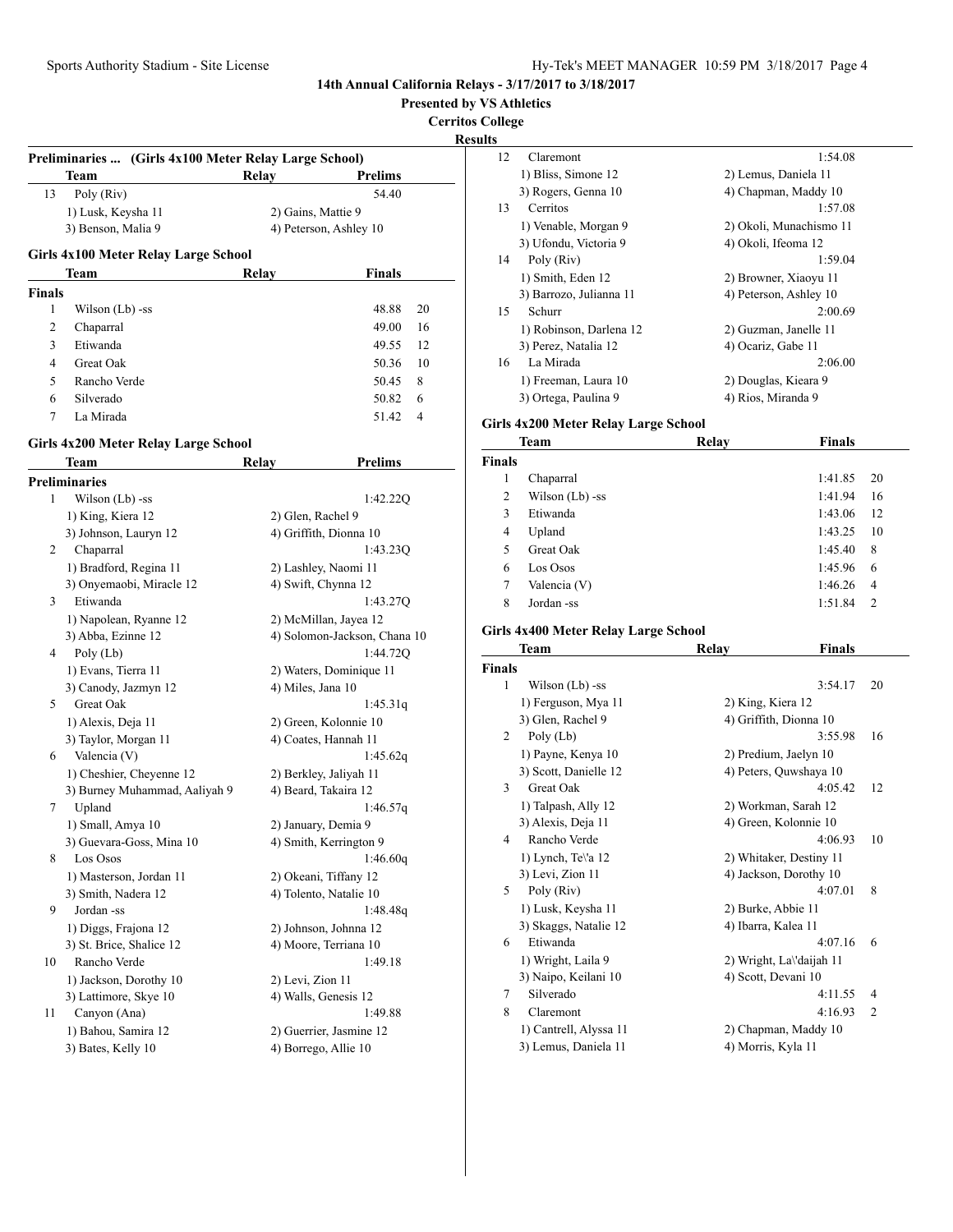**Presented by VS Athletics**

**Cerritos College**

**Result** 

| Team                   | Relay                   | Finals  |  |
|------------------------|-------------------------|---------|--|
| Los Osos<br>9          |                         | 4:28.38 |  |
| 1) Cooke, Micah 10     | 2) Tolento, Natalie 10  |         |  |
| 3) Spacher, Sidney 12  | 4) Christensen, Zoe 9   |         |  |
| Schurr<br>10           |                         | 4:30.64 |  |
| 1) Cervantes, Grace 11 | 2) Robinson, Darlena 12 |         |  |
| 3) Ocariz, Gabe 11     | 4) Cano, Liz 11         |         |  |

|               | Team                         | Relay                 | <b>Finals</b>            |    |
|---------------|------------------------------|-----------------------|--------------------------|----|
| <b>Finals</b> |                              |                       |                          |    |
| 1             | Great Oak                    |                       | 9:22.34                  | 20 |
|               | 1) Talpash, Ally 12          |                       | 2) Workman, Sarah 12     |    |
|               | 3) Belus, Sydney 12          | 4) Beatty, Kiyena 12  |                          |    |
|               | Poly (Lb)                    |                       | NT                       |    |
|               | 1) Tanaka, Melissa 12        |                       | 2) Rosales, Brenda 12    |    |
|               | 3) Scott, Danielle 12        | 4) Mejia, Natalie 10  |                          |    |
|               | Poly (Riv)                   |                       | NT                       |    |
|               | 1) Anguiano, Natalie 9       | 2) Castillo, Wendy 11 |                          |    |
|               | 3) Orona-Ramirez, Tonalli 12 | 4) Garcia, Valeria 9  |                          |    |
|               | Patriot                      |                       | NT                       |    |
|               | 1) Dornieden, Allison 11     | 2) Vargas, Maritza 11 |                          |    |
|               | 3) Warror5, Lady 11          | 4) Warrior6, Lady 12  |                          |    |
|               | Rancho Cucamonga             |                       | NT                       |    |
|               | 1) Holton, Erin 12           | 2) Saiza, Mia 12      |                          |    |
|               | 3) Peters, Myah 9            |                       | 4) Schemenauer, Lanie 10 |    |
|               | Wilson (Lb) -ss              |                       | NT                       |    |
|               | 1) Ferguson, Mya 11          | 2) Fraga, Sami 12     |                          |    |
|               | 3) Glen, Rachel 9            |                       | 4) Del Bello, Sabrina 11 |    |
|               | Claremont                    |                       | NT                       |    |
|               | 1) Dorantes, Grace 10        |                       | 2) Heckers, Kaitlin 11   |    |
|               | 3) Rounds, Tess 11           |                       | 4) fonseca, monica 10    |    |
| ---           | Canyon (Ana)                 |                       | NT                       |    |
|               | 1) Leonard, Sara 11          | 2) Carr, Ashling 9    |                          |    |
|               | 3) Weyland, Ariana 11        | 4) Stark, Denie 10    |                          |    |
|               | Los Alamitos                 |                       | NT                       |    |
|               | 1) Kussler, Lauren 11        | 2) Bliss, Annie 11    |                          |    |
|               | 3) Bliss, Nicole 12          | 4) Spinelli, Mia 9    |                          |    |
|               | Lakewood                     |                       | NT                       |    |
|               | 1) Steele, Cassidy 12        | 2) Soun, Brenda 10    |                          |    |
|               | 3) Nguyen, Melanie 11        | 4) Peralta, Evelyn 11 |                          |    |

## **Girls 4x1600 Meter Relay Large School**

|                | Team                    | Relav                | Finals                  |    |
|----------------|-------------------------|----------------------|-------------------------|----|
| Finals         |                         |                      |                         |    |
| 1              | Claremont               |                      | 20:54.21                | 20 |
|                | 1) Heckers, Jax 12      |                      | 2) Baeskens, Janelle 12 |    |
|                | 3) Hwang, Sydney 10     | 4) Boos, Annie 12    |                         |    |
| $\mathfrak{D}$ | Great Oak               |                      | 21:30.86                | 16 |
|                | 1) Dang, Audrey 9       | 2) Ito, Devin 9      |                         |    |
|                | 3) Janecek, Jessica 10  |                      | 4) Ambroziak, Maya 12   |    |
| 3              | Los Alamitos            |                      | 21:34.30                | 12 |
|                | 1) Sanacore, Delaney 11 |                      | 2) Ledgard, Bronsyn 11  |    |
|                | 3) Enyart, Sarah 12     | 4) Velasco, Olivia 9 |                         |    |
|                |                         |                      |                         |    |

| ΙS |                          |                                   |     |
|----|--------------------------|-----------------------------------|-----|
| 4  | Canyon (Ana)             | 22:06.77                          | -10 |
|    | 1) Carr, Ashling 9       | 2) Stark, Denie 10                |     |
|    | 3) Weyland, Ariana 11    | 4) Leonard, Sara 11               |     |
| 5  | Los Alamitos             | x23:10.53<br>B                    |     |
| 6  | Patriot                  | 25:51.71                          | 8   |
|    | 1) Dornieden, Allison 11 | 2) Vargas, Maritza 11             |     |
|    | 3) Warrior7, Lady 11     | 4) Warrior <sub>8</sub> , Lady 12 |     |
| 7  | Schurr                   | 28:12.15                          | 6   |
|    | 1) Cano, Liz 11          | 2) Atanacio, Marai 10             |     |
|    | 3) Amimoto, Alicia 11    | 4) Gonzalez, Susan 12             |     |
|    |                          |                                   |     |

## **Girls 1600 Sprint Medley Large School**

|               | Team                      | Relay                    | <b>Finals</b>            |                |
|---------------|---------------------------|--------------------------|--------------------------|----------------|
| <b>Finals</b> |                           |                          |                          |                |
| 1             | Poly (Lb)                 |                          | 4:06.42                  | 20             |
|               | 1) Augustine, Ariyonna 11 | 2) Predium, Jaelyn 10    |                          |                |
|               | 3) Miles, Jana 10         | 4) Calderon, Raquel 12   |                          |                |
| 2             | Wilson (Lb) -ss           |                          | 4:09.61                  | 16             |
|               | 1) Johnson, Lauryn 12     | 2) King, Kiera 12        |                          |                |
|               | 3) Ferguson, Mya 11       | 4) Glen, Rachel 9        |                          |                |
| 3             | Woodbridge                |                          | 4:12.96                  | 12             |
|               | 1) Malhotra, Simran 10    | 2) Barbarosh, Jessica 11 |                          |                |
|               | 3) Malec, Milana 10       | 4) Oefelein, Meagan 12   |                          |                |
| 4             | Los Alamitos              |                          | 4:15.92                  | 10             |
|               | 1) Desmet, Caroline 12    | 2) Ledgard, Bronsyn 11   |                          |                |
|               | 3) Limp, Danielle 10      |                          | 4) Blockberger, Alyssa 9 |                |
| 5             | Great Oak                 |                          | 4:21.20                  | 8              |
|               | 1) Coates, Hannah 11      | 2) Boswell, Kimiko 12    |                          |                |
|               | 3) Burgess, Ericka 11     | 4) Rice, Nicole 12       |                          |                |
| 6             | Bakersfield               |                          | 4:24.72                  | 6              |
|               | 1) Anthony, Zara 11       | 2) Pryor, Nautica 11     |                          |                |
|               | 3) McCall, Kynnedi 10     |                          | 4) Romanini, Mikalea 12  |                |
| 7             | Lakewood                  |                          | 4:33.26                  | 4              |
|               | 1) Steele, Cassidy 12     | 2) Alexander, Alexus 10  |                          |                |
|               | 3) Taylor, Desirea 12     | 4) Peterson, Kaylah 11   |                          |                |
| 8             | Claremont                 |                          | 4:36.03                  | $\overline{c}$ |
|               | 1) Chapman, Maddy 10      | 2) Rogers, Genna 10      |                          |                |
|               | 3) Bliss, Simone 12       | 4) Rounds, Tess 11       |                          |                |
| 9             | Schurr                    |                          | 4:40.76                  | 1              |
|               | 1) Robinson, Darlena 12   | 2) Perez, Natalia 12     |                          |                |
|               | 3) Cervantes, Grace 11    | 4) Atanacio, Marai 10    |                          |                |
| 10            | Valley View               |                          | 4:41.16                  |                |
|               | 1) Musgrove, Maliyah 12   | 2) Huntley, Elani 9      |                          |                |
|               | 3) Lewis, Semaje 11       | 4) Pinkey, LJ 12         |                          |                |
| 11            | Jordan -ss                |                          | 4:50.80                  |                |
|               | 1) St. Brice, Shalice 12  | 2) Johnson, Johnna 12    |                          |                |
|               | 3) Moore, Terriana 10     |                          | 4) Gallardo, Emiliana 12 |                |
|               |                           |                          |                          |                |

#### **Girls Distance Medley Large School**

| Team                | Relay              | <b>Finals</b>       |
|---------------------|--------------------|---------------------|
| <b>Finals</b>       |                    |                     |
| Claremont           |                    | $12:09.72$ 20       |
| 1) Heckers, Jax 12  | 2) Morris, Kyla 11 |                     |
| 3) Hwang, Sydney 10 |                    | 4) Bliss, Simone 12 |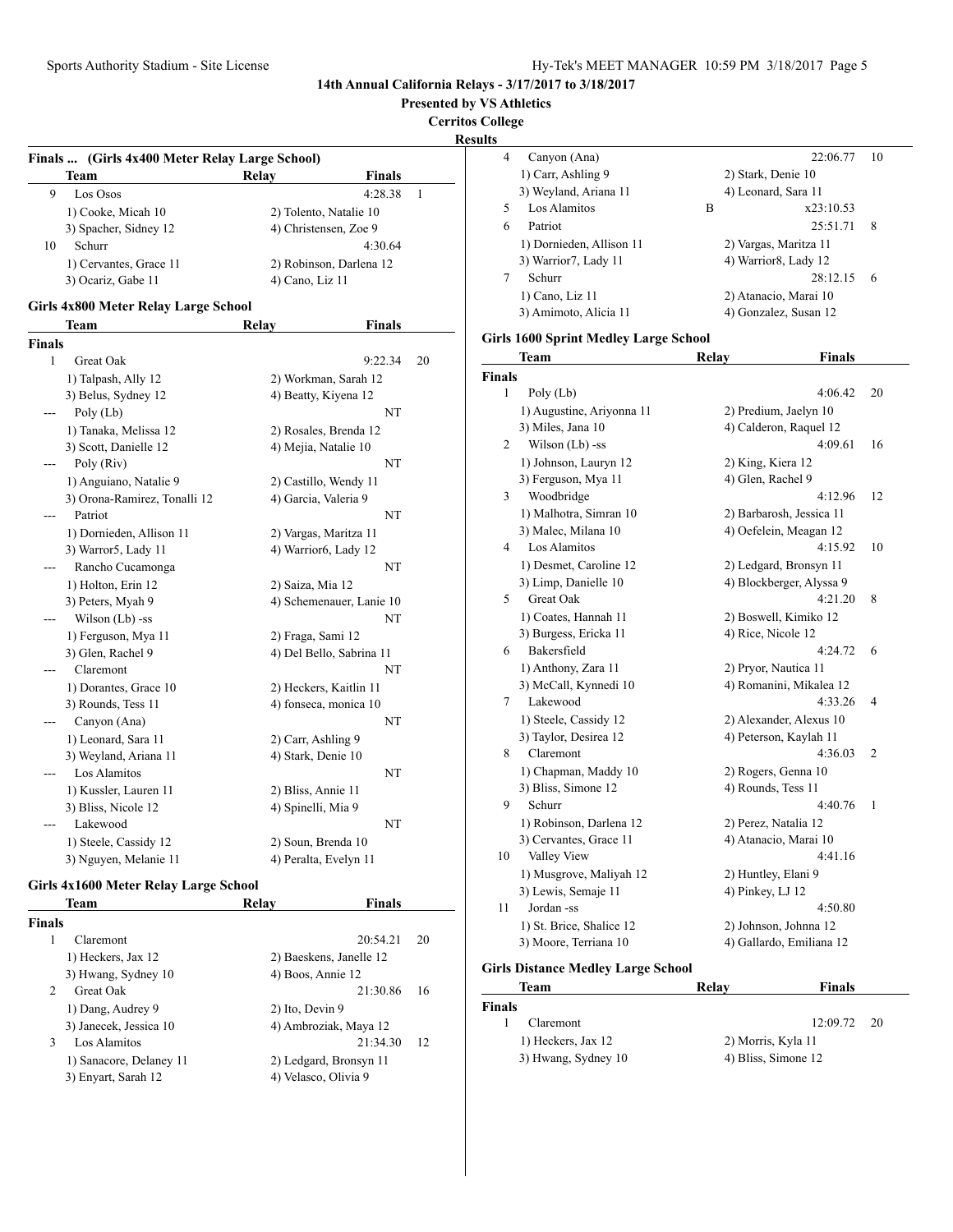**Presented by VS Athletics**

**Cerritos College**

| Finals | (Girls Distance Medley Large School) |      |                         |               |    |
|--------|--------------------------------------|------|-------------------------|---------------|----|
|        | Team                                 |      | Relay                   | <b>Finals</b> |    |
| 2      | Great Oak                            |      |                         | 12:14.64      | 16 |
|        | 1) Mandel, Evelyn 12                 |      | 2) Burgess, Ericka 11   |               |    |
|        | 3) Meintosh, Michelle 12             |      | 4) Pflughoft, Sandra 11 |               |    |
| 3      | Valencia (V)                         |      |                         | 12:53.04      | 12 |
|        | 1) Walker, Kristen 11                |      | 2) Agnes, Shannon 12    |               |    |
|        | 3) Rodriguez, Erin 12                |      | 4) Kirsch, Hailey 9     |               |    |
| 4      | Wilson (Lb) -ss                      |      |                         | 12:55.59      | 10 |
|        | 1) Del Bello, Sabrina 11             |      | 2) Rocha, Yajaira 12    |               |    |
|        | 3) Fraga, Sami 12                    |      | 4) Meyer, Kennedy 12    |               |    |
| 5      | Poly (Lb)                            |      |                         | 13:25.64      | 8  |
|        | 1) Fuson, Chloe 9                    |      | 2) Payne, Kenya 10      |               |    |
|        | 3) Reker, Lexi 11                    |      | 4) Calderon, Raquel 12  |               |    |
| 6      | Rancho Cucamonga                     |      |                         | 13:30.83      | 6  |
| 7      | Lakewood                             |      |                         | 13:31.75      | 4  |
|        | 1) Peralta, Evelyn 11                |      | 2) Soun, Brenda 10      |               |    |
|        | 3) Nguyen, Melanie 11                |      | 4) Taylor, Desirea 12   |               |    |
| 8      | Poly (Riv)                           |      |                         | 13:38.67      | 2  |
|        | 1) Umana, Elena 9                    |      | 2) Lusk, Keysha 11      |               |    |
|        | 3) Skaggs, Natalie 12                |      | 4) Kaye, Marina 12      |               |    |
| 9      | Los Alamitos                         |      |                         | 13:40.99      | 1  |
|        | 1) Falsken, Delaney 11               |      | 2) Yamada, Courtney 11  |               |    |
|        | 3) Pisani, Olivia 9                  |      | 4) Muniz, Amanda 10     |               |    |
| 10     | Claremont                            |      | B                       | x13:45.54     |    |
| 11     | Cerritos                             |      |                         | 14:48.52      |    |
|        | <b>Girls High Jump Large School</b>  |      |                         |               |    |
|        | Name                                 | Yr   | <b>School</b>           | <b>Finals</b> |    |
| Finals |                                      |      |                         |               |    |
| 1      | Grissom, Jartierra                   | 12   | Silverado               | 5-04.00       |    |
| 2      | Burke, Abbie                         | 11   | Poly (Riv)              | J5-04.00      |    |
| 3      | McMahan, Reilly                      | 11 - | Los Alamitos            | 5-02.00       |    |
| 4      | Harvard, Nicole                      | 12   | Silverado               | J5-02.00      |    |
| 5      | Given, Kallie                        |      | 12 Los Alamitos         | J5-02.00      |    |
| 5      | Small, Amya                          |      | 10 Upland               | J5-02.00      |    |
| 7      | Sadler, Sierra                       | 11 - | Great Oak               | 4-10.00       |    |
| 8      | O'Connor, Abby                       | 11 - | Woodbridge              | 4-08.00       |    |
| 8      | Coates, Hannah                       | 11   | Great Oak               | 4-08.00       |    |
| 10     | Barrozo, Julianna                    | 11   | Poly (Riv)              | 4-06.00       |    |
| 10     | DeFrank, Lauren                      | 11   | Poly (Riv)              | 4-06.00       |    |
| 10     | Gonzalez, Karlie                     | 11   | Los Alamitos            | 4-06.00       |    |
| 13     | Christensen, Zoe                     | 9.   | Los Osos                | 4-04.00       |    |
| 13     | Kiser, Elizabeth                     |      | 12 Fountain Val         | 4-04.00       |    |
| 15     | Rodriguez, Iliana                    |      | 10 Patriot              | 4-00.00       |    |
| ---    | Gilbert, Malaysia                    | 12   | Wilson (Lb)             | NΗ            |    |
| ---    | Verduzco, Renejia                    | 11   | Schurr                  | NH            |    |
| ---    | Terry, Samiya                        | 9.   | Wilson (Lb)             | NΗ            |    |
| ---    | Garner, Emily                        | 10   | Woodbridge              | NΗ            |    |
|        | Pitts, Rhyan                         | 9.   | Wilson (Lb)             | NΗ            |    |
|        | Som, Jasmine                         | 11   | Cerritos                | NH            |    |
| ---    | Sargent, Sarena                      | 12   | Great Oak               | NΗ            |    |
|        | Riley, Jazmine                       | 12   | Los Osos                | NH            |    |
| ---    | Jackson, Dorothy                     | 10   | Rancho Verde            | NΗ            |    |
| ---    | Walls, Genesis                       | 12   | Rancho Verde            | NΗ            |    |

|                | Holt, Abby                            | 11              | Claremont       | NΗ               |            |
|----------------|---------------------------------------|-----------------|-----------------|------------------|------------|
|                | <b>Girls Pole Vault Large School</b>  |                 |                 |                  |            |
|                | Name                                  |                 | Yr School       | <b>Finals</b>    |            |
| <b>Finals</b>  |                                       |                 |                 |                  |            |
| 1              | Ahrens, Jacqueline                    |                 | 12 Peninsula    | 12-00.00         |            |
| $\overline{c}$ | Morgan, Lindsey                       | 12              | Great Oak       | 11-00.00         |            |
| 3              | Fowlie, Taryn                         | 12              | Great Oak       | 10-06.00         |            |
| $\overline{4}$ | Portis, Jenna                         | 11              | Great Oak       | 10-00.00         |            |
| 5              | Rahgoshay, Auzeen                     | 11              | Fountain Val    | 8-06.00          |            |
| 6              | Peterson, Kayla                       |                 | 10 Fountain Val | 8-00.00          |            |
| 6              | Irwin, Lyling                         |                 | 12 Claremont    | 8-00.00          |            |
| 6              | Morken, Callie                        |                 | 12 Claremont    | 8-00.00          |            |
| 9              | Behney, Madalyn                       |                 | 9 Poly (Riv)    | 7-06.00          |            |
| ---            | Hurtado, Jackie                       | 11              | Poly (Riv)      | NΗ               |            |
| ---            | Tolento, Natalie                      |                 | 10 Los Osos     | NH               |            |
|                |                                       |                 |                 |                  |            |
|                | <b>Girls Long Jump Large School</b>   |                 |                 |                  |            |
|                | Name                                  |                 | Yr School       | <b>Finals</b>    |            |
| <b>Finals</b>  |                                       |                 |                 |                  |            |
| 1              | Hubbard, Hannah                       |                 | 12 Lakewood     | $17-08.00 +0.0$  |            |
| 2              | Galloway, Jade                        | 11              | Los Alamitos    | 17-04.00         | $+0.0$     |
| 3              | Malhotra, Simran                      |                 | 10 Woodbridge   | 17-01.50 0.9     |            |
| $\overline{4}$ | Moreno, Breanna                       |                 | 11 Fountain Val | 17-00.00 0.6     |            |
| 5              | Lyon, Madison                         |                 | 9 Woodbridge    | $16-07.50 -0.2$  |            |
| 6              | Stevenson, Capucine                   |                 | 12 Great Oak    | $16-05.50 -0.4$  |            |
| 7              | Kiser, Elizabeth                      |                 | 12 Fountain Val | $16-05.25$ +0.0  |            |
| 8              | McMahan, Reilly                       | 11              | Los Alamitos    | $16-03.00 +0.0$  |            |
| 8              | Moreno, Courtnee                      |                 | 11 Fountain Val | 16-03.00 0.3     |            |
| 10             | Cheshier, Cheyenne                    |                 | 12 Valencia (V) | 16-01.25 -0.4    |            |
| 11             | Smith, Kerrington                     |                 | 9 Upland        | $16-00.50 + 0.0$ |            |
| 12             | Rollins, Ymani                        |                 | 12 Rancho Verde | $15-05.25$ +0.0  |            |
| 13             | Coates, Hannah                        | 11              | Great Oak       | $15-04.00 +0.0$  |            |
| 14             | Shatsky, Cami                         | 11              | Los Alamitos    | $14-10.75 -1.7$  |            |
| 15             | Weems, Jodeci                         |                 | 9 Rancho Verde  | 14-06.25 1.9     |            |
| 16             | Lattimore, Skye                       |                 | 10 Rancho Verde | 14-06.00 0.5     |            |
| 17             | Smith, Nadera                         | 12 <sup>2</sup> | Los Osos        | 14-03.00         | 0.3        |
|                | <b>Girls Triple Jump Large School</b> |                 |                 |                  |            |
|                | Name                                  |                 | Yr School       | <b>Finals</b>    |            |
| Finals         |                                       |                 |                 |                  |            |
| 1              | Smith, Zhane                          | 12              | Poly (Lb)       | 39-07.50         | 2.7        |
| 2              | Moreno, Courtnee                      | 11              | Fountain Val    | 35-04.25         | 2.6        |
| 3              | Hubbard, Hannah                       | 12              | Lakewood        | 35-00.00         | <b>NWI</b> |
| 4              | Smith, Kerrington                     |                 | 9 Upland        | 34-06.00         | 2.4        |
| 5              | Rollins, Ymani                        | 12              | Rancho Verde    | 34-05.00         | 1.4        |
| 6              | Dames, Deja                           | 12              | Silverado       | 34-03.00         | 2.2        |
| 7              | Salazar, Destiny                      | 11              | La Mirada       | 34-01.25         | 3.1        |
| $\,8\,$        | Coloma, Hanna                         |                 | 12 Carondelet   | 33-09.25         | 2.5        |
| 9              | McMahan, Reilly                       | 11              | Los Alamitos    | 33-07.25         | 1.4        |
| 10             | Griggs, Erin                          | 11              | Great Oak       | 33-01.50 NWI     |            |
| 11             | Boswell, Kimiko                       | 12              | Great Oak       | 32-06.50 NWI     |            |
| 12             | Som, Jasmine                          | 11 -            | Cerritos        | 32-04.00 NWI     |            |
| 13             | Benson, Malia                         | 9.              | Poly (Riv)      | 31-01.50         | <b>NWI</b> |
| 14             | Hocking, Iliana                       | 11              | Canyon (Ana)    | 30-10.00         | <b>NWI</b> |
|                |                                       |                 |                 |                  |            |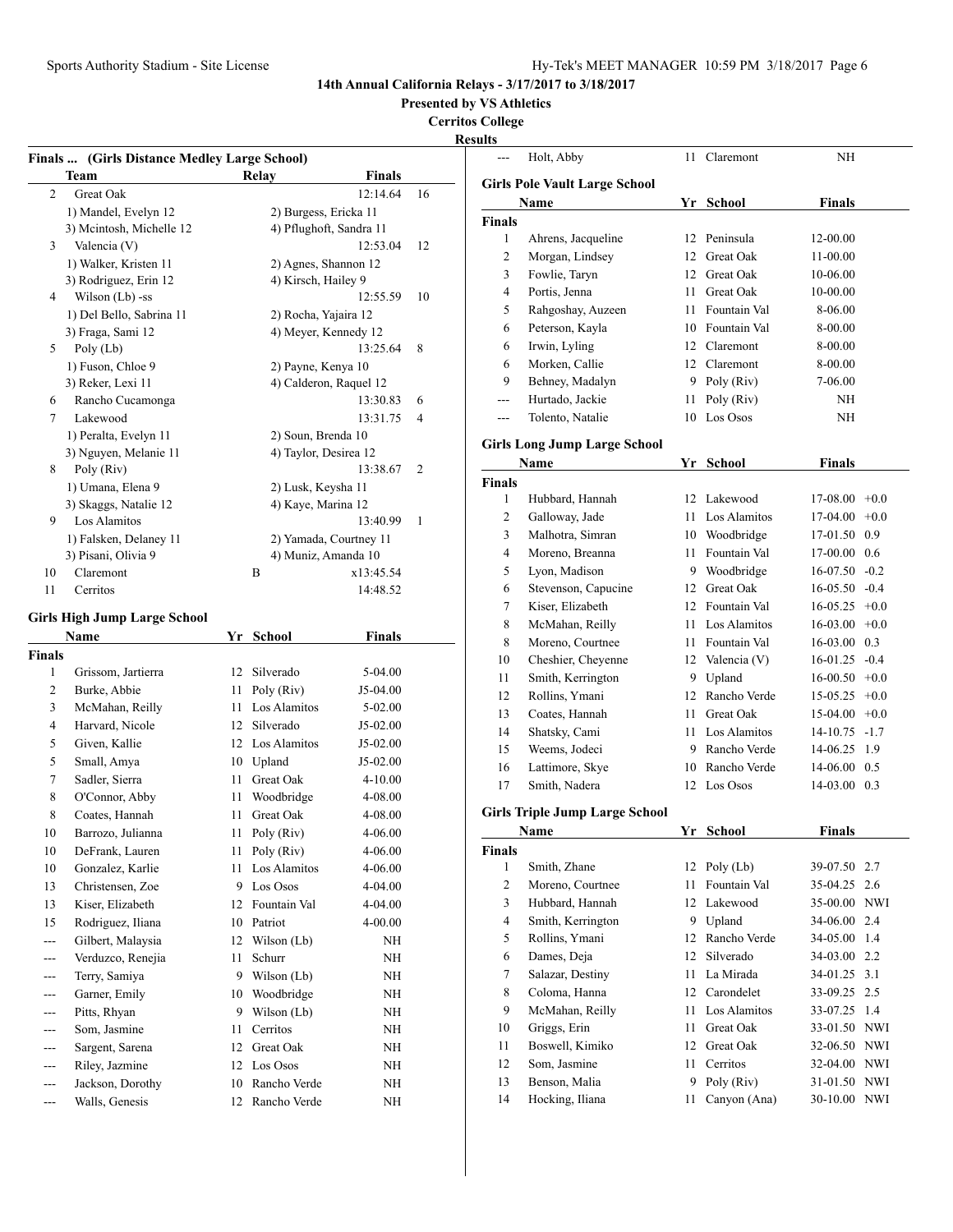**Presented by VS Athletics**

**Cerritos College**

**Results**

| 15<br>16<br>17<br>Finals<br>1<br>$\overline{c}$<br>3<br>4<br>5<br>6 | Ngo, Dorothy<br>Kiser, Elizabeth<br>Ritto, McKenna<br><b>Girls Shot Put Large School</b><br>Name<br>Anumba, Ashley<br>Sale, Faimalie<br>Ramirez, Natalie<br>Venglass, Abby | 11<br>12 | Fountain Val<br>Fountain Val<br>10 La Mirada<br>Yr School | 30-03.50 NWI<br>30-03.00 NWI<br>30-02.00 NWI<br>Finals |  |
|---------------------------------------------------------------------|----------------------------------------------------------------------------------------------------------------------------------------------------------------------------|----------|-----------------------------------------------------------|--------------------------------------------------------|--|
|                                                                     |                                                                                                                                                                            |          |                                                           |                                                        |  |
|                                                                     |                                                                                                                                                                            |          |                                                           |                                                        |  |
|                                                                     |                                                                                                                                                                            |          |                                                           |                                                        |  |
|                                                                     |                                                                                                                                                                            |          |                                                           |                                                        |  |
|                                                                     |                                                                                                                                                                            |          |                                                           |                                                        |  |
|                                                                     |                                                                                                                                                                            |          |                                                           |                                                        |  |
|                                                                     |                                                                                                                                                                            |          | 12 Los Osos                                               | 42-07.00                                               |  |
|                                                                     |                                                                                                                                                                            |          | 11 Los Alamitos                                           | 42-01.00                                               |  |
|                                                                     |                                                                                                                                                                            |          | 10 West Ranch                                             | 38-04.00                                               |  |
|                                                                     |                                                                                                                                                                            |          | 9 Rancho Cucam                                            | 37-07.00                                               |  |
|                                                                     | Patton, Syanne                                                                                                                                                             |          | 10 Poly $(Lb)$                                            | 35-00.00                                               |  |
|                                                                     | Legardye, Nysiah                                                                                                                                                           |          | 11 Etiwanda                                               | 34-05.00                                               |  |
| 7                                                                   | Jeffers, Taylor                                                                                                                                                            |          | 12 Great Oak                                              | 33-09.00                                               |  |
| 8                                                                   | Levi, Zion                                                                                                                                                                 |          | 11 Rancho Verde                                           | 33-08.00                                               |  |
| 9                                                                   | Fesili, Crystal                                                                                                                                                            |          | $10$ Poly (Lb)                                            | 33-04.00                                               |  |
| 10                                                                  | Ta'amu, Miranda                                                                                                                                                            |          | 12 Los Alamitos                                           | 33-00.00                                               |  |
| 11                                                                  | May, Amanda                                                                                                                                                                |          | 12 Fountain Val                                           | 32-07.00                                               |  |
| 12                                                                  | Dalpe, Zoe                                                                                                                                                                 | 11 -     | Canyon (Ana)                                              | 32-06.00                                               |  |
| 13                                                                  | Dutton, Jessica                                                                                                                                                            | 11 -     | Great Oak                                                 | 31-09.00                                               |  |
| 14                                                                  | Cooper, Jerrin                                                                                                                                                             |          | 12 Lakewood                                               | 30-10.00                                               |  |
| 15                                                                  | Majied-Muhammed, Ruqayya                                                                                                                                                   |          | 9 Poly ( $Riv$ )                                          | 30-01.00                                               |  |
| 15                                                                  | De Villa, Sydney                                                                                                                                                           |          | 10 Canyon (Ana)                                           | 30-01.00                                               |  |
| 17                                                                  | Lloyd, Emma                                                                                                                                                                | 11 -     | Canyon (Ana)                                              | 28-04.00                                               |  |
| 18                                                                  | Bullard, Bryanna                                                                                                                                                           |          | 12 Los Osos                                               | 28-00.00                                               |  |
| 19                                                                  | Cardenas, Brianna                                                                                                                                                          |          | 12 Woodbridge                                             | 27-01.50                                               |  |
| 20                                                                  | John, Molly                                                                                                                                                                |          | 10 Great Oak                                              | 27-00.00                                               |  |
| 21                                                                  | Bastidas, Sabrina                                                                                                                                                          | 10       | Rancho Verde                                              | 26-05.00                                               |  |
| ---                                                                 | Toelle, Kaitlyn                                                                                                                                                            | 12       | Poly (Riv)                                                | FOUL                                                   |  |
|                                                                     |                                                                                                                                                                            |          |                                                           |                                                        |  |
|                                                                     | <b>Girls Discus Throw Large School</b>                                                                                                                                     |          |                                                           |                                                        |  |
|                                                                     | Name                                                                                                                                                                       |          | Yr School                                                 | <b>Finals</b>                                          |  |
| Finals<br>1                                                         | Anumba, Ashley                                                                                                                                                             |          | 12 Los Osos                                               | $165 - 10$                                             |  |
| $\overline{c}$                                                      | Sale, Faimalie                                                                                                                                                             |          | 11 Los Alamitos                                           | 126-06                                                 |  |
| 3                                                                   | Ramirez, Natalie                                                                                                                                                           |          | 10 West Ranch                                             | $125 - 10$                                             |  |
| 4                                                                   | Venglass, Abby                                                                                                                                                             | 9        | Rancho Cucam                                              | 116-10                                                 |  |
| 5                                                                   | Cardenas, Brianna                                                                                                                                                          | 12       | Woodbridge                                                | 93-05                                                  |  |
| 5                                                                   | Reyes, Alondra                                                                                                                                                             | 12       | Schurr                                                    | 93-05                                                  |  |
| 7                                                                   | Toelle, Kaitlyn                                                                                                                                                            | 12       | Poly (Riv)                                                | 89-05                                                  |  |
|                                                                     |                                                                                                                                                                            |          |                                                           |                                                        |  |
| 8                                                                   | Patton, Syanne                                                                                                                                                             | 10       | Poly $(Lb)$<br>Lakewood                                   | 88-04<br>83-03                                         |  |
| 9                                                                   | Cooper, Jerrin                                                                                                                                                             | 12       |                                                           |                                                        |  |
| 10                                                                  | LaRosa, Juliana                                                                                                                                                            | 11       | Canyon (Ana)                                              | 80-08                                                  |  |
| 11                                                                  | De Villa, Sydney                                                                                                                                                           | 10       | Canyon (Ana)                                              | 80-02                                                  |  |
| 12                                                                  | Johansson, Laila                                                                                                                                                           | 10       | Los Osos                                                  | 79-03                                                  |  |
|                                                                     | Girls 4x100 Meter Relay Frosh/Soph                                                                                                                                         |          |                                                           |                                                        |  |
|                                                                     | <b>Team</b>                                                                                                                                                                |          | Relay                                                     | <b>Prelims</b>                                         |  |
| $\mathbf{1}$                                                        | <b>Preliminaries</b>                                                                                                                                                       |          |                                                           |                                                        |  |
|                                                                     | Carondelet                                                                                                                                                                 |          |                                                           | 51.71Q                                                 |  |
|                                                                     | 1) Phillips, Brooke 10<br>3) berkeley, Amaya 9                                                                                                                             |          | 2) Harvey, Journee 9<br>4) DeSzily, Ilona 10              |                                                        |  |

| 2  | Poly (Lb)              | 51.83Q                                          |
|----|------------------------|-------------------------------------------------|
|    | 1) Haddad, Saminah 9   | 2) Anderson, A\'Kyra 9                          |
|    | 3) Shubin, Jade 9      | 4) Wiley, Imani 9                               |
| 3  | Fountain Valley        | 52.43Q                                          |
|    | 1) Chis, Elizabeth 10  | 2) Nguyen, Rachel 10                            |
|    | 3) Le, Amie 10         | 4) Cung, Brigitte 10                            |
| 4  | Wilson (Lb) -ss        | 52.60q                                          |
|    | 1) Carierre, Alysse 9  | 2) Kilson, Naomi 9                              |
|    | 3) Gaither, Ashanti 9  | 4) Griffith, Dionna 10                          |
| 5  | Great Oak              | 52.74q                                          |
|    | 1) King, Chloe 10      | 2) Fonseca, Jada 10                             |
|    | 3) Naylor, Marley 9    | 4) Bong, Kristina 10                            |
| 6  | Etiwanda               | 52.77q                                          |
|    | 1) Scott, Anastasia 9  | 2) Johnson, Rukiyyah 9                          |
|    | 3) Johnson, Sariyyah 9 | 4) Terry, Hannah 9                              |
| 7  | Rancho Cucamonga       | 53.17q                                          |
|    | 1) De Moica, Kaitlyn 9 | 2) Farquharson, Kayliah 9                       |
|    | 3) Karimu, Vanessa 10  | 4) Ojukwa, Adaora 9                             |
| 8  | Rancho Verde           | 53.45q                                          |
|    | 1) Gaines, Alyanna 10  |                                                 |
|    | 3) Porter, Jay-linn 9  | 2) Martin, Marsha 10<br>4) Richards, Jaylene 10 |
| 9  |                        |                                                 |
|    | Canyon (Ana)           | 53.50q                                          |
|    | 1) Coleman, Kamrin 10  | 2) Onestinghel, Lauren 9                        |
|    | 3) Kuo, Nicole 10      | 4) Wilkerson, Jamie 10                          |
| 10 | Lakewood               | 53.72                                           |
|    | 1) Wallace, Rionna 9   | 2) Phillips, Ricquel 9                          |
|    | 3) Stanley, Kendall 10 | 4) Jordan, Asia 9                               |
| 11 | Schurr                 | 54.51                                           |
|    | 1) Losoya, Juliece 10  | 2) Flores, Yesenia 10                           |
|    | 3) Bicad, Taylor 10    | 4) Gee, Lydia 10                                |
| 12 | Brea Olinda            | 55.45                                           |
|    | 1) Powell, Ryan 10     | 2) Soegiarto, Amadea 10                         |
|    | 3) Forde, Anika 9      | 4) Reynoso, Amber 10                            |
| 13 | Claremont              | 55.77                                           |
|    | 1) Bachman, Brooke 9   | 2) Cursaro, Larissa 10                          |
|    | 3) Thielke, Page 9     | 4) Stradley, Charlotte 10                       |
| 14 | Cerritos               | 56.32                                           |
|    | 1) Nguyen, Keona 10    | 2) Kahlon, Taarleen 9                           |
|    | 3) Kemp, Brooklyn 9    | 4) Valtierra, Kassidy 9                         |
| 15 | St. Mary's Academy     | 56.52                                           |
| 16 | Poly (Riv)             | 60.37                                           |
|    | 1) Avila, Brianna 9    | 2) Tovar, Lindsay 9                             |
|    | 3) Lawani, Kalya 9     | 4) Carson, Emma 10                              |
| 17 | Patriot                | 61.86                                           |
|    | 1) Warror1, Lady 9     | 2) Warror2, Lady 10                             |
|    | 3) Warror3, Lady 9     | 4) Warror4, Lady 10                             |
|    |                        |                                                 |

## **Girls 4x100 Meter Relay Frosh/Soph**

| Team          |                 | Relay | <b>Finals</b> |     |
|---------------|-----------------|-------|---------------|-----|
| <b>Finals</b> |                 |       |               |     |
|               | Carondelet      |       | 51.83         | 20  |
| 2             | Wilson (Lb) -ss |       | 51.87         | 16  |
| 3             | Fountain Valley |       | 52.24         | -12 |
| 4             | Poly $(Lb)$     |       | 53.27         | 10  |
| 5             | Great Oak       |       | 53.29         | 8   |
|               |                 |       |               |     |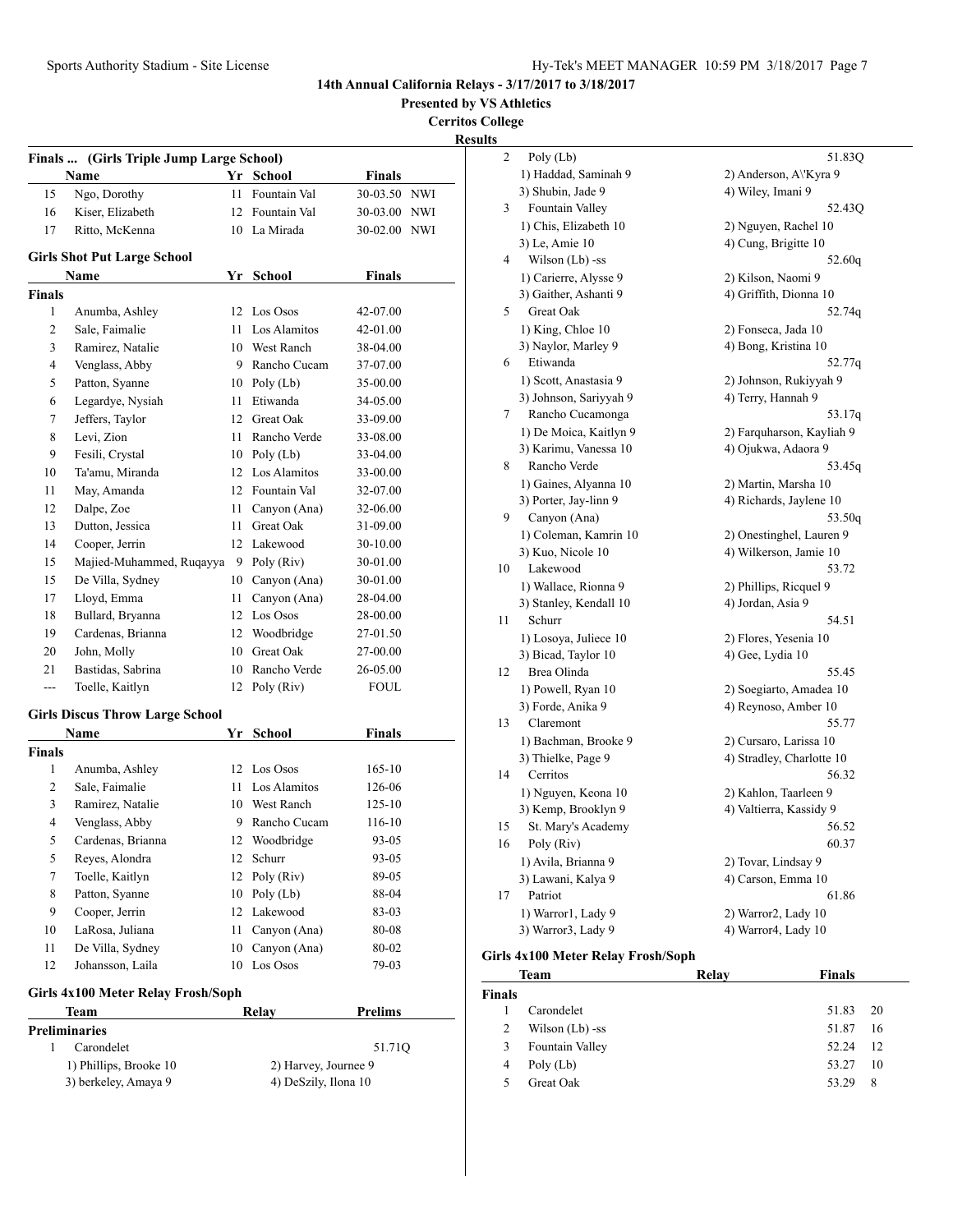**Presented by VS Athletics**

**Cerritos College**

**Results**

|     | Team                               | Relay           | <b>Finals</b>             |
|-----|------------------------------------|-----------------|---------------------------|
| 6   | Rancho Verde                       |                 | 53.42<br>6                |
| 7   | Rancho Cucamonga                   |                 | 53.69<br>4                |
| 8   | Etiwanda                           |                 | 53.88<br>2                |
|     | Girls 4x200 Meter Relay Frosh/Soph |                 |                           |
|     | Team                               | Relay           | <b>Prelims</b>            |
|     | <b>Preliminaries</b>               |                 |                           |
| 1   | Etiwanda                           |                 | 1:50.28Q                  |
|     | 1) Chambers, Kaley 10              |                 | 2) Wilson, Veronia 9      |
|     | 3) Scott, Anastasia 9              |                 | 4) Johnson, Rukiyyah 9    |
| 2   | Poly (Lb)                          |                 | 1:50.70Q                  |
|     | 1) Anderson, A\'Kyra 9             | 2) Grant, Taj 9 |                           |
|     | 3) Haddad, Saminah 9               |                 | 4) Shubin, Jade 9         |
| 3   | Rancho Cucamonga                   |                 | 1:53.32Q                  |
|     | 1) De Moica, Kaitlyn 9             |                 | 2) Farquharson, Kayliah 9 |
|     | 3) Smith-Kantor, Kenedi 10         |                 | 4) Karimu, Vanessa 10     |
| 4   | Cerritos                           |                 | 1:57.85Q                  |
|     | 1) Valtierra, Kassidy 9            |                 | 2) Kahlon, Taarleen 9     |
|     | 3) Nguyen, Keona 10                |                 | 4) Parker, Brooklyn 9     |
| 5   | Brea Olinda                        |                 | 1:58.04Q                  |
|     | 1) Forde, Anika 9                  |                 | 2) Soegiarto, Amadea 10   |
|     | 3) Ruiz, Amber 10                  |                 | 4) Reynoso, Amber 10      |
| 6   | St. Monica Catholic                |                 | 2:02.87Q                  |
|     | 1) Wishowski, Alexandra 12         | 2) Rose, Rita 9 |                           |
|     | 3) Rose, Yerika 11                 |                 | 4) Alfaro, Paula 12       |
| 7   | Carondelet                         |                 | 1:49.83q                  |
|     | 1) berkeley, Amaya 9               |                 | 2) DeSzily, Ilona 10      |
|     | 3) Doran, Savannah 9               |                 | 4) Phillips, Brooke 10    |
| 8   | Great Oak                          |                 | 1:52.37q                  |
|     | 1) Murrieta, Rachel 10             |                 | 2) Naylor, Marley 9       |
|     | 3) King, Chloe 10                  |                 | 4) Holloway, Alexis 9     |
| 9   | Canyon (Ana)                       |                 | 1:55.33q                  |
|     | 1) Coleman, Kamrin 10              |                 | 2) Onestinghel, Lauren 9  |
|     | 3) Kuo, Nicole 10                  |                 | 4) Wilkerson, Jamie 10    |
| 10  | Rancho Verde                       |                 | 1:58.31                   |
|     | 1) Martin, Marsha 10               |                 | 2) Richards, Jaylene 10   |
|     | 3) Thomas, Kyra 10                 |                 | 4) Gaines, Alyanna 10     |
| 11  | Schurr                             |                 | 1:59.07                   |
|     | 1) Losoya, Juliece 10              |                 | 2) Flores, Yesenia 10     |
|     | 3) Perez, Selma 10                 |                 | 4) Duran, Aidee 9         |
| 12  | Claremont                          |                 | 1:59.67                   |
|     | 1) Bachman, Brooke 9               |                 | 2) Cursaro, Larissa 10    |
|     | 3) Thielke, Page 9                 |                 | 4) Stradley, Charlotte 10 |
| 13  | St. Mary's Academy                 |                 | 2:00.18                   |
| 14  | Poly (Riv)                         |                 | 2:06.73                   |
|     | 1) Avila, Brianna 9                |                 | 2) Carson, Emma 10        |
|     | 3) Gains, Mattie 9                 |                 | 4) Tovar, Lindsay 9       |
| --- | Wilson (Lb) -ss                    |                 | DNF                       |
|     | 1) Carierre, Alysse 9              |                 | 2) Gaither, Ashanti 9     |
|     | 3) Kilson, Naomi 9                 |                 | 4) Dobie, Gracie 9        |

|                | Girls 4x200 Meter Relay Frosh/Soph |                        |                           |    |
|----------------|------------------------------------|------------------------|---------------------------|----|
|                | Team                               | Relay                  | <b>Finals</b>             |    |
| Finals         |                                    |                        |                           |    |
| 1              | Great Oak                          |                        | 1:50.45                   | 20 |
| $\overline{c}$ | Etiwanda                           |                        | 1:50.49                   | 16 |
| 3              | Rancho Cucamonga                   |                        | 1:51.37                   | 12 |
| 4              | Carondelet                         |                        | 1:51.47                   | 10 |
| 5              | Poly (Lb)                          |                        | 1:52.76                   | 8  |
| 6              | Canyon (Ana)                       |                        | 1:56.45                   | 6  |
| 7              | Brea Olinda                        |                        | 1:58.60                   | 4  |
|                | Girls 4x400 Meter Relay Frosh/Soph |                        |                           |    |
|                | Team                               | Relay                  | Finals                    |    |
| Finals         |                                    |                        |                           |    |
| 1              | Poly (Lb)                          |                        | 4:13.80                   | 20 |
|                | 1) Haddad, Saminah 9               | 2) Grant, Zamani 9     |                           |    |
|                | 3) Grant, Taj 9                    | 4) Gaither, Leonna 9   |                           |    |
| 2              | <b>Great Oak</b>                   |                        | 4:16.78                   | 16 |
|                | 1) Naylor, Marley 9                | 2) Ek, Savannah 10     |                           |    |
|                | 3) Lonsdale, Megan 9               | 4) Korby, Carly 9      |                           |    |
| 3              | Wilson (Lb) -ss                    |                        | 4:22.41                   | 12 |
|                | 1) Kilson, Naomi 9                 | 2) Dobie, Gracie 9     |                           |    |
|                | 3) Gaither, Ashanti 9              | 4) Terry, Samiya 9     |                           |    |
| 4              | Etiwanda                           |                        | 4:24.43                   | 10 |
| 5              | Rancho Verde                       |                        | 4:25.85                   | 8  |
|                | 1) Gaines, Alyanna 10              | 2) Martin, Marsha 10   |                           |    |
|                | 3) Thomas, Kyra 10                 | 4) Ogeare, Se\'mya 10  |                           |    |
| 6              | Carondelet                         |                        | 4:27.08                   | 6  |
|                | 1) Doran, Savannah 9               | 2) Harvey, Journee 9   |                           |    |
|                | 3) berkeley, Amaya 9               | 4) Phillips, Brooke 10 |                           |    |
| 7              | Claremont                          |                        | 4:27.10                   | 4  |
|                | 1) Ayala, Sarah 10                 | 2) Bachman, Brooke 9   |                           |    |
|                | 3) Cursaro, Larissa 10             |                        | 4) Stradley, Charlotte 10 |    |
| 8              | Lakewood                           |                        | 4:34.69                   | 2  |
|                | 1) Stanley, Kendall 10             |                        | 2) Higginbotham, Aleesa 9 |    |
|                | 3) Jordan, Asia 9                  | 4) Quang, Jessica 10   |                           |    |
| 9              | Carondelet                         | B                      | x4:40.46                  |    |
| 10             | Schurr                             |                        | 4:56.01                   | 1  |
|                | 1) Aldape, Lexine 10               | 2) Reyes, Fernanda 10  |                           |    |
|                | 3) Davalos, Alize 10               | 4) Khong, Hesper 10    |                           |    |
| 11             | St. Mary's Academy                 |                        | 4:56.11                   |    |
| 12             | Patriot                            |                        | 5:15.51                   |    |

# **Girls 4x800 Meter Relay Frosh/Soph**

|        | Team                 | Relay                | <b>Finals</b>           |
|--------|----------------------|----------------------|-------------------------|
| Finals |                      |                      |                         |
|        | Great Oak            |                      | $9:51.37$ 20            |
|        | 1) Ek, Savannah 10   | 2) Lonsdale, Megan 9 |                         |
|        | 3) Cortes, Fatima 10 |                      | 4) Griffiths, Arianna 9 |

1) Warror3, Lady 9 2) Warror1, Lady 9 3) Warror2, Lady 10 4) Warror4, Lady 10 13 Dominguez 5:47.41 1) Lopez, Georgina 9 2) Gonzalez, Esmeralda 10 3) Lopez, Linda 10 4) Lafarga, Jennifer 10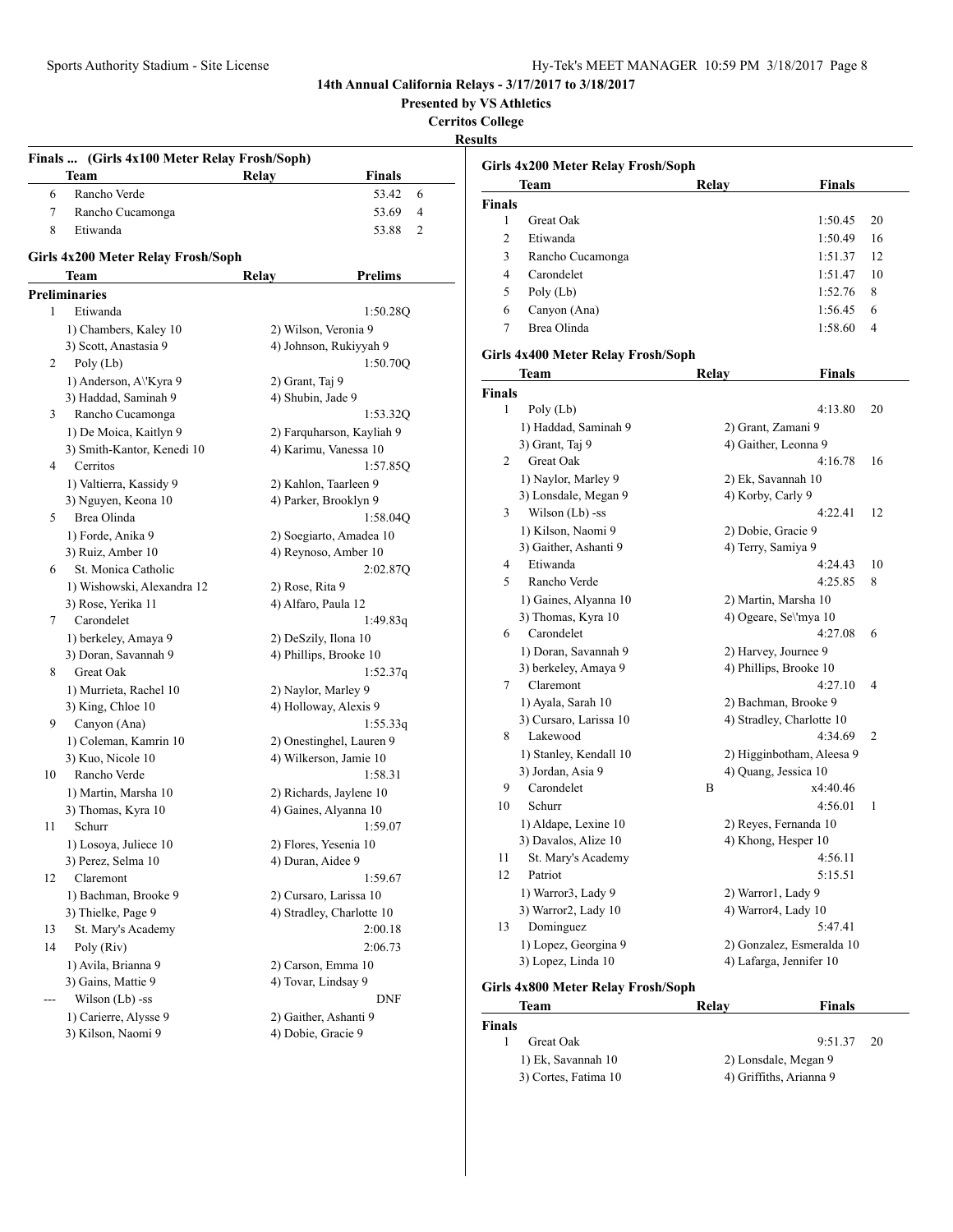**Presented by VS Athletics**

**Cerritos College**

|               | Finals  (Girls 4x800 Meter Relay Frosh/Soph) |                           |    |
|---------------|----------------------------------------------|---------------------------|----|
|               | Team                                         | Relay<br><b>Finals</b>    |    |
| 2             | Claremont                                    | 10:21.14                  | 16 |
|               | 1) Noeth, Lauren 9                           | 2) Segura Mora, Azalea 9  |    |
|               | 3) Reynolds, Kalinda 10                      | 4) Ayala, Sarah 10        |    |
| 3             | Wilson (Lb) -ss                              | 10:57.60                  | 12 |
| 4             | Brea Olinda                                  | 11:01.90                  | 10 |
|               | 1) Gevirtzman, Aiko 10                       | 2) Grudichak, Sydney 9    |    |
|               | 3) Grattan, Catherine 10                     | 4) Wupuy, Stephanie 10    |    |
| 5             | Poly (Lb)                                    | 11:08.37                  | 8  |
|               | 1) Chao, Sarah 9                             | 2) Cloke, Mimi 10         |    |
|               | 3) Michelsen, Malia 9                        | 4) Yontz, Laura 9         |    |
| 6             | Lakewood                                     | 11:09.32                  | 6  |
|               | 1) Sledge, Haley 10                          | 2) Higginbotham, Ashlee 9 |    |
|               | 3) Henderson, Cassie 10                      | 4) Quang, Jessica 10      |    |
| 7             | Rancho Cucamonga                             | 11:17.39                  | 4  |
|               | 1) Corral, Liliana 9                         | 2) Haberle, Skyler 10     |    |
|               | 3) Orozco-Banderas, Alejandra 9              | 4) Reis, Madison 10       |    |
| 8             | Los Alamitos                                 | 11:21.13                  | 2  |
|               | 1) Smotrys, Desirae 9                        | 2) Dollins, Heather 10    |    |
|               | 3) McJunkin, Amanda 10                       | 4) Garcia, Madison 10     |    |
| 9             | Poly (Riv)                                   | 11:30.03                  | 1  |
|               | 1) Jones, Tiffany 10                         | 2) Sweeny, Carlie 10      |    |
|               | 3) Castillo, Guadalupe 9                     | 4) Medina, Yulisa 9       |    |
| 10            | Schurr                                       | 11:47.55                  |    |
|               | 1) Aldape, Lexine 10                         | 2) Khong, Hesper 10       |    |
|               | 3) Reyes, Fernanda 10                        | 4) Flores, Marbella 9     |    |
| 11            | Cerritos                                     | 12:06.32                  |    |
|               | 1) Lin, Jaide 10                             | 2) Cruz, Alicia 9         |    |
|               | 3) Yamasaki, Rachel 9                        | 4) Huynh, Joanne 9        |    |
| 12            | Patriot                                      | 12:09.23                  |    |
|               | 1) Warror1, Lady 9                           | 2) McGarvey, Mia 10       |    |
|               | 3) Warror2, Lady 10                          | 4) Warror3, Lady 9        |    |
| 13            | Dominguez                                    | 13:56.02                  |    |
|               | 1) Lafarga, Jennifer 10                      | 2) Lopez, Georgina 9      |    |
|               | 3) Ortiz, Diana 10                           | 4) Lopez, Linda 10        |    |
|               |                                              |                           |    |
|               | <b>Girls 800 Sprint Medley Frosh/Soph</b>    |                           |    |
|               | Team                                         | Relay<br><b>Finals</b>    |    |
| <b>Finals</b> |                                              |                           |    |
| 1             | Fountain Valley                              | 1:56.00                   | 20 |
|               | 1) Chis, Elizabeth 10                        | 2) Nguyen, Rachel 10      |    |
|               | 3) Le, Amie 10                               | 4) Cung, Brigitte 10      |    |
| 2             | Wilson (Lb) -ss                              | 2:01.08                   | 16 |
|               | 1) Carierre, Alysse 9                        | 2) Kilson, Naomi 9        |    |
|               | 3) Dobie, Gracie 9                           | 4) Griffith, Dionna 10    |    |
| 3             | Lakewood                                     | 2:02.65                   | 12 |
|               | 1) Jordan, Asia 9                            | 2) Wallace, Rionna 9      |    |
|               | 3) Phillips, Ricquel 9                       | 4) Higginbotham, Aleesa 9 |    |
| 4             | Schurr                                       | 2:03.31                   | 10 |
|               | 1) Losoya, Juliece 10                        | 2) Bicad, Taylor 10       |    |
|               | 3) Perez, Selma 10                           | 4) Aldape, Lexine 10      |    |
| 5             | Claremont                                    | 2:03.95                   | 8  |
|               | 1) Bachman, Brooke 9                         | 2) Thielke, Page 9        |    |
|               | 3) Cursaro, Larissa 10                       | 4) Stradley, Charlotte 10 |    |

| uits          |                                          |    |                   |                                 |    |
|---------------|------------------------------------------|----|-------------------|---------------------------------|----|
| 6             | St. Mary's Academy                       |    |                   | 2:06.55                         | 6  |
| 7             | Poly (Lb)                                |    |                   | 2:06.83                         | 4  |
|               | 1) Anderson, A\'Kyra 9                   |    | 2) Grant, Taj 9   |                                 |    |
|               | 3) Banyaga, Asia 10                      |    |                   | 4) Haddad, Saminah 9            |    |
| 8             | Brea Olinda                              |    |                   | 2:07.26                         | 2  |
|               | 1) Powell, Ryan 10                       |    |                   | 2) Soegiarto, Amadea 10         |    |
|               | 3) Forde, Anika 9                        |    |                   | 4) Reynoso, Amber 10            |    |
| 9             | Rancho Verde                             |    |                   | 2:10.86                         | 1  |
|               | 1) Thomas, Kyra 10                       |    |                   | 2) Gaines, Alyanna 10           |    |
|               | 3) Martin, Marsha 10                     |    |                   | 4) Porter, Jay-linn 9           |    |
| 10            | Rancho Cucamonga                         |    |                   | 2:17.58                         |    |
|               | 1) Neizer, Nhyira 9                      |    |                   | 2) Dominguez, Bianca 9          |    |
|               | 3) Lara, Amy 10                          |    |                   | 4) Ojukwa, Adaora 9             |    |
|               |                                          |    |                   |                                 |    |
|               | <b>Girls Distance Medley Frosh/Soph</b>  |    |                   |                                 |    |
|               | Team                                     |    | Relay             | Finals                          |    |
| <b>Finals</b> |                                          |    |                   |                                 |    |
| 1             | <b>Great Oak</b>                         |    |                   | 12:42.71                        | 20 |
|               | 1) Cortes, Fatima 10                     |    |                   | 2) Lucas, Brianna 10            |    |
|               | 3) Lonsdale, Megan 9                     |    |                   | 4) Griffiths, Arianna 9         |    |
| 2             | Claremont                                |    |                   | 13:05.48                        | 16 |
|               | 1) Guerrero, Haleigh 10                  |    |                   | 2) Bachman, Brooke 9            |    |
|               | 3) Reynolds, Kalinda 10                  |    |                   | 4) Hermelin, Annette 10         |    |
| 3             | Valencia (V)                             |    |                   | 14:03.91                        | 12 |
|               | 1) Marr, Brianna 9                       |    | 2) Currie, Jade 9 |                                 |    |
|               | 3) Grande, Alex 9                        |    |                   | 4) Marti, Marissa 10            |    |
| 4             | Poly (Lb)                                |    |                   | 14:17.79                        | 10 |
|               | 1) Weihrauch, Kelly 10                   |    | 2) Chao, Sarah 9  |                                 |    |
|               | 3) Yontz, Laura 9                        |    |                   | 4) Matos, Elizabeth 10          |    |
| 5             | Wilson (Lb) -ss                          |    |                   | 14:18.60                        | 8  |
| 6             | Los Alamitos                             |    |                   | 14:18.81                        | 6  |
|               | 1) Smotrys, Desirae 9                    |    |                   | 2) Dollins, Heather 10          |    |
|               | 3) McJunkin, Amanda 10                   |    |                   | 4) Garcia, Madison 10           |    |
| 7             | Brea Olinda                              |    |                   | 14:26.52                        | 4  |
|               | 1) Wupuy, Stephanie 10                   |    |                   | 2) Reynoso, Amber 10            |    |
|               | 3) Grattan, Catherine 10                 |    | 4) Makki, Lara 10 |                                 |    |
| 8             | Poly (Riv)                               |    |                   | 14:28.60                        | 2  |
|               | 1) Bryant, Marina 9                      |    |                   | 2) Jones, Tiffany 10            |    |
|               | 3) Castillo, Guadalupe 9                 |    |                   | 4) Short, Traylor 10            |    |
| 9             | Rancho Cucamonga                         |    |                   | 14:37.85                        | 1  |
|               | 1) Haberle, Skyler 10                    |    |                   | 2) Orozco-Banderas, Alejandra 9 |    |
|               | 3) Reis, Madison 10                      |    |                   | 4) Peavler, Meagan 10           |    |
| 10            | Patriot                                  |    |                   | 15:18.19                        |    |
|               | 1) Chavez, Jessica 10                    |    |                   | 2) McGarvey, Mia 10             |    |
|               | 3) Warror1, Lady 9                       |    |                   | 4) Warror2, Lady 10             |    |
| 11            | Lakewood                                 |    |                   | 15:58.60                        |    |
| 12            | Cerritos                                 |    |                   | 16:03.38                        |    |
|               | 1) Chu, Rachel 9                         |    |                   | 2) Jauregui, Kaithelyn 9        |    |
|               | 3) Huynh, Joanne 9                       |    | 4) Cruz, Alicia 9 |                                 |    |
|               | <b>Girls 100 Meter Dash Small School</b> |    |                   |                                 |    |
|               | Name                                     | Yr | <b>School</b>     | <b>Prelims</b>                  |    |
|               | <b>Preliminaries</b>                     |    |                   |                                 |    |
|               |                                          |    |                   |                                 |    |

| <b>Name</b> |                      | Yr School    | <b>Prelims</b> |  |
|-------------|----------------------|--------------|----------------|--|
|             | <b>Preliminaries</b> |              |                |  |
|             | Frost, Jazmyne       | 10 Serra -ss | 12.1701.4      |  |
|             | Parrish, Jasmine     | 10 Gahr      | 12.5201.4      |  |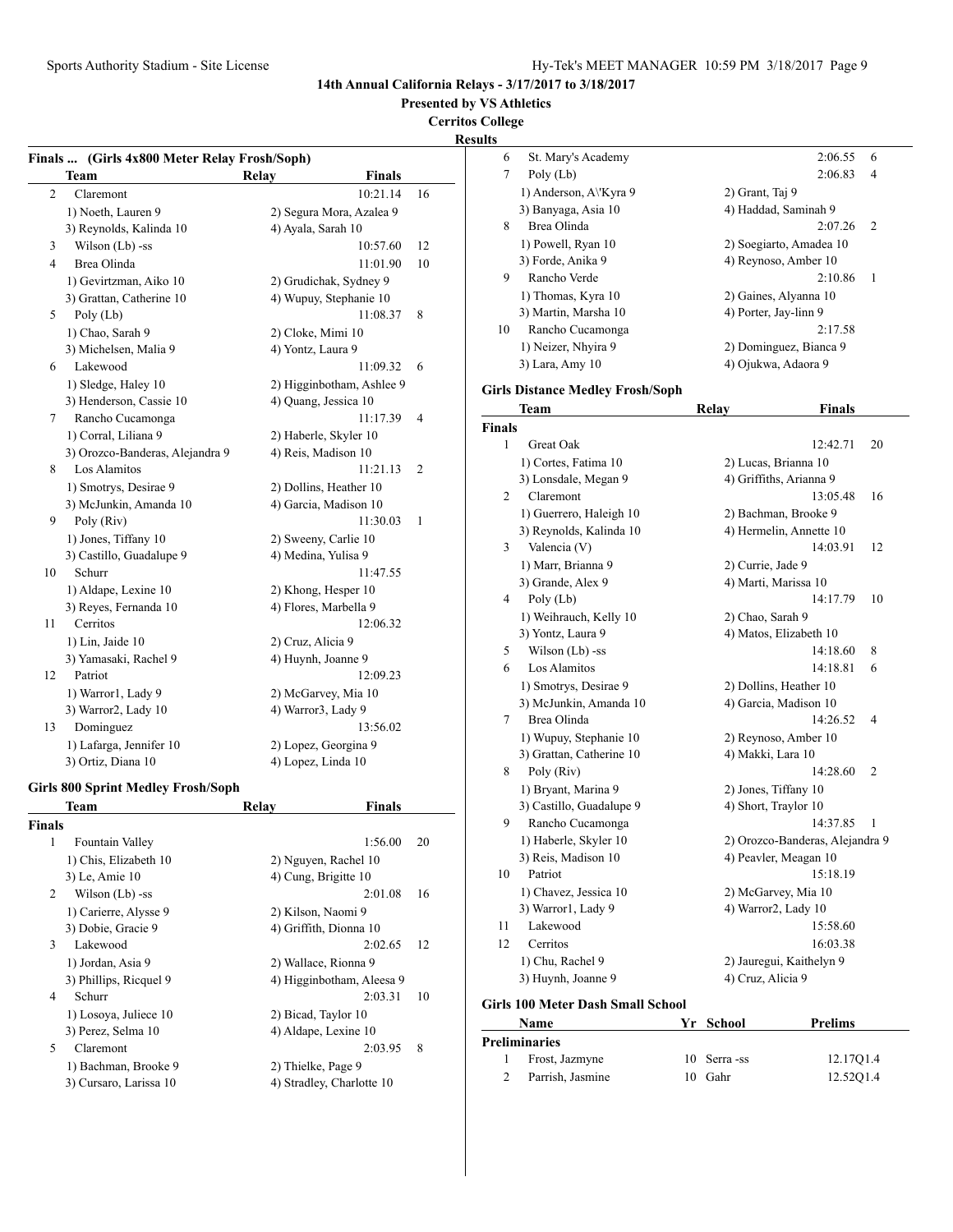| Sports Authority Stadium - Site License | Hy-Tek's MEET MANAGER 10:59 PM 3/18/2017 Page 10 |  |  |
|-----------------------------------------|--------------------------------------------------|--|--|
|-----------------------------------------|--------------------------------------------------|--|--|

**Presented by VS Athletics**

**Cerritos College**

| Preliminaries  (Girls 100 Meter Dash Small School) |                                              |      |                    |                   |  |
|----------------------------------------------------|----------------------------------------------|------|--------------------|-------------------|--|
|                                                    | Name                                         |      | Yr School          | Prelims           |  |
| 3                                                  | Hudson, Claudia                              |      | 10 Bonita          | 12.99Q1.9         |  |
| 4                                                  | Pryor, Danielle                              | 11   | Bellflower         | 13.19q 1.4        |  |
| 5                                                  | Maxfield, Ayana                              |      | 9 Dominguez        | 13.23q 1.4        |  |
| 6                                                  | Anderson, Erin                               |      | 10 St. Anthony     | 13.31q 1.4        |  |
| 7                                                  | Sanford, Alexandra                           |      | 12 St. Mary's A    | 13.34q 1.4        |  |
| 8                                                  | Murphy, Hailey                               |      | 11 Brea Olinda     | 13.46q 1.4        |  |
| 9                                                  | Fabien, Mya                                  |      | 12 St. Mary's A    | 13.50q 1.9        |  |
| 10                                                 | Martinson, Katherine                         |      | 10 Brea Olinda     | 13.69 1.9         |  |
| 11                                                 | Rust, Morgan                                 |      | 9 Bishop Amat      | 13.73 1.4         |  |
| 12                                                 | Akinrimisi, Olusheun Preciou 12 Rancho Domin |      |                    | 13.74 1.9         |  |
| 13                                                 | Morrison, Leilani                            |      | 12 Bonita          | 13.77 1.9         |  |
| 14                                                 | Franklin, Aleah                              |      | 12 Brea Olinda     | 13.87 1.4         |  |
| 15                                                 | Chavez, Suezette                             |      | 9 St. Monica C     | 14.09 1.9         |  |
| 16                                                 | Danage, Aazalet                              | 11 - | Compton            | 14.22 1.4         |  |
| 17                                                 | Gray, Yazmeen                                |      | 10 Dominguez       | 14.61 1.4         |  |
| 18                                                 | Pascual, Kamori                              | 12   | St. Monica C       | 14.79 1.4         |  |
| 19                                                 | Dunn, Ahmani                                 | 9    | St. Monica C       | 15.22 1.4         |  |
|                                                    |                                              |      |                    |                   |  |
|                                                    | <b>Girls 100 Meter Dash Small School</b>     |      |                    |                   |  |
|                                                    | Name                                         |      | Yr School          | <b>Finals</b>     |  |
| <b>Finals</b>                                      |                                              |      |                    |                   |  |
| 1                                                  | Frost, Jazmyne                               |      | 10 Serra -ss       | 12.02 0.3         |  |
| 2                                                  | Parrish, Jasmine                             |      | 10 Gahr            | 12.69 0.3         |  |
| 3                                                  | Hudson, Claudia                              |      | 10 Bonita          | 12.93 0.3         |  |
| 4                                                  | Sanford, Alexandra                           |      | 12 St. Mary's A    | 13.06 0.3         |  |
| 5                                                  | Pryor, Danielle                              |      | 11 Bellflower      | 13.24 0.3         |  |
| 6                                                  | Anderson, Erin                               |      | 10 St. Anthony     | 13.31 0.3         |  |
| 7                                                  | Murphy, Hailey                               | 11 - | Brea Olinda        | 13.41 0.3         |  |
| 7                                                  | Fabien, Mya                                  | 12   | St. Mary's A       | 13.41 0.3         |  |
|                                                    | <b>Girls 200 Meter Dash Small School</b>     |      |                    |                   |  |
|                                                    | Name                                         | Yr   | School             | <b>Finals</b>     |  |
| <b>Finals</b>                                      |                                              |      |                    |                   |  |
| 1                                                  | Prude, Amari                                 |      | 11 Bonita          | 25.35 1.0         |  |
| 2                                                  | Conerly, Isreal                              |      | 10 St. Mary's A    | 25.62 1.0         |  |
| 3                                                  | Riggs, Sammie                                |      | 10 Bonita          | $26.12 \quad 1.0$ |  |
| 4                                                  | Julian, Sierra                               | 11   | Bonita             | 26.17 1.0         |  |
| 4                                                  | Parrish, Jasmine                             |      | 10 Gahr            | 26.17 1.0         |  |
| 6                                                  | Akinrimisi, Olusheun Preciou 12 Rancho Domin |      |                    | $26.98 + 0.0$     |  |
| 7                                                  | Davis, Larissa                               | 11   | Compton            | 27.30<br>1.3      |  |
| 8                                                  | Pryor, Danielle                              | 11   | Bellflower         | 1.3<br>27.66      |  |
| 9                                                  | Rust, Morgan                                 | 9    | <b>Bishop Amat</b> | 27.79<br>$+0.0$   |  |
| 10                                                 | Wood, Faith                                  |      | 10 Brea Olinda     | 27.80<br>$+0.0$   |  |
| 11                                                 | Johnson, Isis                                |      | 10 Bellflower      | 27.86<br>1.3      |  |
| 12                                                 | Anderson, Erin                               | 10   | St. Anthony        | 28.01<br>1.0      |  |
| 13                                                 | Muir, Mia                                    | 9    | St. Mary's A       | 1.3<br>28.10      |  |
| 13                                                 | Kim, Vivian                                  | 12   | Brea Olinda        | $+0.0$<br>28.10   |  |
| 15                                                 | Martinson, Katherine                         | 10   | Brea Olinda        | 28.38<br>0.1      |  |
| 16                                                 | Mayberry, Journey                            | 11   | Compton            | 1.3<br>28.51      |  |
| 17                                                 | Jones, Unique                                | 11   | Compton            | 29.60<br>0.1      |  |
|                                                    |                                              |      |                    |                   |  |

| <b>Girls 400 Meter Dash Small School</b> |                                          |    |                     |                |  |  |
|------------------------------------------|------------------------------------------|----|---------------------|----------------|--|--|
|                                          | Name                                     |    | Yr School           | Finals         |  |  |
| Finals                                   |                                          |    |                     |                |  |  |
| 1                                        | Riggs, Sammie                            | 10 | Bonita              | 59.07          |  |  |
| 2                                        | Julian, Sierra                           | 11 | Bonita              | 60.53          |  |  |
| 3                                        | Conerly, Isreal                          |    | 10 St. Mary's A     | 60.63          |  |  |
| 4                                        | DeCoud, Devin                            |    | 12 Gahr             | 61.17          |  |  |
| 5                                        | Shadrick, Megan                          |    | 9 Bonita            | 62.47          |  |  |
| 6                                        | Reed, Ziquisha                           |    | 12 St. Mary's A     | 62.64          |  |  |
| 7                                        | Gartman, Natalie                         |    | 12 Lutheran (Or     | 62.70          |  |  |
| 8                                        | Grudichak, Lily                          |    | 10 Brea Olinda      | 64.11          |  |  |
| 9                                        | Aranda, Jamie Ann                        |    | 9 Rancho Domin      | 64.86          |  |  |
| 10                                       | Calabretta, Maddie                       |    | 9 Brea Olinda       | 65.51          |  |  |
| 11                                       | Reid, Destine'e                          |    | 10 Serra -ss        | 69.82          |  |  |
| 12                                       | Watts, A'Nilah                           | 12 | Dominguez           | 1:30.40        |  |  |
|                                          | Girls 800 Meter Run Small School         |    |                     |                |  |  |
|                                          | Name                                     |    | Yr School           | Finals         |  |  |
| Finals                                   |                                          |    |                     |                |  |  |
| 1                                        | Aranda, Jamie Ann                        |    | 9 Rancho Domin      | 2:34.86        |  |  |
| 2                                        | Grattan, Christina                       |    | 10 Brea Olinda      | 2:35.56        |  |  |
| 3                                        | Hinton, Zoe                              |    | 11 Beverly Hill     | 2:39.24        |  |  |
| 4                                        | Chandler, Victoria                       |    | 10 Beverly Hill     | 2:49.47        |  |  |
| 5                                        | Campos, Maria                            | 11 | St. Mary's A        | 3:16.39        |  |  |
| 6                                        | Jimenez, Sarahi                          | 11 | Dominguez           | 3:20.64        |  |  |
| 7                                        | Gallindo, Jessia                         | 11 | Dominguez           | 3:29.99        |  |  |
|                                          | <b>Girls 1600 Meter Run Small School</b> |    |                     |                |  |  |
|                                          | Name                                     |    | Yr School           | Finals         |  |  |
| Finals                                   |                                          |    |                     |                |  |  |
| 1                                        | Weissbuch, Sophia                        | 11 | Beverly Hill        | 5:59.82        |  |  |
| 2                                        | Garcia, Kaitlyn                          |    | 12 Brea Olinda      | 6:01.87        |  |  |
| 3                                        | Han-Pham, Victoria                       | 11 | <b>Beverly Hill</b> | 6:18.54        |  |  |
| 4                                        | Takamiyshiro, Alana                      | 11 | St. Anthony         | 6:31.39        |  |  |
| 5                                        | Balakhane, Yael                          | 11 | Beverly Hill        | 6:35.98        |  |  |
|                                          | Girls 3200 Meter Run Small School        |    |                     |                |  |  |
|                                          | Name                                     | Yr | School              | Finals         |  |  |
| Finals                                   |                                          |    |                     |                |  |  |
| 1                                        | Ruelas, Trinity                          | 12 | <b>Bishop Amat</b>  | 10:53.04       |  |  |
| 2                                        | Garcia, Kaitlyn                          | 12 | Brea Olinda         | 12:22.87       |  |  |
| 3                                        | Lizzaraga, Maria                         | 12 | Gahr                | 12:46.91       |  |  |
| 4                                        | Grattan, Christina                       | 10 | Brea Olinda         | 12:48.30       |  |  |
|                                          | Girls 100 Meter Hurdles Small School     |    |                     |                |  |  |
|                                          | Name                                     |    | Yr_School           | <b>Prelims</b> |  |  |
|                                          | Preliminaries                            |    |                     |                |  |  |
| 1                                        | Gagnon, Rachel                           | 12 | Oxford Acade        | $15.49Q+0.0$   |  |  |
| $\mathfrak{2}$                           | Kang, Anna                               | 10 | Brea Olinda         | 17.18Q1.0      |  |  |
| 3                                        | May, Trinity                             | 9  | St. Mary's A        | 17.77Q1.0      |  |  |
| 4                                        | Santuci, Jessica                         | 11 | Brea Olinda         | $19.43Q+0.0$   |  |  |
| 5                                        | Bretz, Sammie                            | 9  | Brea Olinda         | $19.74q + 0.0$ |  |  |
| 6                                        | Hinton, Zoe                              | 11 | Beverly Hill        | 22.62q1.0      |  |  |
|                                          |                                          |    |                     |                |  |  |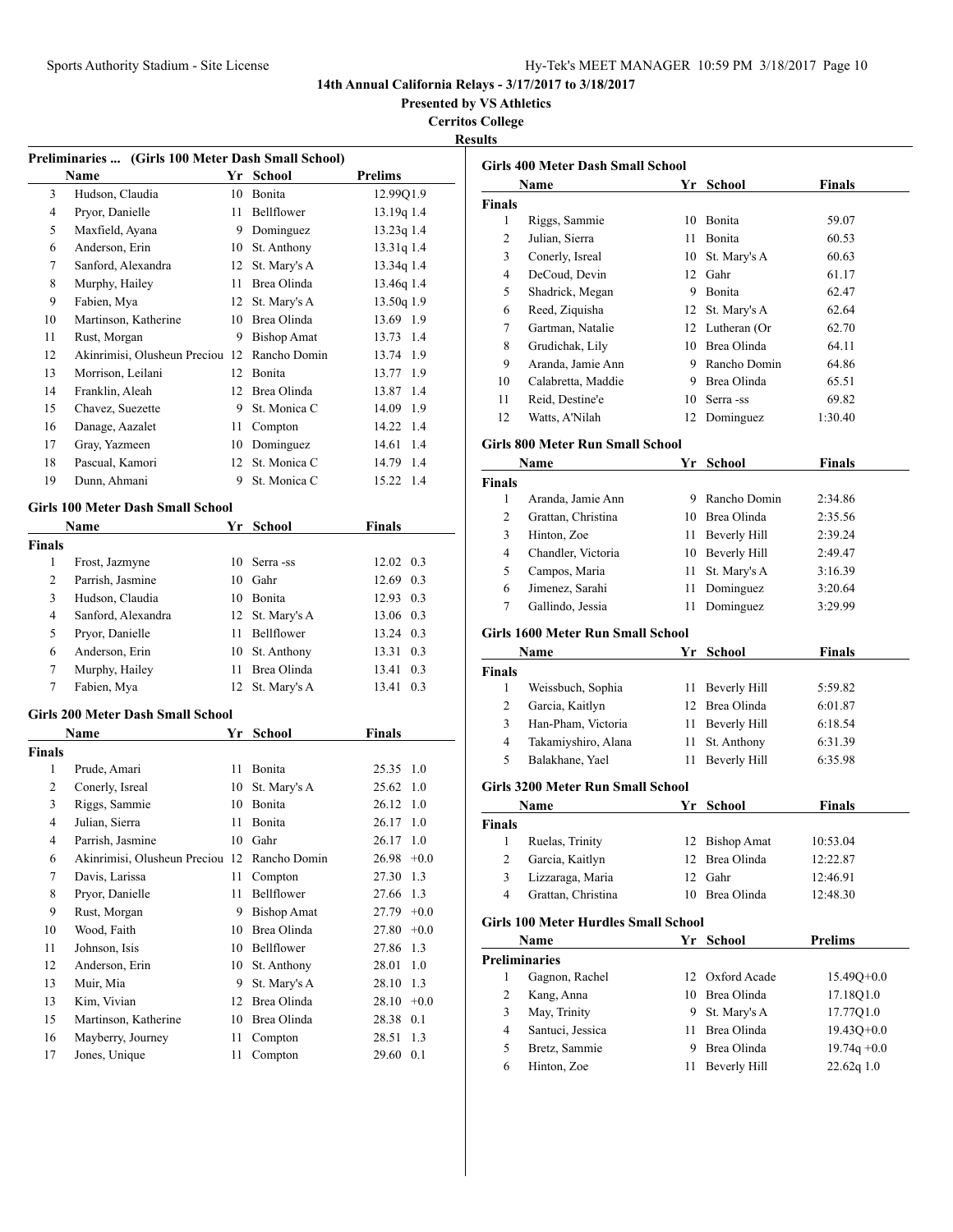**Girls 100 Meter Hurdles Small School**

**14th Annual California Relays - 3/17/2017 to 3/18/2017**

**Presented by VS Athletics**

**Cerritos College**

|                | Name                                         | Yr School                                    | <b>Finals</b>              |    | <b>Tea</b>                  |
|----------------|----------------------------------------------|----------------------------------------------|----------------------------|----|-----------------------------|
| <b>Finals</b>  |                                              |                                              |                            |    | <b>Finals</b>               |
| $\mathbf{1}$   | Gagnon, Rachel                               | 12 Oxford Acade                              | 15.57 1.2                  |    | 1<br>S                      |
| 2              | May, Trinity                                 | 9 St. Mary's A                               | 16.56 1.2                  |    | $1)$ $\Omega$               |
| 3              | Kang, Anna                                   | 10 Brea Olinda                               | 16.84 1.2                  |    | $3)$ I                      |
|                | <b>Girls 300 Meter Hurdles Small School</b>  |                                              |                            |    | Girls 4x8                   |
|                | Name                                         | Yr School                                    | Finals                     |    | <b>Tea</b>                  |
| <b>Finals</b>  |                                              |                                              |                            |    | Finals                      |
| $\mathbf{1}$   | Smith, Aaryn                                 | 12 St. Mary's A                              | 46.77                      |    | $\mathbf{1}$<br>B           |
| $\overline{c}$ | Gagnon, Rachel                               | 12 Oxford Acade                              | 47.20                      |    | 1)                          |
| 3              | Reed, Ziquisha                               | 12 St. Mary's A                              | 50.26                      |    | $3)$ I                      |
| $\overline{4}$ | Kang, Anna                                   | 10 Brea Olinda                               | 50.73                      |    | G                           |
| 5              | Bretz, Sammie                                | 9 Brea Olinda                                | 51.63                      |    | 1)1                         |
| 6              | Moser, Kaden                                 | 10 Lutheran (Or                              | 52.41                      |    | $3)$ I                      |
| 7              | Santuci, Jessica                             | 11 Brea Olinda                               | 54.35                      |    | N.                          |
| 8              | Ybarra, Arianna                              | 11 Dominguez                                 | 54.44                      |    | 1)                          |
| 9              | Benton, Taryn                                | 9 St. Mary's A                               | 56.33                      |    | 3) 1                        |
| 10             | Banks, Sa'Nya                                | 10 Bellflower                                | 58.13                      |    | B                           |
| 11             | Dunn, Ahmani                                 | 9 St. Monica C                               | 63.22                      |    | 1)<br>3)I                   |
|                |                                              |                                              |                            |    | B                           |
|                | Girls 4x100 Meter Relay Small School<br>Team | Relay                                        | Finals                     |    | $1)$ I                      |
| <b>Finals</b>  |                                              |                                              |                            |    | $3)$ I                      |
| $\mathbf{1}$   | Bonita                                       |                                              | 49.31                      | 20 |                             |
| $\overline{c}$ | St. Mary's Academy                           |                                              | 50.43                      | 16 | Girls 4x1                   |
|                | 1) Sanford, Alexandra 12                     | 2) May, Trinity 9                            |                            |    | <b>Tea</b>                  |
|                | 3) Conerly, Isreal 10                        | 4) Muir, Mia 9                               |                            |    | Finals<br>1                 |
| 3              | Brea Olinda                                  |                                              | 52.04                      | 12 | B                           |
|                | 1) Kim, Vivian 12                            | 2) Murphy, Hailey 11                         |                            |    | 1)<br>$3)$ I                |
|                | 3) Franklin, Aleah 12                        |                                              | 4) Martinson, Katherine 10 |    | 2<br>G                      |
| 4              | Oxford Academy                               |                                              | 53.01                      | 10 | 1)                          |
|                | 1) Nguyen, Anna 11                           | 2) Gagnon, Angie 10                          |                            |    | $3)$ $\Gamma$               |
|                | 3) Bustos, Sophia 12                         | 4) Rangu, Nandita 10                         |                            |    |                             |
|                | Girls 4x200 Meter Relay Small School         |                                              |                            |    | Girls 160                   |
|                | Team                                         | Relay                                        | <b>Finals</b>              |    | <b>Tea</b><br><b>Finals</b> |
| <b>Finals</b>  |                                              |                                              |                            |    | S<br>1                      |
| 1              | Bonita                                       |                                              | 1:42.85                    | 20 | 2<br>N.                     |
|                | 1) Prude, Amari 11                           | 2) Riggs, Sammie 10                          |                            |    | 3<br>$\mathbf C$            |
|                | 3) Hudson, Claudia 10                        | 4) Julian, Sierra 11                         |                            |    | 1)1                         |
| 2              | St. Mary's Academy                           |                                              | 1:50.70                    | 16 | $3)$ J                      |
|                | 1) May, Trinity 9                            | 2) Muir, Mia 9                               |                            |    |                             |
|                | 3) Sanford, Alexandra 12                     | 4) Conerly, Isreal 10                        |                            |    | <b>Girls Dist</b>           |
| 3              | Bellflower                                   |                                              | 1:51.14                    | 12 | <b>Tea</b>                  |
|                | 1) Johnson, Isis 10<br>3) Chase, Ebony 11    | 2) Pryor, Danielle 11<br>4) Davis, Alonna 11 |                            |    | <b>Finals</b>               |
| 4              | Oxford Academy                               |                                              | 1:52.27                    | 10 | $\mathbf{1}$<br>N.          |
|                | 1) Bustos, Sophia 12                         | 2) Rangu, Nandita 10                         |                            |    | $1)$ I                      |
|                | 3) Nguyen, Anna 11                           | 4) Gagnon, Rachel 12                         |                            |    | 3) J<br>2<br>B              |
| 5              | Brea Olinda                                  |                                              | 1:52.95                    | 8  | 1)1                         |
|                | 1) Wood, Faith 10                            | 2) Kim, Vivian 12                            |                            |    | $3)$ I                      |
|                | 3) Grudichak, Lily 10                        | 4) Bretz, Sammie 9                           |                            |    |                             |
|                |                                              |                                              |                            |    |                             |
|                |                                              |                                              |                            |    |                             |

|                  | Girls 4x400 Meter Relay Small School<br>Team | Relay                                    | <b>Finals</b>            |    |
|------------------|----------------------------------------------|------------------------------------------|--------------------------|----|
| Finals           |                                              |                                          |                          |    |
| 1                | St. Mary's Academy                           |                                          | 4:10.61                  | 20 |
|                  | 1) Smith, Aaryn 12                           |                                          | 2) Reed, Ziquisha 12     |    |
|                  | 3) Howard, Micah 11                          | 4) Fabien, Mya 12                        |                          |    |
|                  |                                              |                                          |                          |    |
|                  | Girls 4x800 Meter Relay Small School         |                                          |                          |    |
|                  | Team                                         | Relay                                    | Finals                   |    |
| Finals<br>1      | <b>Bishop Amat</b>                           |                                          | 9:55.00                  | 20 |
|                  |                                              |                                          |                          |    |
|                  | 1) Garnica, Ashley 12                        | 2) Perez, Sophie 11<br>4) Rust, Morgan 9 |                          |    |
|                  | 3) Rivera, Gabbie 10<br>Gahr                 |                                          | NΤ                       |    |
|                  |                                              |                                          |                          |    |
|                  | 1) Malabeh, Isra 9                           |                                          | 2) Torres-Ortiz, Leila 9 |    |
|                  | 3) Hernandez, Alejandra 9<br>McFarland       | 4) Khetani, Priya 9                      |                          |    |
|                  |                                              |                                          | NΤ                       |    |
|                  | 1) Galvan, Cassidy 10                        |                                          | 2) Salcedo, Devianna 10  |    |
|                  | 3) Torres, Yuvianna 11                       | 4) Valles, Brianna 9                     |                          |    |
|                  | Bonita                                       |                                          | NT                       |    |
|                  | 1) Ward, Alyssa 11                           |                                          | 2) Warner, Valerie 11    |    |
|                  | 3) Del Toro, Noel 12                         |                                          | 4) Claxton, Lorelei 9    |    |
|                  | Brea Olinda                                  |                                          | NT                       |    |
|                  | 1) Douge, Mia 9                              |                                          | 2) Williams, Ariel 12    |    |
|                  | 3) Recinos, Lin Yi 11                        |                                          | 4) Grattan, Christina 10 |    |
|                  | Girls 4x1600 Meter Relay Small School        |                                          |                          |    |
|                  | Team                                         | Relay                                    | Finals                   |    |
| Finals           |                                              |                                          |                          |    |
| 1                | <b>Bishop Amat</b>                           |                                          | 22:30.41                 | 20 |
|                  | 1) Gomez, Ashley 11                          |                                          | 2) Lucio, Sabrina 11     |    |
|                  | 3) Perez, Sophie 11                          |                                          | 4) Garnica, Ashley 12    |    |
| 2                | Gahr                                         |                                          | 24:49.97                 | 16 |
|                  | 1) Torres-Ortiz, Aris 10                     |                                          | 2) Lizzaraga, Maria 12   |    |
|                  | 3) Neves, Savannah 12                        | 4) Lopez, Daisy 11                       |                          |    |
|                  | Girls 1600 Sprint Medley Small School        |                                          |                          |    |
|                  | Team                                         | Relay                                    | Finals                   |    |
|                  |                                              |                                          |                          |    |
|                  |                                              |                                          |                          |    |
|                  |                                              |                                          |                          |    |
| 1                | St. Mary's Academy                           |                                          | 4:19.33                  | 20 |
| 2                | McFarland                                    |                                          | 4:22.82                  | 16 |
| 3                | Compton                                      |                                          | 4:40.96                  | 12 |
|                  | 1) Mayberry, Journey 11                      | 2) Jones, Unique 11                      |                          |    |
|                  | 3) Johnson, Armiya 10                        | 4) Davis, Larissa 11                     |                          |    |
|                  | Girls Distance Medley Small School           |                                          |                          |    |
|                  | Team                                         | Relay                                    | <b>Finals</b>            |    |
|                  |                                              |                                          |                          |    |
| 1                | McFarland                                    |                                          |                          | 20 |
| Finals<br>Finals |                                              |                                          | 12:43.48                 |    |
|                  | 1) Harris, Jada 9                            |                                          | 2) Salcedo, Devianna 10  |    |
|                  | 3) Torres, Yuvianna 11                       | 4) Valles, Brianna 9                     |                          |    |
| 2                | <b>Bishop Amat</b><br>1) Palomino, Ally 12   | 2) Paez, Olivia 10                       | 12:45.77                 | 16 |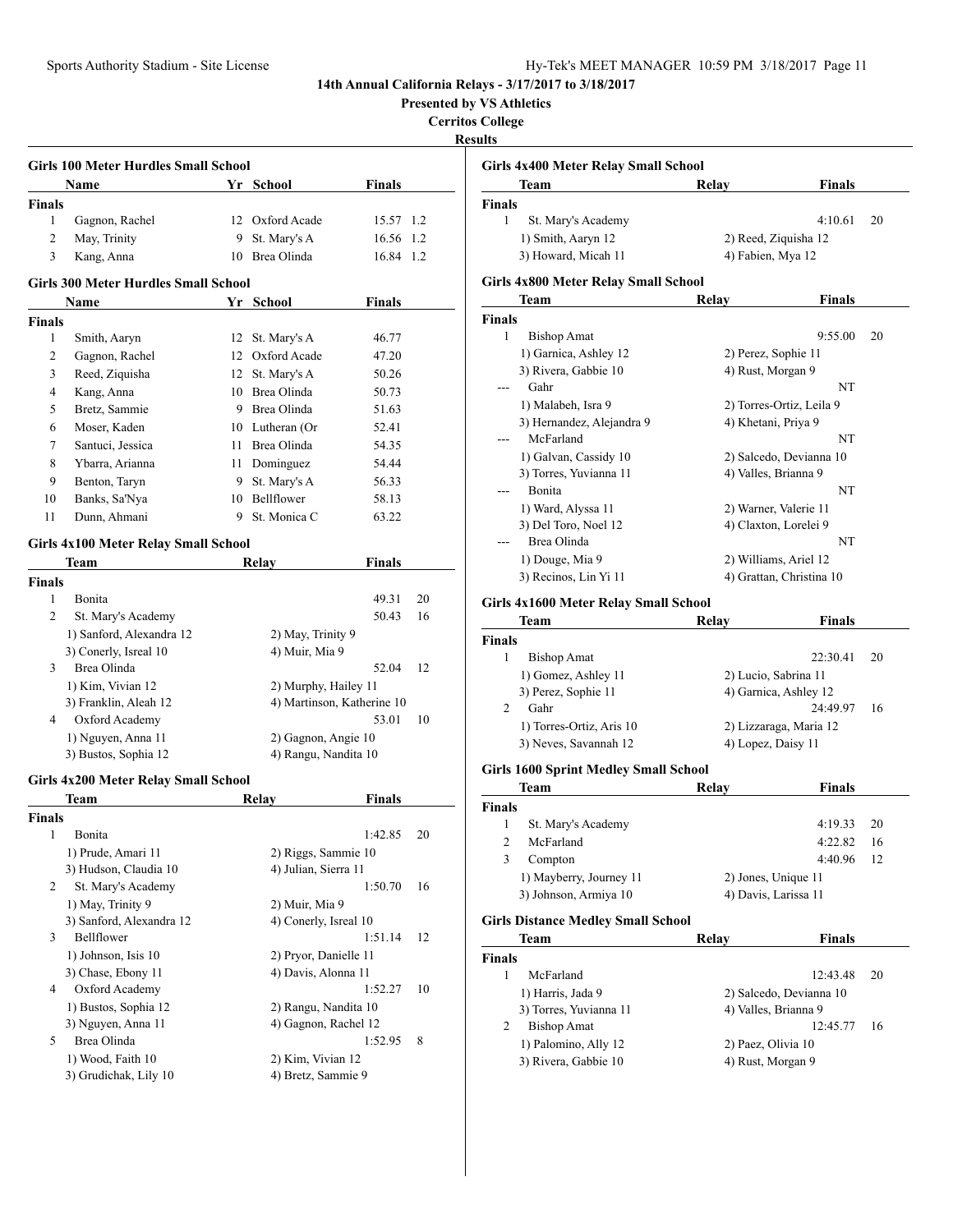**Presented by VS Athletics**

**Cerritos College**

| tesuīts<br>n |
|--------------|
|--------------|

|                | Finals  (Girls Distance Medley Small School) |      |                        |                 |        |
|----------------|----------------------------------------------|------|------------------------|-----------------|--------|
|                | Team                                         |      | Relay                  | <b>Finals</b>   |        |
| 3              | Bonita                                       |      |                        | 13:14.98        | 12     |
|                | 1) Del Toro, Noel 12                         |      | 2) Prude, Amari 11     |                 |        |
|                | 3) Warner, Valerie 11                        |      | 4) Ward, Alyssa 11     |                 |        |
| 4              | Gahr                                         |      |                        | 13:35.08        | 10     |
|                | 1) Torres-Ortiz, Aris 10                     |      | 2) DeCoud, Devin 12    |                 |        |
|                | 3) Torres-Ortiz, Leila 9                     |      | 4) Lizzaraga, Maria 12 |                 |        |
|                |                                              |      |                        |                 |        |
|                | <b>Girls High Jump Small School</b>          |      |                        |                 |        |
|                | Name                                         |      | Yr School              | <b>Finals</b>   |        |
| <b>Finals</b>  |                                              |      |                        |                 |        |
| 1              | Som, Jasmine                                 | 11   | Cerritos               | 4-10.00         |        |
| 2              | Roberts, Alyssa                              |      | 11 Lutheran (Or        | 4-08.00         |        |
| 2              | Sanders, Alexa                               |      | 11 Lutheran (Or        | 4-08.00         |        |
| 4              | Farley, Brooke                               |      | 10 Brea Olinda         | 4-06.00         |        |
| 5              | Bretz, Sammie                                |      | 9 Brea Olinda          | 4-04.00         |        |
| 5              | Falwell, Jill                                |      | 10 Brea Olinda         | 4-04.00         |        |
|                | <b>Girls Pole Vault Small School</b>         |      |                        |                 |        |
|                | Name                                         | Yr   | <b>School</b>          | <b>Finals</b>   |        |
| <b>Finals</b>  |                                              |      |                        |                 |        |
| 1              | Anger, Brooke                                |      | 12 Los Alamitos        | 11-00.00        |        |
| 2              | Millar, Allison                              |      | 10 Los Alamitos        | 9-00.00         |        |
| 3              | Lopez, Mia                                   |      | 12 Bellflower          | 7-00.00         |        |
| $\overline{4}$ | Medina, Cynthia                              | 11   | Bellflower             | 8.00            |        |
|                |                                              |      |                        |                 |        |
|                | <b>Girls Long Jump Small School</b>          |      |                        |                 |        |
|                | Name                                         |      | Yr School              | <b>Finals</b>   |        |
| <b>Finals</b>  |                                              |      |                        |                 |        |
| 1              | Smith, Desirae                               | 11   | Gahr                   | 15-00.25        | 1.0    |
| 2              | Araullo, Julianne                            | 11   | <b>Beverly Hill</b>    | 15-00.00        | 1.9    |
| 3              | Araullo, Cheyanne                            | 11   | Beverly Hill           | $14-10.50 +0.0$ |        |
| $\overline{4}$ | Wallace, Katryna                             |      | 12 Brea Olinda         | 14-03.25 1.6    |        |
| 5              | Grudichak, Lily                              |      | 10 Brea Olinda         | 13-11.50        | 1.7    |
| 6              | Olonade, Temi                                | 10   | <b>Beverly Hill</b>    | $13-05.00 +0.0$ |        |
|                |                                              |      |                        |                 |        |
|                | <b>Girls Triple Jump Small School</b>        |      |                        |                 |        |
|                | Name                                         |      | Yr School              | Finals          |        |
| Finals         |                                              |      |                        |                 |        |
|                | 1 Howard, Micah                              |      | 11 St. Mary's A        | 34-03.00 1.4    |        |
| 2              | Vo, Cassie                                   |      | 11 Oxford Acade        | 33-06.50        | 1.8    |
| 3              | Kang, Anna                                   | 10   | Brea Olinda            | 33-05.50        | $+0.0$ |
| 4              | Gagnon, Angie                                |      | 10 Oxford Acade        | 33-04.50        | 2.0    |
| 5              | Araullo, Cheyanne                            | 11 - | <b>Beverly Hill</b>    | 32-10.50        | $+0.0$ |
| 6              | Araullo, Julianne                            | 11 - | Beverly Hill           | 32-03.50        | $-0.6$ |
| 7              | Wallace, Katryna                             | 12   | Brea Olinda            | 31-05.25        | $+0.0$ |
| 8              | Grudichak, Lily                              | 10   | Brea Olinda            | 31-05.00        | 1.6    |
| 9              | Smith, Desirae                               | 11   | Gahr                   | 31-02.00        | 1.0    |
| 10             | Olonade, Temi                                | 10   | <b>Beverly Hill</b>    | 30-02.00        | 0.9    |
| 11             | Crockinberg, Natalie                         | 11   | St. Mary's A           | 27-09.00        | 1.1    |
|                | <b>Girls Shot Put Small School</b>           |      |                        |                 |        |
|                | Name                                         | Yr   | School                 | <b>Finals</b>   |        |
| <b>Finals</b>  |                                              |      |                        |                 |        |
| 1              | Malloy, Ava                                  | 12   | Lutheran (Or           | 35-03.00        |        |
|                |                                              |      |                        |                 |        |

| э  |                    |    |                 |          |
|----|--------------------|----|-----------------|----------|
| 2  | Fox, Madisyn       |    | 12 Lutheran (Or | 32-09.00 |
| 3  | Baur, Rebekah      | 11 | Burroughs (R)   | 30-10.00 |
| 4  | Wallace, Malaysiah | 11 | Burroughs (R)   | 29-06.00 |
| 5  | Hansen, Mariah     | 10 | Burroughs (R)   | 28-07.00 |
| 6  | Williams, Teia     | 10 | <b>Bonita</b>   | 28-03.00 |
| 7  | Pascua, Hayli      | 10 | Bonita          | 26-06.00 |
| 8  | Robinson, Kyara    | 11 | St. Mary's A    | 26-01.00 |
| 9  | King, Abigail      | 10 | Brea Olinda     | 25-01.00 |
| 10 | Bentz, Katie       | 11 | Bonita          | 25-00.00 |
| 11 | Jones, Jennifer    | 9  | St. Mary's A    | 23-08.00 |
| 12 | Morse, Kassidy     | 12 | Brea Olinda     | 23-07.00 |
| 13 | Adeniji, Danielle  | 9  | St. Mary's A    | 23-00.00 |
| 14 | Ibarra, Leslie     | 11 | Brea Olinda     | 20-10.00 |
| 15 | Jimenez, Sarahi    | 11 | Dominguez       | 17-02.00 |

#### **Girls Discus Throw Small School**

| Name          |                 | Yr | <b>School</b>   | <b>Finals</b> |  |
|---------------|-----------------|----|-----------------|---------------|--|
| <b>Finals</b> |                 |    |                 |               |  |
| 1             | Fox, Madisyn    |    | 12 Lutheran (Or | 104-07        |  |
| 2             | Baur, Rebekah   | 11 | Burroughs (R)   | 101-00        |  |
| 3             | Malloy, Ava     | 12 | Lutheran (Or    | 96-05         |  |
| 4             | Hansen, Mariah  | 10 | Burroughs (R)   | 82-08         |  |
| 5             | Williams, Teia  | 10 | Bonita          | 82-00         |  |
| 6             | Lopez, Darlene  | 11 | Burroughs (R)   | 79-00         |  |
| 7             | Morse, Kassidy  | 12 | Brea Olinda     | $74-10$       |  |
| 8             | King, Abigail   | 10 | Brea Olinda     | 71-05         |  |
| 9             | Pascua, Hayli   | 10 | Bonita          | 65-00         |  |
| 10            | Shields, Kyara  | 10 | Brea Olinda     | 61-01         |  |
| 11            | Bentz, Katie    | 11 | Bonita          | 58-09         |  |
| 12            | Jimenez, Sarahi | 11 | Dominguez       | 57-00         |  |

## **Girls 800 Meter Run Invitational**

|        | Name               | Yr | <b>School</b> | Finals  |  |
|--------|--------------------|----|---------------|---------|--|
| Finals |                    |    |               |         |  |
| 1      | Tanaka, Melissa    | 12 | Poly (Lb)     | 2:16.99 |  |
| 2      | Mejia, Natalie     | 10 | Poly $(Lb)$   | 2:19.69 |  |
| 3      | Rosales, Brenda    | 12 | Poly $(Lb)$   | 2:20.41 |  |
| 4      | Waterman, Grace    | 10 | West Ranch    | 2:22.99 |  |
| 5      | Schauble, Shelbi   | 10 | West Ranch    | 2:23.17 |  |
| 6      | Williams, Ariel    | 12 | Brea Olinda   | 2:23.30 |  |
| 7      | Graves, Claire     | 12 | Citrus Valle  | 2:25.09 |  |
| 8      | Groh, Kama         | 12 | Great Oak     | 2:25.45 |  |
| 9      | Skaggs, Natalie    | 12 | Poly (Riv)    | 2:25.92 |  |
| 10     | Whitaker, Destiny  | 11 | Rancho Verde  | 2:26.16 |  |
| 11     | Feitz, Sara        | 10 | Fountain Val  | 2:26.79 |  |
| 12     | Douge, Mia         | 9  | Brea Olinda   | 2:28.05 |  |
| 13     | Richter, Elizabeth | 10 | Great Oak     | 2:29.06 |  |
| 14     | Valdez, Helena     | 10 | Poly (Riv)    | 2:29.79 |  |
| 15     | Rogers, Josie      | 10 | Great Oak     | 2:31.07 |  |
| 16     | Wright, Laila      | 9  | Etiwanda      | 2:33.51 |  |
| 17     | Spacher, Sidney    | 12 | Los Osos      | 2:36.84 |  |
| 18     | Newell, Asia       | 11 | Fountain Val  | 2:40.12 |  |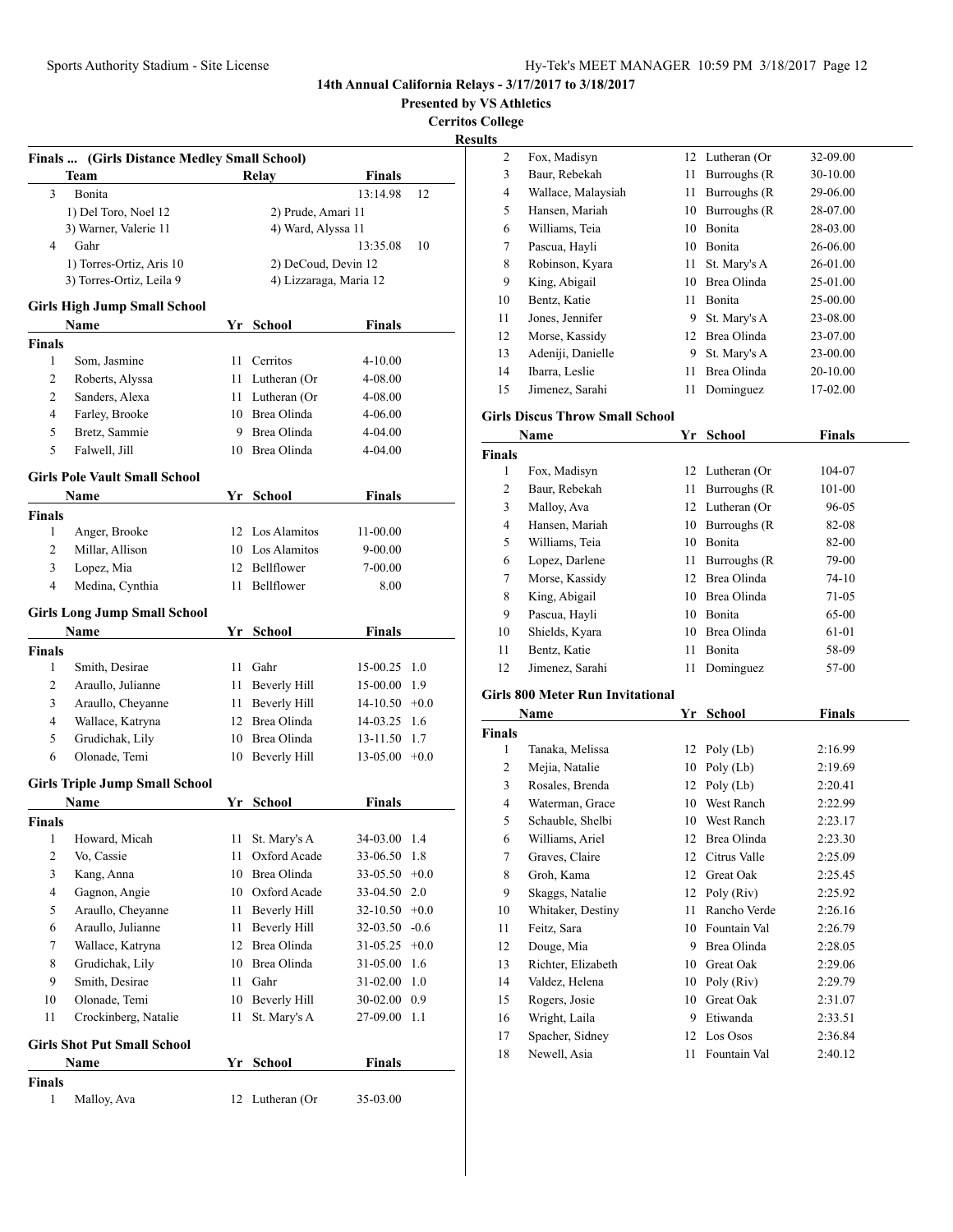**Presented by VS Athletics**

**Cerritos College**

|               | Name                                    | Yr | School             | <b>Finals</b>  |
|---------------|-----------------------------------------|----|--------------------|----------------|
| <b>Finals</b> |                                         |    |                    |                |
| 1             | Graves, Claire                          | 12 | Citrus Valle       | 5:05.50        |
| 2             | Ruelas, Trinity                         | 12 | <b>Bishop Amat</b> | 5:08.99        |
| 3             | Valenti, Whitney                        | 9  | Brea Olinda        | 5:13.58        |
| 4             | Buncab, Isabelle                        | 9  | Great Oak          | 5:31.86        |
| 5             | Fillipow, Lauren                        | 12 | Poly (Lb)          | 5:33.16        |
| 6             | Kaye, Marina                            | 12 | Poly (Riv)         | 5:34.13        |
| 7             | Liera, Alicia                           | 9  | Lynwood            | 5:38.86        |
| 8             | Valdez, Julia                           | 12 | Poly (Riv)         | 5:46.26        |
| 9             | O'Leary, Fiona                          | 11 | Poly $(Lb)$        | 5:56.45        |
|               | <b>Boys 100 Meter Dash Large School</b> |    |                    |                |
|               | <b>Name</b>                             | Yr | School             | <b>Prelims</b> |

|                | Preliminaries      |     |                 |              |
|----------------|--------------------|-----|-----------------|--------------|
| 1              | Chandler, Devin    | 11  | Upland          | 10.86Q2.0    |
| $\overline{c}$ | House, Rasaun      | 12  | Rancho Verde    | 10.88Q1.1    |
| $\overline{3}$ | Misher, Maesean    | 11  | Jordan -ss      | 10.99Q1.8    |
| $\overline{4}$ | Kennedy, Tyler     |     | 12 Rancho Verde | 11.04Q1.3    |
| 5              | Thompson, Bryan    |     | 12 Rancho Verde | 11.17Q1.2    |
| 6              | White, Trey        | 12  | DeLaSalle       | 11.43Q0.9    |
| 7              | Shampklin, Aaron   | 12  | Poly $(Lb)$     | 11.16q 1.1   |
| 8              | Steeles, Willie    | 12  | Jordan -ss      | 11.23q 1.2   |
| 9              | Blackman, Jonathan | 11. | Lawndale        | 11.24q 1.3   |
| 10             | Issa, Ian          | 11  | Wilson (Lb)     | 11.25<br>1.8 |
| 11             | Harness, Tariq     | 12  | Poly (Lb)       | 11.26<br>1.2 |
| 12             | Barkley, Mikel     | 11  | Great Oak       | 11.30<br>1.8 |
| 13             | Marion, Donnie     | 11  | Fountain Val    | 11.32<br>2.0 |
| 14             | Osbey, Kal-El      |     | 10 La Mirada    | 11.35<br>2.0 |
| 15             | Anderson, Shamar   |     | 10 Etiwanda     | 11.37<br>1.2 |
| 16             | Banks, Isiah       |     | 10 Upland       | 1.3<br>11.44 |
| 16             | Smith, Marquas     | 11  | Rancho Cucam    | 11.44<br>1.3 |
| 18             | Jackson, Kalel     |     | 10 Etiwanda     | 11.48<br>1.2 |
| 19             | Nelson, Shaylen    | 12  | Etiwanda        | 1.3<br>11.50 |
| 20             | Williams, Jaylen   |     | 10 Los Osos     | 0.9<br>11.60 |
| 20             | Crabtree, Zachery  | 12  | Canyon (Ana)    | 1.1<br>11.60 |
| 22             | Jackson, George    | 12  | Lynwood         | 2.0<br>11.63 |
| 23             | Nguyen, Drake      | 10  | Woodbridge      | 1.2<br>11.64 |
| 24             | Seymore III, Artis | 12  | Upland          | 11.66<br>1.3 |
| 24             | Nguyen, Bryant     | 11  | Woodbridge      | 11.66<br>1.8 |
| 26             | Hartman, Nathaniel | 11  | Los Alamitos    | 2.0<br>11.78 |
| 27             | Wilmore, Jordan    |     | 10 Lawndale     | 1.2<br>11.80 |
| 28             | Woods, General     |     | 9 Valley View   | 1.3<br>11.85 |
| 29             | Butler, Billy      |     | 12 Fountain Val | 1.1<br>11.88 |
| 30             | Jackson, Maurice   | 11  | Jordan -ss      | 11.96<br>1.8 |
| 31             | Weiss, Trevor      |     | 12 Woodbridge   | 12.01<br>1.3 |
| 31             | Bramlett, Jerome   | 11  | Poly (Lb)       | 1.1<br>12.01 |
| 33             | Bonini, Anthony    | 12  | Los Osos        | 12.02<br>1.8 |
| 34             | LeBerthon, Ryan    | 11  | Valencia (V)    | 12.04<br>1.8 |
| 34             | Cailles, Jan       | 10  | La Mirada       | 1.2<br>12.04 |
| 36             | Ramos, Sebastian   | 11  | Schurr          | 1.3<br>12.08 |
| 37             | Doan, Gerard       | 12  | Canyon (Ana)    | 12.12<br>0.9 |
| 38             | Martin, Brandon    | 11  | Valencia (V)    | 12.13<br>0.9 |

| $\sim$ one ge<br>ults |                                         |          |                 |                   |         |
|-----------------------|-----------------------------------------|----------|-----------------|-------------------|---------|
| 39                    | Jones, Dimitri                          | 11       | La Mirada       | 12.16 1.1         |         |
| 40                    | Chouy, Joshua                           | 11       | Schurr          | 12.24 1.8         |         |
| 41                    | Tcheumani, Joshua                       | 11 -     | Valencia (V)    | 12.52 1.1         |         |
| 42                    | Boardhead, Garrett                      | 12       | Poly (Riv)      | 12.57             | 2.0     |
| 43                    | Felder, Gavin                           | 10       | Canyon (Ana)    | 12.68 2.0         |         |
|                       |                                         |          |                 |                   |         |
|                       | <b>Boys 100 Meter Dash Large School</b> |          |                 |                   |         |
|                       | Name                                    |          | Yr School       | <b>Finals</b>     |         |
| <b>Finals</b>         |                                         |          |                 |                   |         |
| 1                     | House, Rasaun                           | 12       | Rancho Verde    | 10.70 0.8         |         |
| 2                     | Misher, Maesean                         | 11       | Jordan -ss      | 10.96 0.8         |         |
| 3                     | Chandler, Devin                         | 11       | Upland          | 10.97 0.8         |         |
| 4                     | Shampklin, Aaron                        |          | 12 Poly (Lb)    | $11.03 \quad 0.8$ |         |
| 5                     | Thompson, Bryan                         | 12       | Rancho Verde    | 11.17 0.8         |         |
| 6                     | Kennedy, Tyler                          |          | 12 Rancho Verde | 11.22 0.8         |         |
| 7                     | Blackman, Jonathan                      | 11 -     | Lawndale        | 11.28 0.8         |         |
| 8                     | Steeles, Willie                         | 12       | Jordan -ss      | 11.41             | 0.8     |
| 9                     | White, Trey                             |          | 12 DeLaSalle    | 11.49 0.8         |         |
|                       | <b>Boys 200 Meter Dash Large School</b> |          |                 |                   |         |
|                       | Name                                    |          | Yr School       | <b>Finals</b>     |         |
| <b>Finals</b>         |                                         |          |                 |                   |         |
| 1                     | Cunningham, Isaiah                      |          | 12 Rancho Verde | 21.51 0.3         |         |
| 2                     | House, Rasaun                           |          | 12 Rancho Verde | 21.58 0.3         |         |
| 3                     | Chandler, Devin                         |          | 11 Upland       | 22.38 0.3         |         |
| $\overline{4}$        | Blackman, Jonathan                      |          | 11 Lawndale     | 22.42 0.5         |         |
| 5                     | Johnson, Carlton                        |          | 11 Rancho Verde | 22.49 0.5         |         |
| 6                     | Maroney, Kavenaugh                      |          | 12 Wilson (Lb)  | 22.60 0.3         |         |
| 7                     | Sylvia, Justin                          |          | 12 Woodbridge   | 22.93 1.0         |         |
| 8                     | Issa, Ian                               | 11 -     | Wilson (Lb)     | 22.94 1.0         |         |
| 9                     | Johnson, Alex                           | 11       | Loyola          | 23.02 0.5         |         |
| 10                    | Marion, Donnie                          | 11 -     | Fountain Val    | 23.20 0.5         |         |
| 11                    | Williams, Noah                          |          | 12 DeLaSalle    | 23.23 1.0         |         |
| 11                    | Anderson, Shamar                        |          | 10 Etiwanda     | 23.23 1.0         |         |
| 13                    | White, Trey                             |          | 12 DeLaSalle    | 23.25 1.0         |         |
| 14                    | Steeles, Willie                         |          | 12 Jordan -ss   | 23.29 1.0         |         |
| 15                    | Kojin, Chris                            |          | 12 Valencia (V) | 23.44 0.5         |         |
| 16                    | Williams, Jaylen                        |          | 10 Los Osos     | 23.49 1.0         |         |
| 17                    | Orms, Christain                         |          | 11 Rancho Cucam | 23.53 1.0         |         |
| 18                    | McDonald, Nolan                         | 12       | Poly (Lb)       | 23.59 0.5         |         |
| 19                    | Weiss, Trevor                           | 12       | Woodbridge      | 23.61             | 1.0     |
| 20                    | Galvan, Gustavo                         | 11       | Patriot         | 23.67             | 1.5     |
| 21                    | Ward, Cameron                           | 11       | Etiwanda        | 23.68             | 1.5     |
| 22                    | Jablonski, Benjamin                     |          | Woodbridge      | 23.69             | 1.0     |
| 23                    | Crabtree, Zachery                       | 11<br>12 | Canyon (Ana)    | 23.70             | $1.0\,$ |
| 24                    | Dulaney, DeAngelo                       |          | Jordan -ss      | 23.76             | 1.0     |
| 25                    |                                         | 12       | 12 La Mirada    |                   |         |
| 26                    | Clark, Jeremy<br>Gastelum, Nick         |          |                 | 23.79             | 1.0     |
|                       | Jackson, Kalel                          | 12       | Canyon (Ana)    | 23.83             | 1.5     |
| 27                    |                                         |          | 10 Etiwanda     | 23.84             | 1.0     |
| 28                    | Venable, Tayari                         |          | 12 Rancho Cucam | 23.91             | 0.5     |
| 28                    | Parker, Jerron                          | 12       | Paramount       | 23.91             | 1.5     |
| 30                    | Bonini, Anthony                         | 12       | Los Osos        | 24.12             | 0.3     |
| 31                    | Guyton, Anthony                         | 12       | Paramount       | 24.16             | 1.5     |
| 32                    | Osbey, Kal-El                           | 10       | La Mirada       | 24.18 0.5         |         |
| 33                    | Groves, James                           | 12       | Great Oak       | 24.28 1.0         |         |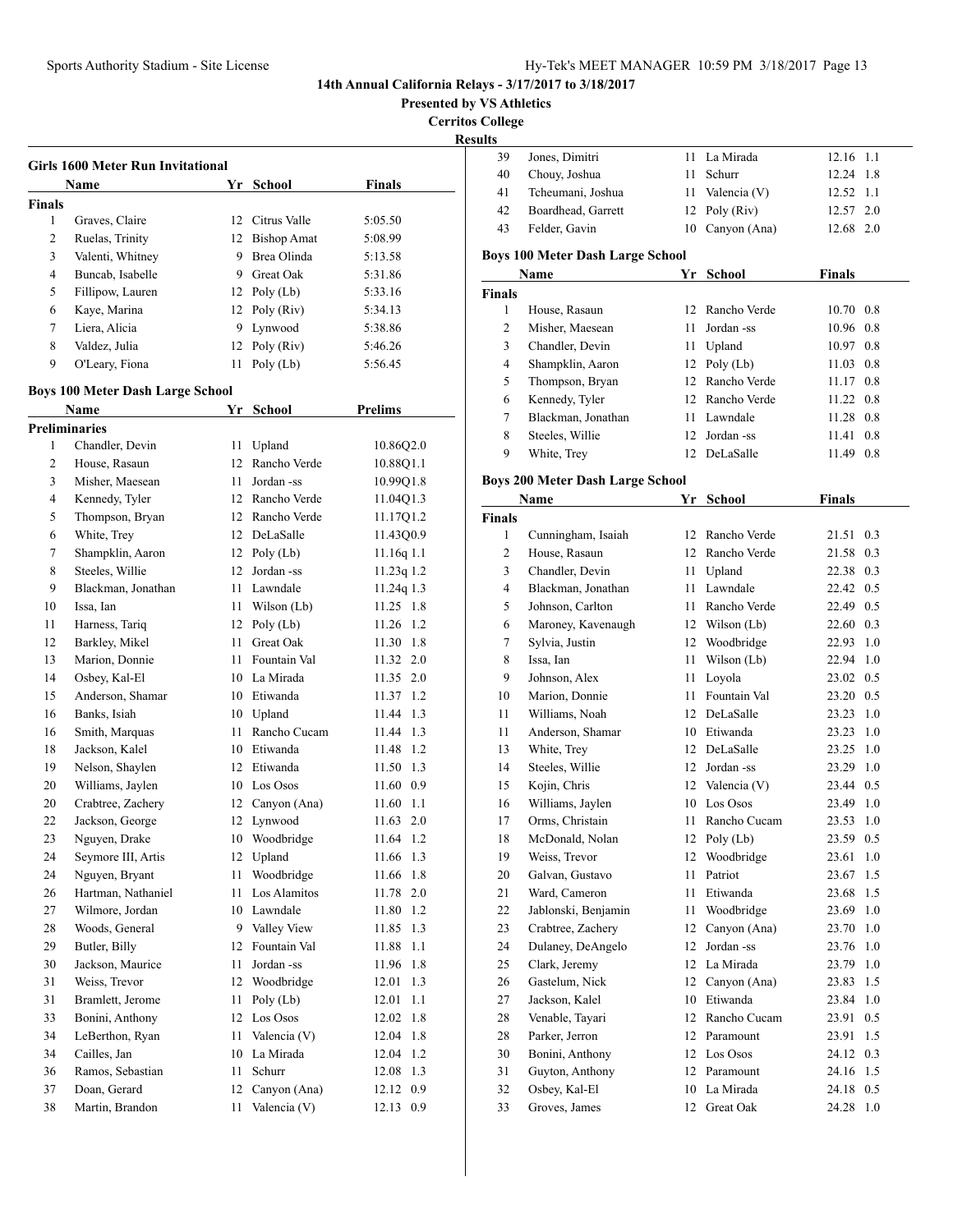**Presented by VS Athletics**

**Cerritos College**

| 11 11<br>انحت |
|---------------|
|---------------|

|    | Finals  (Boys 200 Meter Dash Large School) |     |                  |               |     |
|----|--------------------------------------------|-----|------------------|---------------|-----|
|    | <b>Name</b>                                |     | Yr School        | <b>Finals</b> |     |
| 34 | Hernandez, Jose                            | 10  | Paramount        | 24.32 1.5     |     |
| 35 | Brown, Joseph                              |     | 10 La Mirada     | 24.42 1.5     |     |
| 36 | Klint, Matthew                             | 11. | <b>Great Oak</b> | 24.58 0.3     |     |
| 37 | Williams, Orlando                          | 12  | Patriot          | 24.60 1.5     |     |
| 38 | Gonzalez, Isaiah                           |     | 12 Schurr        | 24.71         | 0.3 |
| 39 | Chouy, Joshua                              | 11  | Schurr           | 24.97 0.3     |     |
| 40 | Salcedo, Angel                             | 11  | Patriot          | 25.22 0.3     |     |
| 41 | Harvey, Jorden                             | 11  | DeLaSalle        | 25.30 1.5     |     |
| 42 | Thomas, Jordan                             | 10  | Lakewood         | 25.69         | 0.3 |
| 43 | Johnson, Christian                         |     | 12 Lakewood      | 26.24 0.3     |     |
| 44 | Huerta, Ruben                              | 12  | Poly (Riv)       | 29.13         | 0.3 |
|    |                                            |     |                  |               |     |

# **Boys 400 Meter Dash Large School**

|                | Name                  | $\mathbf{\underline{Yr}}$ | School          | <b>Finals</b> |  |
|----------------|-----------------------|---------------------------|-----------------|---------------|--|
| <b>Finals</b>  |                       |                           |                 |               |  |
| 1              | Bowens, Zion          | 12                        | Poly (Lb)       | 48.09         |  |
| 2              | Hill, Christopher     | 10                        | Rancho Cucam    | 49.25         |  |
| 3              | Hodge, Elijah         |                           | 12 Loyola       | 49.86         |  |
| $\overline{4}$ | Hutton, Michael       | 11                        | Loyola          | 50.63         |  |
| 5              | Ayale, Ryan           |                           | 12 Los Alamitos | 50.84         |  |
| 6              | Williams, Noah        | $12^{\circ}$              | DeLaSalle       | 51.27         |  |
| 7              | Richards, Andrew      | 10                        | Wilson (Lb)     | 51.42         |  |
| 8              | Sylvia, Justin        | $12^{\circ}$              | Woodbridge      | 51.70         |  |
| 9              | Hall, Octavion        | 9                         | Poly (Lb)       | 51.82         |  |
| 10             | Victoria, Christopher | 11                        | Woodbridge      | 51.89         |  |
| 11             | Bengtson, Andrew      | 12                        | Poly (Riv)      | 52.05         |  |
| 12             | Hawkins, Hassani      |                           | 9 Upland        | 52.16         |  |
| 13             | Jablonski, Benjamin   | 11                        | Woodbridge      | 52.28         |  |
| 14             | Brooks, Travis        | 11                        | Los Osos        | 52.50         |  |
| 15             | Hemphill, Namir       | 9                         | Upland          | 52.72         |  |
| 16             | Ardines, Octavious    | 11                        | Etiwanda        | 52.73         |  |
| 17             | Garcia, Lupe          | 11                        | Valley View     | 52.74         |  |
| 18             | Cueva, Jose           | 11                        | Woodbridge      | 52.90         |  |
| 19             | Robinson, Alberto     | $12^{\circ}$              | Patriot         | 52.93         |  |
| 20             | Groves, James         | 12                        | Great Oak       | 53.05         |  |
| 21             | Clark, Jeremy         |                           | 12 La Mirada    | 53.15         |  |
| 22             | Jones, Leonard        | 12                        | Rancho Cucam    | 53.23         |  |
| 23             | Latinwo, Ayo          | 11                        | Etiwanda        | 53.32         |  |
| 24             | Shields, Jacob        | 11                        | Poly (Riv)      | 53.36         |  |
| 25             | Williams, Jaden       | 12                        | Silverado       | 53.52         |  |
| 26             | Hauenstein, Taylor    | 12                        | Great Oak       | 53.65         |  |
| 27             | Rodriguez, Chris      | 11                        | Jordan -ss      | 53.80         |  |
| 28             | Babatunde, Bethel     | 11                        | Etiwanda        | 53.82         |  |
| 29             | Molina, Javier        | 11                        | Fountain Val    | 54.02         |  |
| 30             | Smalls, Zaphyr        | 10                        | Valencia $(V)$  | 54.03         |  |
| 31             | Gonzalez, Moises      | 12                        | Poly (Lb)       | 54.07         |  |
| 32             | Bueno, Eduardo        | 12                        | Patriot         | 54.28         |  |
| 33             | Jones, Dimitri        | 11                        | La Mirada       | 54.41         |  |
| 34             | Banuelos, Christian   | 11                        | Schurr          | 54.79         |  |
| 35             | Klint, Matthew        | 11.                       | Great Oak       | 55.21         |  |
| 36             | Sanchez, Demian       | 11                        | Schurr          | 56.48         |  |
| 37             | Hernandez, Christian  | 10                        | Paramount       | 56.79         |  |
| 38             | Sparks, Anthony       | 10                        | Valley View     | 57.87         |  |

| սււծ           |                                                     |    |                 |         |  |  |  |  |
|----------------|-----------------------------------------------------|----|-----------------|---------|--|--|--|--|
| 39             | Woods, General                                      |    | 9 Valley View   | 58.51   |  |  |  |  |
| 40             | Comacho, Steven                                     | 11 | Wilson (Lb)     | 58.56   |  |  |  |  |
| 41             | Pickett, Drew                                       | 10 | Paramount       | 59.25   |  |  |  |  |
|                | <b>Boys 800 Meter Run Large School</b>              |    |                 |         |  |  |  |  |
|                | Yr School<br><b>Finals</b><br>Name                  |    |                 |         |  |  |  |  |
| <b>Finals</b>  |                                                     |    |                 |         |  |  |  |  |
| 1              | Martinez, Vincent                                   | 11 | Chaparral       | 2:03.21 |  |  |  |  |
| $\overline{2}$ | Santiago, Christian                                 | 10 | La Mirada       | 2:03.65 |  |  |  |  |
| 3              | Payne, Zaki                                         |    | 12 Chaparral    | 2:03.91 |  |  |  |  |
| $\overline{4}$ | Perkins, Malik                                      | 12 | Lynwood         | 2:04.05 |  |  |  |  |
| 5              | Bartlebaugh, Justin                                 | 10 | Poly (Riv)      | 2:04.96 |  |  |  |  |
| 6              | Perfecto, Deviell                                   | 12 | Wilson (Lb)     | 2:05.09 |  |  |  |  |
| 7              | Granados, Erickson                                  | 12 | Upland          | 2:06.38 |  |  |  |  |
| 8              | Mejia, Ivan                                         | 10 | Etiwanda        | 2:06.82 |  |  |  |  |
| 9              | Velarde, Justin                                     |    | 11 Great Oak    | 2:07.42 |  |  |  |  |
| 10             | Schmidt, Justin                                     |    | 10 Fountain Val | 2:07.48 |  |  |  |  |
| 11             | Ratigan, Kolby                                      | 12 | Rancho Cucam    | 2:08.65 |  |  |  |  |
| 12             | Gomez, Justin                                       | 12 | Patriot         | 2:09.08 |  |  |  |  |
| 13             | Ware, Jason                                         |    | 12 Canyon (Ana) | 2:09.20 |  |  |  |  |
| 14             | Baird, Micah                                        |    | 9 Great Oak     | 2:09.26 |  |  |  |  |
| 15             | Ferris, Jacob                                       | 11 | Fountain Val    | 2:09.54 |  |  |  |  |
| 16             | Perez, Jonathan                                     | 11 | Schurr          | 2:10.31 |  |  |  |  |
| 17             | Azzam, Andrew                                       | 11 | Canyon (Ana)    | 2:10.34 |  |  |  |  |
| 18             | Suban, Marc                                         |    | 12 La Mirada    | 2:10.68 |  |  |  |  |
| 19             | Castellano, Jeremiah                                |    | 9 Upland        | 2:11.78 |  |  |  |  |
| 20             | Gomez, Antonio                                      |    | 10 Patriot      | 2:12.13 |  |  |  |  |
| 21             | Jensen, Garrick                                     | 11 | Canyon (Ana)    | 2:12.48 |  |  |  |  |
| 22             | Dietz, Robert                                       | 11 | Fountain Val    | 2:20.36 |  |  |  |  |
| 23             | Hardy, Jacobi                                       | 12 | Wilson (Lb)     | 2:20.48 |  |  |  |  |
|                |                                                     |    |                 |         |  |  |  |  |
|                | <b>Boys 1600 Meter Run Large School</b>             |    |                 |         |  |  |  |  |
|                | <b>Name</b><br>Yr<br><b>School</b><br><b>Finals</b> |    |                 |         |  |  |  |  |

| Name<br>Y r<br>School |                      |    | Finals       |         |  |
|-----------------------|----------------------|----|--------------|---------|--|
| <b>Finals</b>         |                      |    |              |         |  |
| 1                     | Carbajal, Antonio    | 11 | Chaparral    | 4:34.75 |  |
| $\overline{c}$        | Gipson, LeRenzo      | 11 | Poly (Riv)   | 4:38.06 |  |
| 3                     | Stuckey, Brock       | 10 | Great Oak    | 4:40.69 |  |
| 4                     | Jackson, Marod       | 11 | Chaparral    | 4:41.33 |  |
| 5                     | Castellano, Jeremiah | 9  | Upland       | 4:41.94 |  |
| 6                     | Frey, Josh           | 12 | Chaparral    | 4:42.94 |  |
| 7                     | Bautista, Daniel     | 10 | Poly (Lb)    | 4:43.03 |  |
| 8                     | Virgen, Alexis       | 11 | Lynwood      | 4:44.66 |  |
| 9                     | Orta, Vincent        | 11 | Rancho Cucam | 4:45.66 |  |
| 10                    | Jensen, Garrick      | 11 | Canyon (Ana) | 4:47.87 |  |
| 11                    | Fantocone, Nikolas   | 12 | Etiwanda     | 4:48.09 |  |
| 12                    | Candray, Leandro     | 9  | Great Oak    | 4:48.36 |  |
| 13                    | Hernandez, Christian | 10 | Paramount    | 4:48.55 |  |
| 14                    | Aceves, Cesar        | 11 | Paramount    | 4:51.12 |  |
| 15                    | Grohmann, Tanner     | 11 | Fountain Val | 4:51.96 |  |
| 16                    | Tolentino, Jason     | 12 | Lakewood     | 4:52.93 |  |
| 17                    | ruedas, javier       | 11 | Los Osos     | 4:53.55 |  |
| 18                    | Tabanao, AJ          | 9  | Great Oak    | 4:54.43 |  |
| 19                    | Utterback, Michael   | 11 | Poly (Riv)   | 4:55.10 |  |
| 20                    | Inada, Fredrick      | 11 | Cerritos     | 4:55.26 |  |
| 21                    | DeGrood, Dylan       | 12 | Poly (Riv)   | 4:55.85 |  |
|                       |                      |    |              |         |  |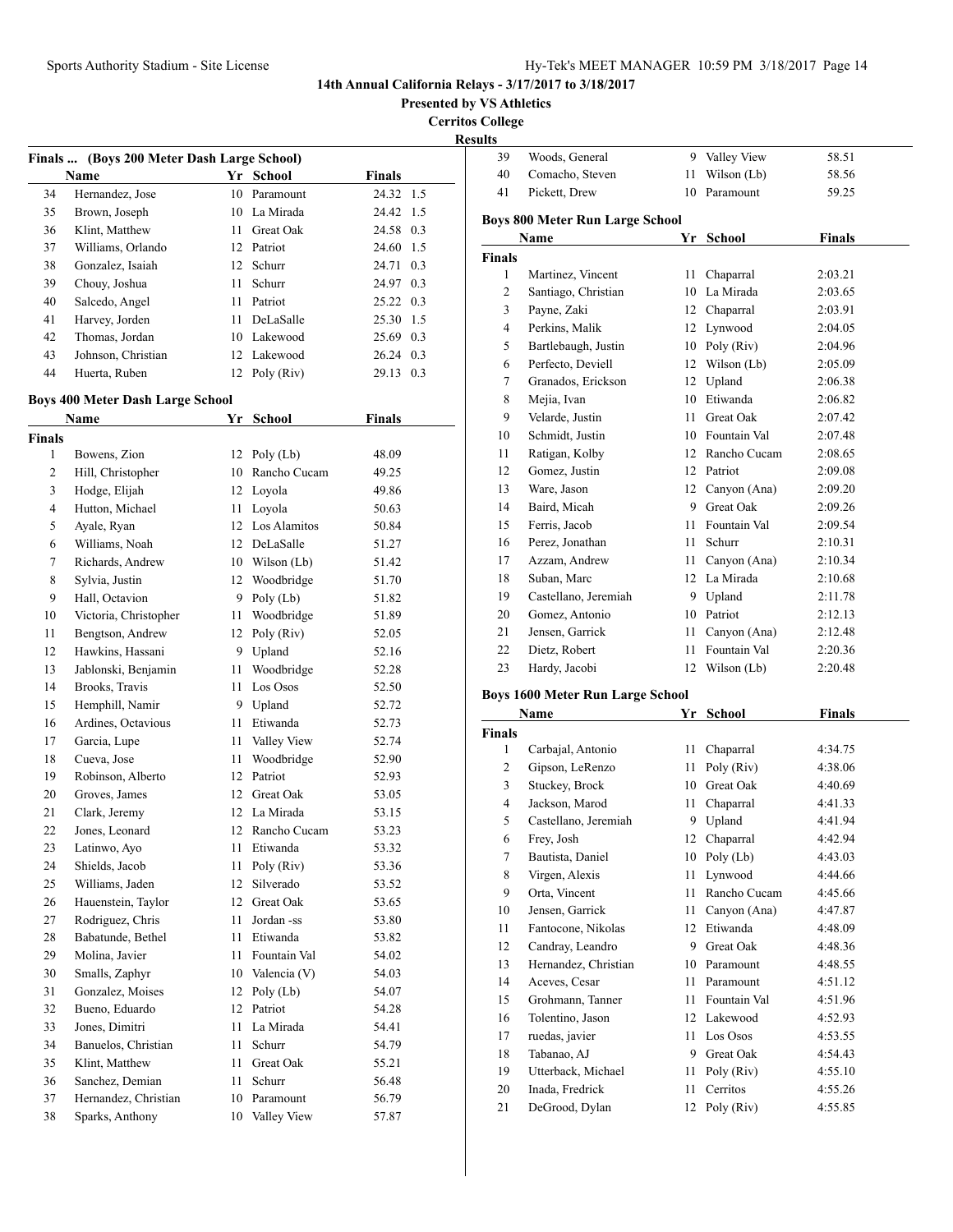**Presented by VS Athletics**

**Cerritos College**

**Results**

|                | Finals  (Boys 1600 Meter Run Large School) |      |                 |                |  |  |
|----------------|--------------------------------------------|------|-----------------|----------------|--|--|
|                | Name                                       |      | Yr School       | <b>Finals</b>  |  |  |
| 22             | Rosendo, David                             | 11   | Wilson (Lb)     | 4:58.93        |  |  |
| 23             | Lamar, Anthony                             | 12   | Claremont       | 5:06.24        |  |  |
|                | <b>Boys 3200 Meter Run Large School</b>    |      |                 |                |  |  |
|                | Name                                       |      | Yr School       | <b>Finals</b>  |  |  |
| <b>Finals</b>  |                                            |      |                 |                |  |  |
| 1              | Sherfey, Justin                            |      | 12 West Ranch   | 9:19.80        |  |  |
| 2              | Sherman, Charlie                           |      | 12 Loyola       | 9:26.82        |  |  |
| 3              | Bissell, Shane                             | 11 - | Loyola          | 9:27.62        |  |  |
| 4              | Jamieson, Liam                             | 11   | Loyola          | 9:29.73        |  |  |
| 5              | Cobian, Brandon                            | 11 - | Loyola          | 9:32.12        |  |  |
| 6              | Stone, Anthony                             |      | 9 Loyola        | 9:39.28        |  |  |
| 7              | Ruelas, Roberto                            |      | 10 Loyola       | 9:47.92        |  |  |
| 8              | Oatman, Kristian                           |      | 12 Silverado    | 9:51.19        |  |  |
| 9              | Salinas, Alejandro                         |      | 12 Loyola       | 9:52.62        |  |  |
| 10             | Franco, Genobevo                           |      | 11 Paramount    | 9:53.79        |  |  |
| 11             | Orozco, Lorenzo                            |      | 10 Rancho Verde | 9:55.25        |  |  |
| 12             | Anderson, Joshua                           | 11 - | Canyon (Ana)    | 9:59.09        |  |  |
| 13             | Guerrero, Alejandro                        | 11 - | Paramount       | 10:02.60       |  |  |
| 14             | Funes, Vincente                            |      | 12 La Mirada    | 10:04.03       |  |  |
| 15             | Hylton, Cameron                            |      | 10 Great Oak    | 10:04.97       |  |  |
| 16             | Jimenez, Jose                              |      | 10 Paramount    | 10:09.44       |  |  |
| 17             | Tadros, Marc                               | 11 - | Fountain Val    | 10:10.58       |  |  |
| 18             | Reed, Kevin                                | 11 - | Upland          | 10:12.83       |  |  |
| 19             | Noble, Anthony                             |      | 12 Valley View  | 10:17.38       |  |  |
| 20             | Franco, Raymond                            | 11 - | Rancho Verde    | 10:22.88       |  |  |
| 21             | Tolentino, Jason                           |      | 12 Lakewood     | 10:23.68       |  |  |
| 22             | Gonzalez, Arturo                           |      | 12 Wilson (Lb)  | 10:23.70       |  |  |
| 23             | Orta, Vincent                              |      | 11 Rancho Cucam | 10:26.79       |  |  |
| 24             | Dias, Jack                                 |      | 12 Canyon (Ana) | 10:27.79       |  |  |
| 25             | ruiz, ruben                                |      | 10 Los Osos     | 10:28.28       |  |  |
| 26             | Oatman, Ethan                              | 10   | Silverado       | 10:29.04       |  |  |
| 27             | Sanchez, Joey                              | 11   | Valley View     | 10:30.47       |  |  |
| 28             | Cazares-Dominguez, Andres                  | 12   | Schurr          | 10:31.75       |  |  |
| 29             | Abrenica, Joshua                           |      | 9 Great Oak     | 10:34.61       |  |  |
| 30             | Lopez, Adrian                              | 11 - | Rancho Verde    | 10:37.59       |  |  |
| 31             | Mazariegos, Jordy                          |      | 10 La Mirada    | 10:38.39       |  |  |
| 32             | Gomez, Gabe                                |      | 12 Wilson (Lb)  | 10:39.83       |  |  |
| 33             | Ospina, Marco                              | 11   | Los Osos        | 10:48.93       |  |  |
| 34             | Flint, Ajae                                |      | 9 Great Oak     | 10:51.33       |  |  |
| 35             | Watanabe, Yuki                             |      | 10 Fountain Val | 10:51.34       |  |  |
| 36             | Rutherford, Tom                            | 12   | Canyon (Ana)    | 10:54.65       |  |  |
| 37             | Mejia, Ivan                                | 10   | Etiwanda        | 11:29.02       |  |  |
|                |                                            |      |                 |                |  |  |
|                | <b>Boys 110 Meter Hurdles Large School</b> |      |                 |                |  |  |
|                | Name                                       |      | Yr_School       | <b>Prelims</b> |  |  |
|                | <b>Preliminaries</b>                       |      |                 |                |  |  |
| 1              | Anderson, Joseph                           | 12   | Upland          | 14.49Q1.5      |  |  |
| $\overline{c}$ | Morgan, Sean                               | 12   | Los Alamitos    | 14.63Q1.2      |  |  |
| 3              | Oles, De'Varriea                           | 12   | Poly $(Lb)$     | 15.00QNWI      |  |  |
| $\overline{4}$ | Willoughby, Nathan                         | 12   | Fountain Val    | 15.31Q1.2      |  |  |
| 5              | Roberson, Caleb                            | 10   | Upland          | 14.97q 1.2     |  |  |
| 6              | Ruger, Jeremiah                            | 12   | Great Oak       | 15.39q 1.2     |  |  |
|                |                                            |      |                 |                |  |  |

| 7  | Hill, Jevon        | 11 | Fountain Val | 15.42q 1.2 |            |
|----|--------------------|----|--------------|------------|------------|
| 8  | Lofton, Jaivian    | 12 | Rancho Cucam | 15.60q 1.5 |            |
| 9  | Bradley, Jaylan    | 12 | Wilson (Lb)  | 15.63q 1.2 |            |
| 10 | Christesen, Aidan  | 12 | Los Osos     | 15.64 NWI  |            |
| 11 | Pippens, Marcus    | 12 | Silverado    | 15.74      | 1.5        |
| 12 | Hauenstein, Taylor | 12 | Great Oak    | 15.79      | 1.2        |
| 13 | Lesley, Tyler      | 11 | Los Osos     | 16.04 NWI  |            |
| 14 | Moore, Kaelin      | 12 | Canyon (Ana) | 16.11      | <b>NWI</b> |
| 15 | Adegoke, Oluwatobi | 10 | Los Osos     | 16.34      | 1.2        |
| 16 | Ly, Scott          | 11 | Fountain Val | 16.37 NWI  |            |
| 17 | Donnelly, Phil     | 11 | Claremont    | 16.46      | 1.2        |
| 18 | Burton, Jonathan   | 12 | Rancho Verde | 16.52      | 1.5        |
| 19 | Porter, Derek      | 11 | Silverado    | 16.55      | <b>NWI</b> |
| 20 | Scott, Samuel      | 11 | Los Alamitos | 16.68      | 1.2        |
| 21 | Martinez, Brandon  | 12 | Schurr       | 16.89      | 1.2        |
| 22 | Brandt, Jake       | 12 | Los Alamitos | 17.17      | 1.2        |
| 23 | Scott, David       | 12 | Canyon (Ana) | 17.41      | 1.2        |
| 24 | Fonseca, Dean      | 12 | Great Oak    | 17.60      | 1.5        |
| 25 | Cailles, Jan       | 10 | La Mirada    | 17.85      | 1.2        |
| 26 | Pye, Ereq          | 11 | Poly $(Lb)$  | 18.21      | <b>NWI</b> |
| 27 | Babb, Lance        | 11 | Schurr       | 18.37      | 1.2        |
| 28 | Bell, Daynell      | 11 | Jordan -ss   | 18.78      | 1.2        |
| 29 | Orana, Jerel       | 10 | La Mirada    | 19.63      | 1.5        |
| 30 | Lopez, Samuel      | 12 | Poly (Riv)   | 19.64      | 1.2        |
| 31 | Beluso, Matthew    | 12 | Poly (Riv)   | 19.75      | <b>NWI</b> |
| 32 | Saxena, Raaghav    | 11 | Canyon (Ana) | 20.58      | 1.2        |

## **Boys 110 Meter Hurdles Large School**

|               | Name               | Yr | School           | Finals        |
|---------------|--------------------|----|------------------|---------------|
| <b>Finals</b> |                    |    |                  |               |
|               | Anderson, Joseph   |    | 12 Upland        | 13.95 1.9     |
| 2             | Morgan, Sean       |    | 12 Los Alamitos  | 14.34 1.9     |
| 3             | Oles, De'Varriea   |    | $12$ Poly (Lb)   | 14.47 1.9     |
| 4             | Roberson, Caleb    |    | 10 Upland        | 14.58 1.9     |
| 5             | Willoughby, Nathan |    | 12 Fountain Val  | 15.03<br>-1.9 |
| 6             | Lofton, Jaivian    |    | 12 Rancho Cucam  | 15.53 1.9     |
|               | Hill, Jevon        | 11 | Fountain Val     | 15.54 1.9     |
|               | Ruger, Jeremiah    |    | <b>Great Oak</b> | 15.54<br>-1.9 |

# **Boys 300 Meter Hurdles Large School**

|               | Name               | Yr | School          | <b>Finals</b> |  |
|---------------|--------------------|----|-----------------|---------------|--|
| <b>Finals</b> |                    |    |                 |               |  |
| 1             | Anderson, Joseph   |    | 12 Upland       | 37.41         |  |
| 2             | Christesen, Aidan  |    | 12 Los Osos     | 37.54         |  |
| 3             | Samuel, Cameron    |    | 12 Rancho Verde | 37.79         |  |
| 4             | Roberson, Caleb    |    | 10 Upland       | 37.89         |  |
| 5             | Oles, De'Varriea   |    | 12 Poly $(Lb)$  | 39.07         |  |
| 6             | Willoughby, Nathan |    | 12 Fountain Val | 39.91         |  |
| 7             | Porter, Derek      | 11 | Silverado       | 40.62         |  |
| 8             | Pippens, Marcus    |    | 12 Silverado    | 40.65         |  |
| 9             | Brandt, Jake       |    | 12 Los Alamitos | 41.07         |  |
| 10            | Moore, Kaelin      |    | 12 Canyon (Ana) | 41.13         |  |
| 11            | Burton, Jonathan   | 12 | Rancho Verde    | 41.16         |  |
| 12            | Adegoke, Oluwatobi | 10 | Los Osos        | 41.22         |  |
| 13            | Hauenstein, Taylor | 12 | Great Oak       | 41.31         |  |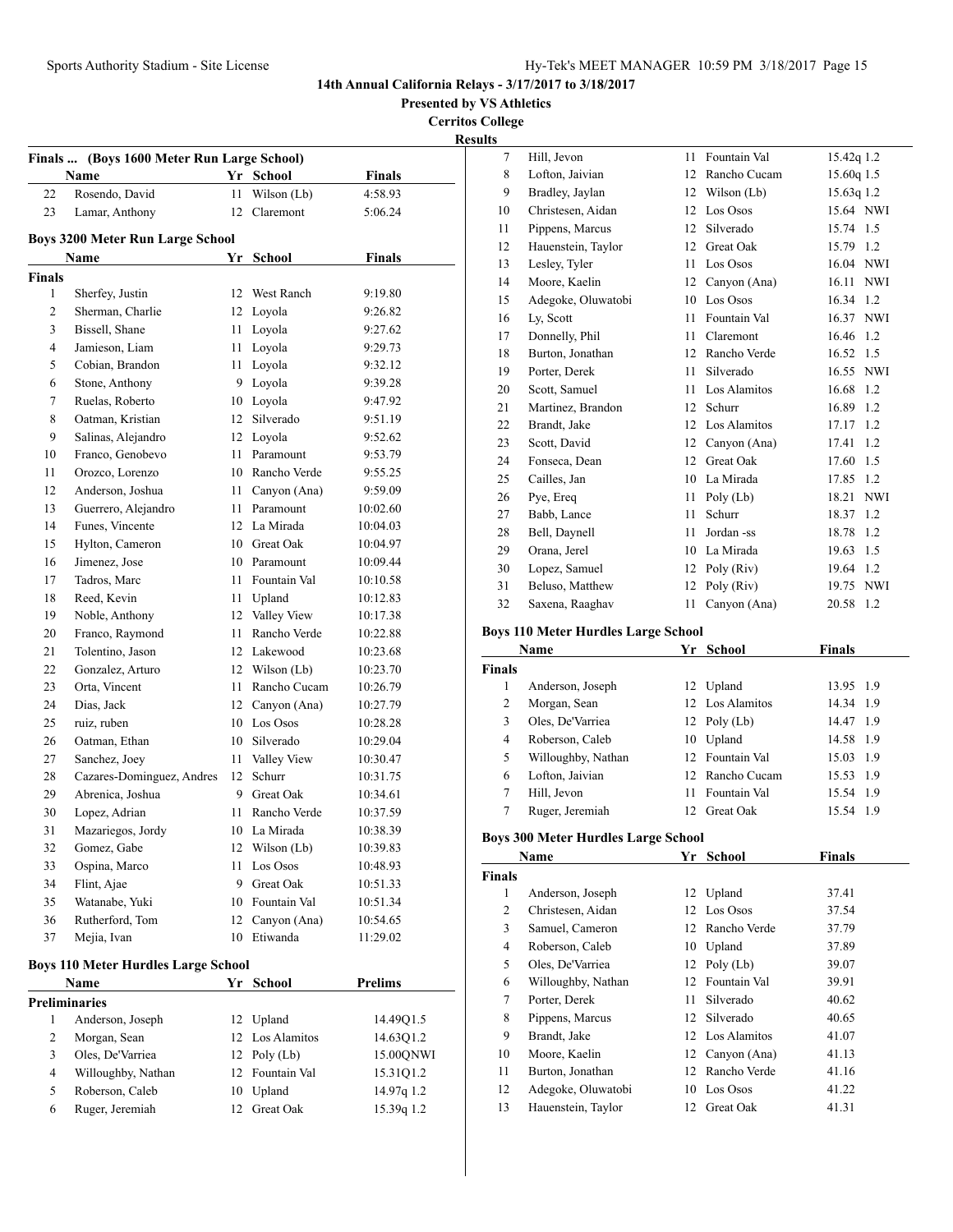**Presented by VS Athletics**

**Cerritos College Results**

|    | Finals  (Boys 300 Meter Hurdles Large School) |              |               |               |  |
|----|-----------------------------------------------|--------------|---------------|---------------|--|
|    | <b>Name</b>                                   | Yr           | <b>School</b> | <b>Finals</b> |  |
| 14 | Hill, Jevon                                   | 11           | Fountain Val  | 41.42         |  |
| 15 | Scott, Samuel                                 | 11           | Los Alamitos  | 41.61         |  |
| 16 | Hawkins, Hassani                              | 9            | Upland        | 41.72         |  |
| 16 | Ticey-Harrison, JoQuan                        | 12           | Etiwanda      | 41.72         |  |
| 18 | Lofton, Jaivian                               | 12           | Rancho Cucam  | 41.85         |  |
| 19 | Lesley, Tyler                                 | 11           | Los Osos      | 42.18         |  |
| 20 | Fonseca, Dean                                 | 12           | Great Oak     | 42.51         |  |
| 21 | Steeles, Willie                               | 12           | Jordan -ss    | 42.69         |  |
| 22 | Groves, James                                 | 12           | Great Oak     | 43.30         |  |
| 23 | Ly, Scott                                     | 11           | Fountain Val  | 43.41         |  |
| 24 | Latinwo, Ayo                                  | 11           | Etiwanda      | 43.49         |  |
| 25 | Pye, Ereq                                     | 11           | Poly $(Lb)$   | 43.71         |  |
| 26 | Martinez, Brandon                             | 12           | Schurr        | 43.73         |  |
| 27 | Sneed, Isaiah                                 | 12           | Etiwanda      | 43.75         |  |
| 28 | Donnelly, Phil                                | 11           | Claremont     | 43.80         |  |
| 29 | Kam, Shek                                     | 10           | Woodbridge    | 44.10         |  |
| 30 | Morgan, Sean                                  | 12           | Los Alamitos  | 44.14         |  |
| 31 | Cailles, Jan                                  | 10           | La Mirada     | 44.69         |  |
| 32 | Orana, Jerel                                  | 10           | La Mirada     | 44.79         |  |
| 33 | Sotelo, Ismael                                | $12^{\circ}$ | Schurr        | 45.25         |  |
| 34 | Wallace, Amir                                 | 9            | DeLaSalle     | 45.30         |  |
| 35 | Vigrass, Evan                                 | 11           | Poly (Riv)    | 45.35         |  |
| 36 | Bell, Daynell                                 | 11           | Jordan -ss    | 46.39         |  |
| 37 | Lopez, Samuel                                 | 12           | Poly (Riv)    | 46.58         |  |
| 38 | Donnelly, Marc                                | 11           | Claremont     | 47.34         |  |
| 39 | Powell, Jalen                                 | 12           | Lynwood       | 49.99         |  |
| 40 | Saxena, Raaghav                               | 11           | Canyon (Ana)  | 50.07         |  |

## **Boys 4x100 Meter Relay Large School**

|                | Team                     | Relay               | <b>Prelims</b>           |
|----------------|--------------------------|---------------------|--------------------------|
|                | <b>Preliminaries</b>     |                     |                          |
| 1              | Rancho Verde             |                     | 41.28Q                   |
|                | 1) Cunningham, Isaiah 12 |                     | 2) House, Rasaun 12      |
|                | 3) Thompson, Bryan 12    |                     | 4) Kennedy, Tyler 12     |
| $\overline{2}$ | Upland                   |                     | 41.57Q                   |
|                | 1) Seymore III, Artis 12 |                     | 2) Anderson, Joseph 12   |
|                | 3) Roberson, Caleb 10    |                     | 4) Chandler, Devin 11    |
| 3              | Poly (Lb)                |                     | 41.98O                   |
|                | 1) Shampklin, Aaron 12   |                     | 2) Oles, De\'varriea 12  |
|                | 3) Harness, Tariq 12     |                     | 4) Bowens, Zion 12       |
| 4              | Wilson (Lb) -ss          |                     | 43.09q                   |
|                | 1) Issa, Ian 11          |                     | 2) Maroney, Kavenaugh 12 |
|                | 3) Bradley, Jaylan 12    |                     | 4) Bennent, Emari 11     |
| 5              | Rancho Cucamonga         |                     | 43.25q                   |
|                | 1) Redd, Jaylon 12       |                     | 2) Hill, Christopher 10  |
|                | 3) Smith, Marquas 11     |                     | 4) De Moica, Kyle 11     |
| 6              | Etiwanda                 |                     | 43.49 <sub>q</sub>       |
|                | 1) Jackson, Kalel 10     |                     | 2) Anderson, Shamar 10   |
|                | 3) Ward, Cameron 11      |                     | 4) Ardines, Octavious 11 |
| 7              | Great Oak                |                     | 43.76q                   |
|                | 1) Ruger, Jeremiah 12    | 2) Collins, Joel 11 |                          |
|                | 3) Imerb, Pete 12        |                     | 4) Stevenson, CJ 11      |
|                |                          |                     |                          |

| 8  | Los Alamitos              | 43.95q                   |
|----|---------------------------|--------------------------|
|    | 1) Rubio, Jose 12         | 2) Sparks, Adhre 12      |
|    | 3) Howard, Christopher 12 | 4) Hartman, Nathaniel 11 |
| 9  | Jordan -ss                | 44.13q                   |
|    | 1) Steeles, Willie 12     | 2) Misher, Maesean 11    |
|    | 3) Dulaney, DeAngelo 12   | 4) Jackson, Maurice 11   |
| 10 | Chaparral                 | 44.74                    |
|    | 1) Bishop, Tyler 11       | 2) Robinson, Jaden 12    |
|    | 3) Senigal, Carlton 11    | 4) Smith, Daniel 11      |
| 11 | Claremont                 | 45.21                    |
|    | 1) Donnelly, Phil 11      | 2) Brown, Bryan 12       |
|    | 3) Kelly, Andrew 11       | 4) Davis, Charlie 11     |
| 12 | Canyon (Ana)              | 45.44                    |
|    | 1) Crabtree, Zachery 12   | 2) Gastelum, Nick 12     |
|    | 3) Felder, Gavin 10       | 4) Scott, David 12       |
| 13 | Paramount                 | 45.58                    |
|    | 1) Parker, Jerron 12      | 2) Hernandez, Jose 10    |
|    | 3) Guyton, Anthony 12     | 4) Jackson, LaSalle 10   |
| 14 | Valley View               | 45.79                    |
|    | 1) Genslinger, Charles 12 | 2) Brooks, Taj 12        |
|    | 3) Garcia, Lupe 11        | 4) Woods, General 9      |
| 15 | La Mirada                 | 46.06                    |
|    | 1) Clark, Jeremy 12       | 2) Jones, Dimitri 11     |
|    | 3) Osbey, Kal-El 10       | 4) Brown, Joseph 10      |
| 16 | Poly (Riv)                | 46.27                    |
|    | 1) Boardhead, Garrett 12  | 2) Shields, Jacob 11     |
|    | 3) Vargas, Joshua 10      | 4) Hurd, Vincent 11      |
| 17 | Patriot                   | 46.33                    |
|    | 1) Williams, Orlando 12   | 2) Andrade, Ulisses 11   |
|    | 3) Tellez, Anthony 11     | 4) Salcedo, Angel 11     |
| 18 | Schurr                    | 47.13                    |
|    | 1) Chouy, Joshua 11       | 2) Sandoval, Kevin 12    |
|    | 3) Aguero, Miguel 11      | 4) Ramos, Sebastian 11   |
| 19 | Lakewood                  | 49.66                    |
|    | 1) Mason, Mykal 12        | 2) Velasco, Christian 12 |
|    | 3) Johnson, Christian 12  | 4) Thomas, Jordan 10     |

#### **Boys 4x100 Meter Relay Large School**

|               | <b>Team</b>      | Relay | <b>Finals</b> |    |
|---------------|------------------|-------|---------------|----|
| <b>Finals</b> |                  |       |               |    |
|               | Rancho Verde     |       | 41.09         | 20 |
| 2             | Upland           |       | 41.51         | 16 |
| 3             | Poly $(Lb)$      |       | 42.03         | 12 |
| 4             | Great Oak        |       | 43.32         | 10 |
| 5             | Rancho Cucamonga |       | 43.46         | 8  |
| 6             | Etiwanda         |       | 43.53         | 6  |
| 7             | Jordan -ss       |       | 50.01         | 4  |

#### **Boys 4x200 Meter Relay Large School**

| Team                     | Relav | <b>Prelims</b>        |
|--------------------------|-------|-----------------------|
| <b>Preliminaries</b>     |       |                       |
| Wilson $(Lb)$ -ss        |       | 1:28.54Q              |
| 1) Issa, Ian 11          |       | 2) Bradley, Jaylan 12 |
| 3) Maroney, Kavenaugh 12 |       | 4) Hardy, Jacobi 12   |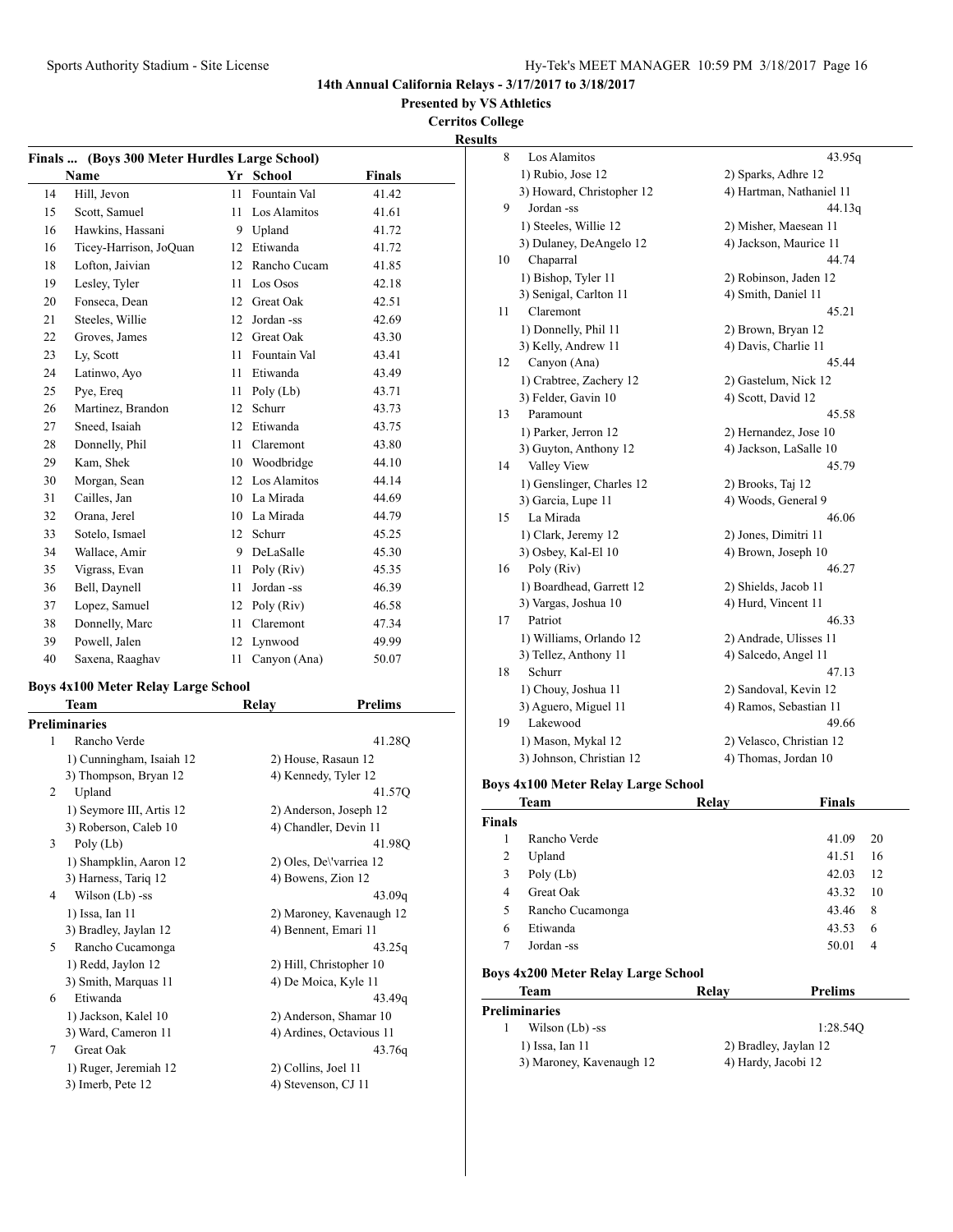**Presented by VS Athletics**

**Cerritos College**

**Results**

|               | Preliminaries  (Boys 4x200 Meter Relay Large School) |                          | <b>Boys 4x400 Meter Relay Large School</b> |                                           |                              |
|---------------|------------------------------------------------------|--------------------------|--------------------------------------------|-------------------------------------------|------------------------------|
|               | Team                                                 | Relay<br>Prelims         | Team                                       | Relay                                     | <b>Finals</b>                |
| 2             | Los Osos                                             | 1:30.280                 | <b>Finals</b>                              |                                           |                              |
|               | 1) Adegoke, Oluwatobi 10                             | 2) Christesen, Aidan 12  | Wilson (Lb) -ss<br>$\mathbf{1}$            |                                           | 3:20.34<br>20                |
|               | 3) Williams, Jaylen 10                               | 4) Lesley, Tyler 11      | 1) Bradley, Jaylan 12                      |                                           | 2) Comacho, Steven 11        |
| 3             | Rancho Cucamonga                                     | 1:30.29Q                 | 3) Richards, Andrew 10                     |                                           | 4) Bennent, Emari 11         |
|               | 1) Hill, Christopher 10                              | 2) Redd, Jaylon 12       | Trabuco Hills<br>2                         |                                           | 3:20.86<br>16                |
|               | 3) Orms, Christain 11                                | 4) Smith, Marquas 11     | 1) Cuero, Jacob 12                         |                                           |                              |
| 4             | Rancho Verde                                         | 1:30.66q                 | 3) Jamack, John 11                         | 2) Styffe, Noah 12<br>4) Gurnard, Nick 12 |                              |
|               | 1) Burton, Jonathan 12                               | 2) Kennedy, Tyler 12     | Rancho Verde<br>3                          |                                           | 3:23.54<br>12                |
|               | 3) Samuel, Cameron 12                                | 4) Simpson, Jamar 10     |                                            |                                           |                              |
| 5             | Great Oak                                            | 1:32.26q                 | 1) Burton, Jonathan 12                     | 2) Ingram, Isaiah 11                      |                              |
|               | 1) Barkley, Mikel 11                                 | 2) Ruger, Jeremiah 12    | 3) Johnson, Carlton 11                     |                                           | 4) Owens, Chandler 9<br>10   |
|               | 3) Imerb, Pete 12                                    | 4) Bodden, Fabian 11     | Valencia (V)<br>4                          |                                           | 3:27.94                      |
| 6             | Etiwanda                                             | B<br>1:33.65q            | 1) Berney, Tanner 11                       |                                           | 2) Smalls, Zaphyr 10         |
| 7             | Bakersfield                                          | 1:33.74q                 | 3) Pikes, Joshua 12                        | 4) Kojin, Chris 12                        |                              |
|               | 1) Del La Cruz, Ulises 11                            | 2) Avalos, Ruben 10      | Bakersfield<br>5                           |                                           | 8<br>3:28.05                 |
|               | 3) Avena, Gabriel 12                                 | 4) McCabe, Michael 12    | 1) Del La Cruz, Ulises 11                  | 2) Avena, Gabriel 12                      |                              |
| 8             | Poly (Lb)                                            | 1:34.34q                 | 3) McCabe, Michael 12                      | 4) Handy, Peter 11                        |                              |
|               | 1) Hall, Octavion 9                                  | 2) Gonzalez, Moises 12   | Silverado<br>6                             |                                           | 3:28.24<br>6                 |
|               | 3) McDonald, Nolan 12                                | 4) Marshall, Sean 11     | 1) Edgerson, Davion 12                     |                                           | 2) Pippens, Marcus 12        |
| 9             | Jordan -ss                                           | 1:34.49q                 | 3) Porter, Derek 11                        |                                           | 4) Williams, Jaden 12        |
|               | 1) Bell, Daynell 11                                  | 2) Casillas, Malakai 11  | Rancho Cucamonga<br>7                      |                                           | 3:29.62<br>$\overline{4}$    |
|               | 3) Dulaney, DeAngelo 12                              | 4) Griffen, Caleb 12     | 1) Smith, Marquas 11                       | 2) Redd, Jaylon 12                        |                              |
| 10            | Upland                                               | 1:35.19                  | 3) Jones, Leonard 12                       |                                           | 4) Hill, Christopher 10      |
|               | 1) Banks, Isaiah 10                                  | 2) Hawkins, Hassani 9    | Etiwanda<br>8                              |                                           | 3:31.29<br>$\overline{2}$    |
|               | 3) Hemphill, Namir 9                                 | 4) Johnson, Isaiah 12    | 1) Ardines, Octavious 11                   |                                           | 2) Babatunde, Bethel 11      |
| 11            | Claremont                                            | 1:37.12                  | 3) Latinwo, Ayo 11                         |                                           | 4) Ticey-Harrison, JoQuan 12 |
|               | 1) Davis, Charlie 11                                 | 2) Reyes, Steven 11      | Great Oak<br>9                             |                                           | 3:32.34<br>$\overline{1}$    |
|               | 3) Brown, Bryan 12                                   | 4) Kelly, Andrew 11      | 1) Hauenstein, Taylor 12                   | 2) Yu, Alvin 12                           |                              |
| 12            | Schurr                                               | 1:37.38                  | 3) Bodden, Fabian 11                       | 4) Groves, James 12                       |                              |
|               | 1) Sandoval, Kevin 12                                | 2) Gonzalez, Isaiah 12   | Claremont<br>10                            |                                           | 3:35.11                      |
|               | 3) Ramos, Sebastian 11                               | 4) Chouy, Joshua 11      | 1) Kelly, Andrew 11                        | 2) McGuire, Max 12                        |                              |
| 13            | Lakewood                                             | 1:39.20                  | 3) Davis, Charlie 11                       |                                           | 4) Calvo, Juan Diego 12      |
|               | 1) Rand, Kyle 11                                     | 2) Thomas, Jordan 10     | Poly (Riv)<br>11                           |                                           | 3:36.61                      |
|               | 3) Velasco, Christian 12                             | 4) Johnson, Christian 12 | 1) Bartlebaugh, Justin 10                  |                                           | 2) Mullinax, Dylan 12        |
| 14            | La Mirada                                            | 1:40.27                  | 3) Murillo, Erick 12                       | 4) Shields, Jacob 11                      |                              |
|               | 1) Cailles, Jan 10                                   | 2) Orana, Jerel 10       | Patriot<br>12                              |                                           | 3:37.83                      |
|               | 3) Chaverra, Alfredo 9                               | 4) Jones, Dimitri 11     | 1) Robinson, Alberto 12                    |                                           | 2) Galvan, Gustavo 11        |
| 15            | Poly (Riv)                                           | 1:40.45                  | 3) Gomez, Justin 12                        |                                           | 4) Dela Torre, Carlos 12     |
|               | 1) Huerta, Ruben 12                                  | 2) Steward, Gino 12      | Los Osos<br>13                             |                                           | 3:39.09                      |
|               | 3) Vigrass, Evan 11                                  | 4) Browner, Gianni 11    | 1) Christesen, Aidan 12                    | 2) Lesley, Tyler 11                       |                              |
|               |                                                      |                          | 3) Brooks, Travis 11                       |                                           | 4) Adegoke, Oluwatobi 10     |
|               | <b>Boys 4x200 Meter Relay Large School</b>           |                          | Valley View<br>14                          |                                           | 3:39.50                      |
|               | Team                                                 | <b>Finals</b><br>Relav   | 1) Genslinger, Charles 12                  |                                           | 2) Noble, Anthony 12         |
| <b>Finals</b> |                                                      |                          | 3) Garcia, Lupe 11                         | 4) Valdivia, Rudy 12                      |                              |

|              | теаш               | reiav | г шагэ   |    |  |
|--------------|--------------------|-------|----------|----|--|
| <b>inals</b> |                    |       |          |    |  |
| 1            | Wilson (Lb) -ss    |       | 1:28.58  | 20 |  |
| 2            | Rancho Cucamonga   |       | 1:29.32  | 16 |  |
| 3            | Los Osos           |       | 1:30.33  | 12 |  |
| 4            | Great Oak          |       | 1:31.16  | 10 |  |
| 5            | Poly $(Lb)$        |       | 1:32.02  | 8  |  |
| 6            | Etiwanda           | в     | x1:33.06 |    |  |
|              | <b>Bakersfield</b> |       | 1:33.32  | 6  |  |
|              |                    |       |          |    |  |

| 14 | Valley View               | 3:39.50                   |
|----|---------------------------|---------------------------|
|    | 1) Genslinger, Charles 12 | 2) Noble, Anthony 12      |
|    | 3) Garcia, Lupe 11        | 4) Valdivia, Rudy 12      |
| 15 | Schurr                    | 3:42.91                   |
|    | 1) Sanchez, Demian 11     | 2) Banuelos, Christian 11 |
|    | 3) Renteria, Jorge 11     | 4) Sotelo, Ismael 12      |
| 16 | Chaparral                 | 3:46.94                   |
|    | $1)$ Frey, Josh $12$      | 2) Jackson, Marod 11      |
|    | 3) Payne, Zaki 12         | 4) Perez, Chris 12        |
| 17 | Lakewood                  | 3:47.05                   |
|    | 1) Young, Brett 11        | 2) Mason, Mykal 12        |

3) Tolentino, Jason 12 4) Baez, Isaac 11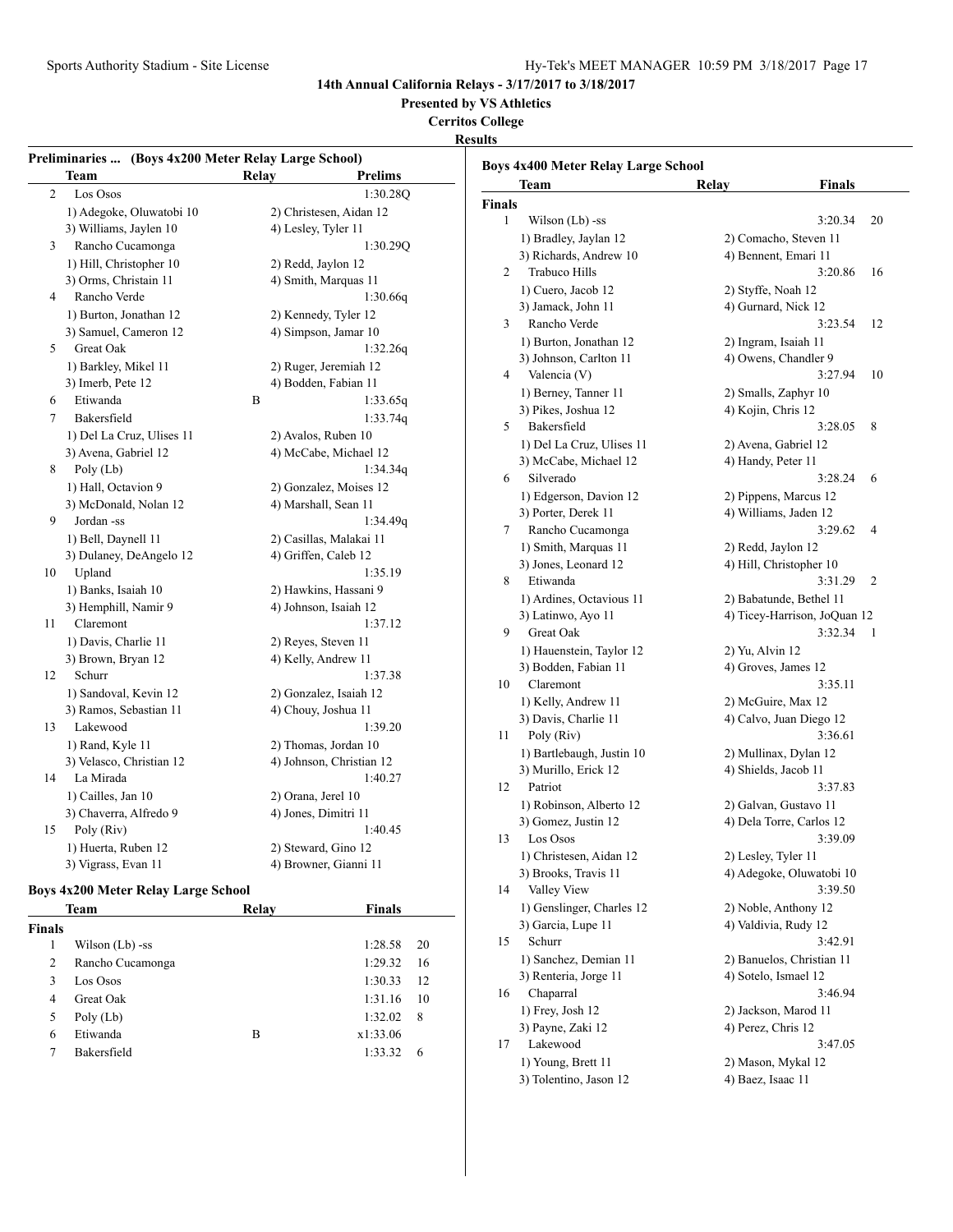**Presented by VS Athletics**

**Cerritos College**

# **Results**

| Finals      | (Boys 4x400 Meter Relay Large School)<br>Team | Relay                | Finals                     |    |
|-------------|-----------------------------------------------|----------------------|----------------------------|----|
| 18          | Paramount                                     |                      | 3:47.59                    |    |
|             | 1) Hernandez, Jose 10                         |                      | 2) Hernandez, Christian 10 |    |
|             | 3) Pickett, Drew 10                           | 4) Parker, Jerron 12 |                            |    |
|             |                                               |                      |                            |    |
|             | Boys 4x800 Meter Relay Large School           |                      |                            |    |
|             | Team                                          | Relay                | Finals                     |    |
| Finals<br>1 |                                               |                      | 7:57.08                    | 20 |
|             | Wilson (Lb) -ss<br>1) Richards, Andrew 10     |                      | 2) Comacho, Steven 11      |    |
|             | 3) Perfecto, Deviell 12                       | 4) Ung, Phillip 12   |                            |    |
| 2           | Rancho Cucamonga                              |                      | 8:03.72                    | 16 |
|             | 1) Riley, Darius 11                           | 2) Megna, Cory 12    |                            |    |
|             | 3) Del Valle, Joey 12                         | 4) Weiland, Chris 12 |                            |    |
| 3           | Great Oak                                     |                      | 8:05.08                    | 12 |
|             | 1) Eipp, Justin 12                            | 2) Yu, Alvin 12      |                            |    |
|             | 3) Lazelle, Andrew 11                         |                      | 4) Bowen, Wesley 12        |    |
| 4           | Rancho Verde                                  |                      | 8:08.61                    | 10 |
|             | 1) Gonzales, Humberto 11                      | 2) Ingram, Isaiah 11 |                            |    |
|             | 3) Turner, Jaleel 12                          | 4) Nguru, Trevor 10  |                            |    |
| 5           | Bakersfield                                   |                      | 8:10.19                    | 8  |
|             | 1) Galland, Nicholas 12                       |                      | 2) Struzyna, Alexander 12  |    |
|             | 3) McCabe, Michael 12                         | 4) Handy, Peter 11   |                            |    |
| 6           | Woodbridge                                    |                      | 8:12.89                    | 6  |
|             | 1) Adel, Omar 11                              | 2) Vu, Jeffrey 11    |                            |    |
|             | 3) Souther, Ryuya 12                          | 4) Toffoli, Ryan 12  |                            |    |
| 7           | Valencia (V)                                  |                      | 8:21.75                    | 4  |
|             | 1) Pica, Sam 12                               | 2) Berney, Tanner 11 |                            |    |
|             | 3) Wingo, Kai 10                              |                      | 4) Reynolds, Britain 11    |    |
| 8           | Loyola                                        |                      | 8:25.88                    | 2  |
|             | 1) Cobian, Brandon 11                         |                      | 2) Jamieson, Liam 11       |    |
|             | 3) Kumamoto, Corey 11                         |                      | 4) Salinas, Alejandro 12   |    |
| 9           | Chaparral                                     |                      | 8:33.24                    | 1  |
|             | 1) Jackson, Marod 11                          | 2) Payne, Zaki 12    |                            |    |
|             | 3) Perez, Chris 12                            | 4) Reyes, Ryan 12    |                            |    |
| 10          | Canyon (Ana)                                  |                      | 8:38.59                    |    |
|             | 1) Davenport, Thomas 11                       | 2) Polk, Patrick 12  |                            |    |
|             | 3) Belda, Ryan 11                             | 4) Tanner, Dalton 12 |                            |    |
| 11          | Claremont                                     |                      | 8:55.12                    |    |
|             | 1) Cowgill, Ryan 10                           | 2) Arreola, Dylan 11 |                            |    |
|             | 3) Vinski, Kalvin 12                          | 4) Lawson, Felix 12  |                            |    |
| 12          | Lakewood                                      |                      | 8:56.50                    |    |
|             | 1) Young, Brett 11                            |                      | 2) Tolentino, Jason 12     |    |
|             | 3) Baez, Isaac 11                             | 4) Vega, Nelson 11   |                            |    |
| 13          | Poly (Riv)                                    |                      | 9:02.04                    |    |
|             | 1) Tick, Samuel 12                            | 2) Murillo, Erick 12 |                            |    |
|             | 3) McManigal, Bryce 11                        | 4) Moore, Parker 11  |                            |    |
| 14          | Cerritos                                      |                      | 9:10.05                    |    |
|             | 1) Choi, JiWoo 12                             |                      | 2) Alcantar, Ezekiel 9     |    |
|             | 3) Amaro, Mario 11                            | 4) Patel, Vraj 11    |                            |    |
| 15          | Schurr                                        |                      | 9:18.42                    |    |
|             | 1) Garcia, Eric 11                            | 2) Segura, Benny 12  |                            |    |
|             | 3) Hernandez, Vincent 12                      |                      | 4) Ramierez, Chirtopher 12 |    |

| ,,,,,         |                                             |                                                |    |
|---------------|---------------------------------------------|------------------------------------------------|----|
| 16            | Valley View                                 | 9:31.34                                        |    |
|               | 1) Spencer, Agyei 12                        | 2) Ramos, Brayan 12                            |    |
|               | 3) Quintanilla, Manny 11                    | 4) Ortiz, Dominik 12                           |    |
|               | <b>Boys 4x1600 Meter Relay Large School</b> |                                                |    |
|               | Team                                        | Relay<br>Finals                                |    |
| <b>Finals</b> |                                             |                                                |    |
| 1             | Great Oak                                   | 17:53.90                                       | 20 |
|               | 1) Eipp, Justin 12                          |                                                |    |
|               | 3) Carvajal, Carlos 11                      | 2) Korgan, Jacob 11<br>4) Fountain, Solomon 12 |    |
| 2             | Claremont                                   | 18:12.97                                       | 16 |
|               | 1) Renken, Ryan 12                          | 2) Lamar, Anthony 12                           |    |
|               | 3) Arreola, Dylan 11                        | 4) Lawson, Felix 12                            |    |
| 3             | Canyon (Ana)                                | 18:16.24                                       | 12 |
|               | 1) Davenport, Thomas 11                     | 2) Polk, Patrick 12                            |    |
|               | 3) Tanner, Dalton 12                        | 4) Belda, Ryan 11                              |    |
| 4             | Chaparral                                   | 18:44.68                                       | 10 |
|               | 1) Carbajal, Antonio 11                     | 2) Frey, Josh 12                               |    |
|               | 3) Martinez, Vincent 11                     | 4) Reyes, Ryan 12                              |    |
| 5             | Cerritos                                    | 18:47.38                                       | 8  |
|               | 1) Chuang, Bill 12                          | 2) Sawires Yager, Cole 9                       |    |
|               | 3) Amaro, Mario 11                          | 4) Inada, Fredrick 11                          |    |
| 6             | Wilson (Lb) -ss                             | 19:06.02                                       | 6  |
|               | 1) Elsesser, Caden 9                        | 2) Gonzalez, Arturo 12                         |    |
|               | 3) Perfecto, Deviell 12                     | 4) Valente, Eric A 11                          |    |
| 7             | Valley View                                 | 20:34.60                                       | 4  |
|               | 1) Vivian, Chauncy 11                       | 2) Vang, Jacob 11                              |    |
|               | 3) Robles, Anthony 11                       | 4) Robinson, Troy 11                           |    |
| 8             | Schurr                                      | 20:35.84                                       | 2  |
|               | 1) Sanchez, Jason 12                        | 2) Sanchez, Demian 11                          |    |
|               | 3) Cazares-Dominguez, Andres 12             | 4) Gonzalez, Gustavo 12                        |    |
| 9             | Rancho Verde                                | 21:01.57                                       | 1  |
|               | 1) Romero, Alejandro 10                     | 2) Avila, Adrian 10                            |    |
|               | 3) Guerra, Favian 9                         | 4) Romero, Andrew 9                            |    |
| 10            | Los Alamitos                                | 21:13.54                                       |    |
|               | 1) Jones, Kenneth 12                        | 2) Yemaneberhane, Kaleb 10                     |    |
|               | 3) Van Meter, Nicholas 10                   | 4) Berryman, Jared 11                          |    |
| 11            | Patriot                                     | 21:32.14                                       |    |
|               | 1) Granados, Alejandro 11                   | 2) Valdivia, Israel 12                         |    |
|               | 3) Gonzales, Alec 11                        | 4) Four, Warrior 12                            |    |
| 12            | Poly (Riv)                                  | 21:34.23                                       |    |
|               | 1) Sanchez, Eric 11                         | 2) Valencia, Nicholas 10                       |    |
|               | 3) Medina, Dominic 12                       | 4) McManigal, Bryce 11                         |    |
|               |                                             |                                                |    |

#### **Boys 1600 Sprint Medley Large School**

| Team                   | Relav             | <b>Finals</b>            |    |
|------------------------|-------------------|--------------------------|----|
| <b>Finals</b>          |                   |                          |    |
| Los Alamitos           |                   | 3:32.19                  | 20 |
| 1) Bandley, Brandon 11 | 2) Rubio, Jose 12 |                          |    |
| 3) Howard, Chris 12    | 4) Ayale, Ryan 12 |                          |    |
| Wilson (Lb) -ss        |                   | 3:32.60                  | 16 |
| 1) Issa, Ian 11        |                   | 2) Maroney, Kavenaugh 12 |    |
| 3) Comacho, Steven 11  |                   | 4) Richards, Andrew 10   |    |
|                        |                   |                          |    |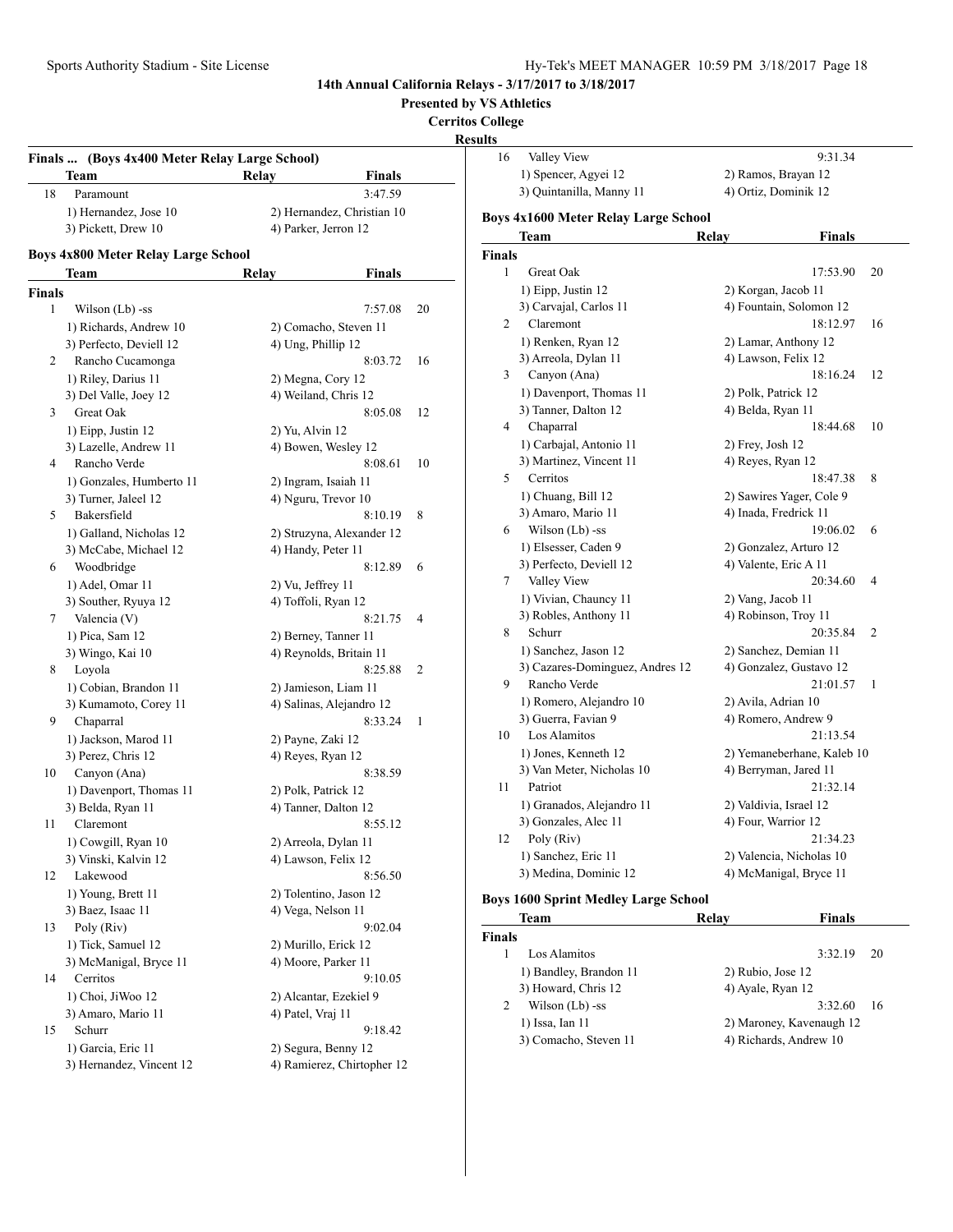**Presented by VS Athletics**

**Cerritos College**

**Results**

|    | Finals  (Boys 1600 Sprint Medley Large School) |                           |    |
|----|------------------------------------------------|---------------------------|----|
|    | Team                                           | Relay<br><b>Finals</b>    |    |
| 3  | Bakersfield                                    | 3:37.72                   | 12 |
|    | 1) Avalos, Ruben 10                            | 2) Del La Cruz, Ulises 11 |    |
|    | 3) McCabe, Michael 12                          | 4) Handy, Peter 11        |    |
| 4  | Poly (Lb)                                      | 3:38.68                   | 10 |
|    | 1) Shampklin, Aaron 12                         | 2) Harness, Tariq 12      |    |
|    | 3) McDonald, Nolan 12                          | 4) Johnson, Anthony 12    |    |
| 5  | Valley View                                    | 3:38.88                   | 8  |
|    | 1) Genslinger, Charles 12                      | 2) Brooks, Taj 12         |    |
|    | 3) Garcia, Lupe 11                             | 4) Noble, Anthony 12      |    |
| 6  | Silverado                                      | 3:42.97                   | 6  |
|    | 1) Dexter, Daniel 12                           | 2) Clark, Trevon 12       |    |
|    | 3) Williams, Jaden 12                          | 4) Edgerson, Davion 12    |    |
| 7  | Poly (Riv)                                     | 3:46.30                   | 4  |
|    | 1) Browner, Gianni 11                          | 2) Huerta, Ruben 12       |    |
|    | 3) Shields, Jacob 11                           | 4) DeGrood, Dylan 12      |    |
| 8  | Rancho Verde                                   | 3:47.72                   | 2  |
|    | 1) Banks, Henry 12                             | 2) Owens, Chandler 9      |    |
|    | 3) Johnson, Carlton 11                         | 4) Turner, Jaleel 12      |    |
| 9  | Woodbridge                                     | 3:48.39                   | 1  |
|    | 1) Nguyen, Drake 10                            | 2) Nguyen, Bryant 11      |    |
|    | 3) Weiss, Trevor 12                            | 4) Cooper, Christopher 10 |    |
| 10 | Schurr                                         | 3:48.73                   |    |
|    | 1) Gonzalez, Isaiah 12                         | 2) Banuelos, Christian 11 |    |
|    | 3) Sanchez, Demian 11                          | 4) Gutierrez, Josue 12    |    |
| 11 | Los Osos                                       | 3:49.07                   |    |
|    | 1) Jones, Cinque 11                            | 2) straton, logan 11      |    |
|    | 3) Oyinlola, Kolowole 12                       | 4) Abrego, Samuel 11      |    |
| 12 | Great Oak                                      | 3:50.36                   |    |
|    | 1) Bodden, Fabian 11                           | 2) Williams, Shawn 12     |    |
|    | 3) Segura, Ben 11                              | 4) Ruiz, Anthony 12       |    |
| 13 | Claremont                                      | 3:51.31                   |    |
|    | 1) Douglas, Jalen 11                           | 2) Reyes, Steven 11       |    |
|    | 3) Allred, Bryan 12                            | 4) Alarcon, Jeremiah 11   |    |
| 14 | Lakewood                                       | 3:53.44                   |    |
|    | 1) Thomas, Jordan 10                           | 2) Johnson, Christian 12  |    |
|    | 3) Mason, Mykal 12                             | 4) Baez, Isaac 11         |    |
| 15 | Jordan -ss                                     | 3:54.29                   |    |
|    | 1) Griffen, Caleb 12                           | 2) Misher, Maesean 11     |    |
|    | 3) Jackson, Maurice 11                         | 4) Rodriguez, Chris 11    |    |

# **Boys Distance Medley Large School**

| Team                    | Relav                  | <b>Finals</b>  |  |
|-------------------------|------------------------|----------------|--|
| <b>Finals</b>           |                        |                |  |
| Claremont<br>1          |                        | 10:21.54<br>20 |  |
| 1) Renken, Ryan 12      | 2) McGuire, Max 12     |                |  |
| 3) Calvo, Juan Diego 12 | 4) Bishop, Owen 12     |                |  |
| 2<br>Rancho Cucamonga   |                        | 10:29.43<br>16 |  |
| 1) Weiland, Chris 12    | 2) Megna, Cory 12      |                |  |
| 3) Jones, Leonard 12    | 4) Riley, Darius 11    |                |  |
| 3<br>Wilson (Lb) -ss    |                        | 10:43.56<br>12 |  |
| 1) Askin, Joseph 12     | 2) Ung, Phillip 12     |                |  |
| 3) Perfecto, Deviell 12 | 4) Gonzalez, Arturo 12 |                |  |
|                         |                        |                |  |

| 4  | Rancho Verde              | 10:44.42                   | 10 |
|----|---------------------------|----------------------------|----|
|    | 1) Gonzales, Humberto 11  | 2) Turner, Jaleel 12       |    |
|    | 3) Ingram, Isaiah 11      | 4) Orozco, Lorenzo 10      |    |
| 5  | Valencia (V)              | 10:45.21                   | 8  |
|    | 1) Buckley, Alex 12       | 2) Berney, Tanner 11       |    |
|    | 3) Pica, Sam 12           | 4) Reynolds, Britain 11    |    |
| 6  | Great Oak                 | 10:47.58                   | 6  |
|    | 1) Clause, Declan 12      | 2) Segura, Ben 11          |    |
|    | 3) Ruiz, Anthony 12       | 4) Korby, Gavin 11         |    |
| 7  | Canyon (Ana)              | 10:47.90                   | 4  |
|    | 1) Polk, Patrick 12       | 2) Davenport, Thomas 11    |    |
|    | 3) Belda, Ryan 11         | 4) Tanner, Dalton 12       |    |
| 8  | Etiwanda                  | 10:50.35                   | 2  |
|    | 1) Fantocone, Nikolas 12  | 2) Ardines, Octavious 11   |    |
|    | 3) Williams, Phillip 11   | 4) Mejia, Ivan 10          |    |
| 9  | Cerritos                  | 10:57.99                   | 1  |
|    | 1) Dang, Patrick 11       | 2) Amaro, Mario 11         |    |
|    | 3) Chuang, Bill 12        | 4) Sawires Yager, Cole 9   |    |
| 10 | Poly (Riv)                | 11:00.89                   |    |
|    | 1) Gipson, LeRenzo 11     | 2) Mullinax, Dylan 12      |    |
|    | 3) Bartlebaugh, Justin 10 | 4) Bengtson, Andrew 12     |    |
| 11 | Los Alamitos              | 11:18.83                   |    |
|    | 1) Taylor, Jacob 11       | 2) Yacoubian, Dean 11      |    |
|    | 3) Oltman, Connor 11      | 4) Smith, Gatsby 12        |    |
| 12 | Schurr                    | 11:22.61                   |    |
|    | 1) Perez, Jonathan 11     | 2) Sanchez, Demian 11      |    |
|    | 3) Gutierrez, Josue 12    | 4) VU, Dustin 10           |    |
| 13 | Paramount                 | 11:24.50                   |    |
|    | 1) Franco, Genobevo 11    | 2) Lomeli, Adrian 11       |    |
|    | 3) Godley, Tamonjay 12    | 4) Hernandez, Christian 10 |    |
| 14 | Lakewood                  | 11:25.65                   |    |
|    | 1) Vega, Nelson 11        | 2) Mason, Mykal 12         |    |
|    | 3) Tolentino, Jason 12    | 4) Young, Brett 11         |    |
| 15 | Woodbridge                | 11:25.79                   |    |
|    | 1) Arguelles, Drew 12     | 2) Souther, Ryuya 12       |    |
|    | 3) Adel, Omar 11          | 4) Vu, Jeffrey 11          |    |
| 16 | Valley View               | 12:22.36                   |    |
|    | 1) Cardenas, Carlos 11    | 2) Corona, Juan 11         |    |
|    | 3) Dickerson, Brian 12    | 4) Elias, Andrew 12        |    |

## **Boys High Jump Large School**

|               | Name            | Yr  | School          | Finals      |  |
|---------------|-----------------|-----|-----------------|-------------|--|
| <b>Finals</b> |                 |     |                 |             |  |
| 1             | Straw, David    | 11  | Fountain Val    | 6-04.00     |  |
| 2             | Clark, Trevon   | 12  | Silverado       | $6 - 02.00$ |  |
| 3             | Schmitt, Kevin  |     | 11 Los Alamitos | $6 - 00.00$ |  |
| 3             | Scott, Samuel   | 11. | Los Alamitos    | $6 - 00.00$ |  |
| 5             | Bowen, Bryce    |     | 12 Canyon (Ana) | $5 - 10.00$ |  |
| 6             | Aceves, Daniel  | 11  | Rancho Cucam    | 5-08.00     |  |
| 6             | Owens, Chandler | 9   | Rancho Verde    | 5-08.00     |  |
| 6             | Dexter, Daniel  | 12  | Silverado       | 5-08.00     |  |
| 6             | Harris, Miles   | 10  | Rancho Cucam    | 5-08.00     |  |
| 10            | Jordan, Malcolm |     | 12 Rancho Verde | 5-06.00     |  |
| 11            | Cha, Warren     | 10  | Fountain Val    | 5-04.00     |  |
| 11            | Laybourn, Joey  | 12  | Claremont       | $5-04.00$   |  |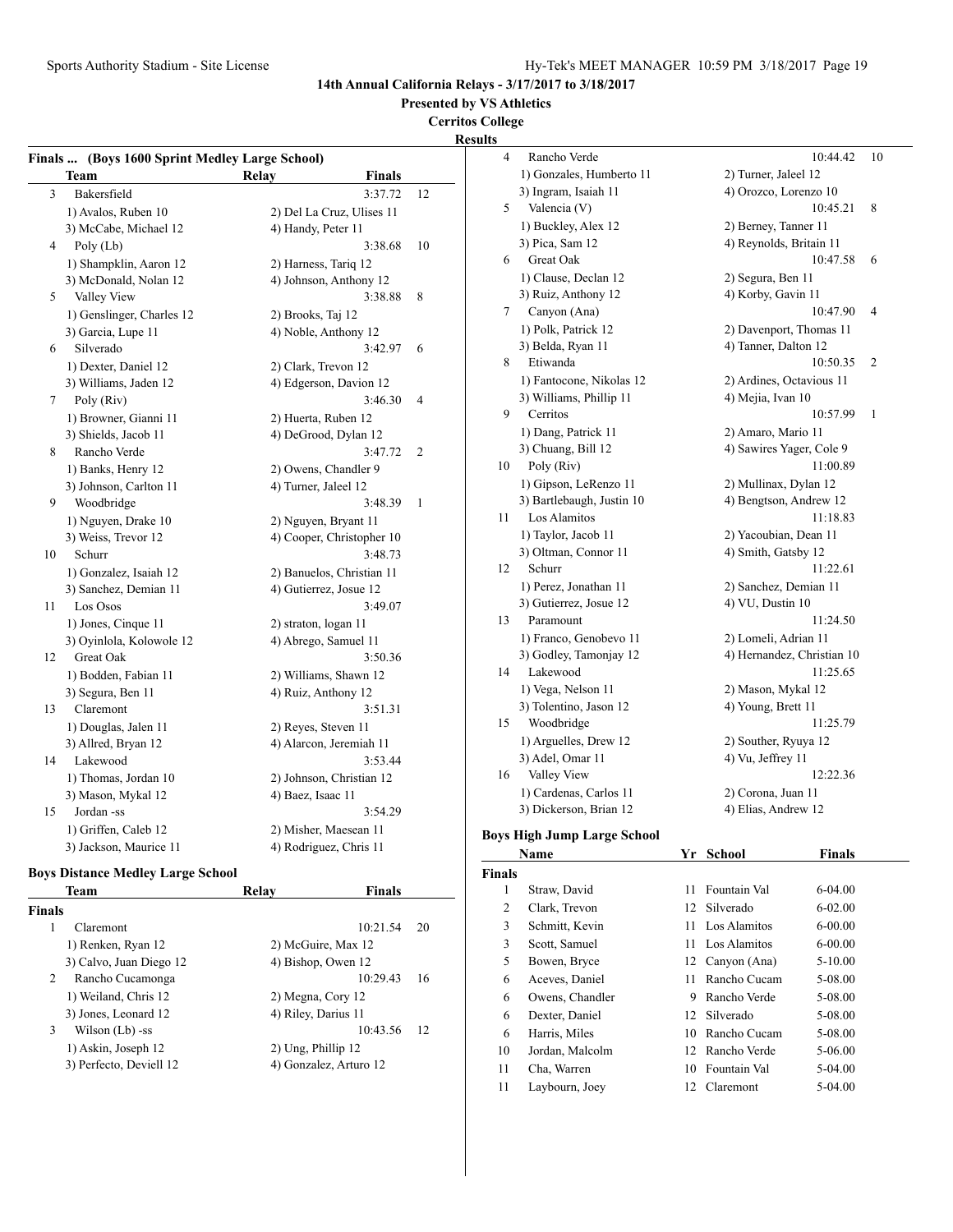**Presented by VS Athletics**

**Cerritos College**

|               | Finals  (Boys High Jump Large School) |      |                 |               |        |
|---------------|---------------------------------------|------|-----------------|---------------|--------|
|               | Name                                  |      | Yr School       | <b>Finals</b> |        |
| 11            | Perry, Ronell                         | 9    | La Mirada       | 5-04.00       |        |
| 14            | Galvan, Gustavo                       | 11   | Patriot         | 5-02.00       |        |
| 15            | Brooks, Taj                           |      | 12 Valley View  | 5-00.00       |        |
| 16            | Huerta, Ruben                         | 12   | Poly (Riv)      | 4-10.00       |        |
| 16            | Jones, Tatanashad                     | 12   | Lynwood         | 4-10.00       |        |
| $---$         | Johnson, Tej                          | 10   | Great Oak       | NΗ            |        |
| ---           | Gamble, Derrick                       | 10   | Rancho Verde    | NΗ            |        |
| $---$         | Gaskins, Grant                        |      | 10 Great Oak    | NΗ            |        |
|               | <b>Boys Pole Vault Large School</b>   |      |                 |               |        |
|               | Name                                  |      | Yr School       | <b>Finals</b> |        |
| <b>Finals</b> |                                       |      |                 |               |        |
| 1             | McGuire, Max                          |      | 12 Claremont    | 14-00.00      |        |
| 1             | Carter, Gavin                         |      | 12 Fountain Val | 14-00.00      |        |
| 3             | Gandara, Diego                        |      | 11 Los Alamitos | 13-06.00      |        |
| 3             | Thompson, Garrett                     |      | 12 Great Oak    | 13-06.00      |        |
| 5             | Franklin, Cameron                     |      | 11 Great Oak    | 13-00.00      |        |
| 5             | Collazo, Ernesto                      | 11   | Great Oak       | 13-00.00      |        |
| 5             | Parsons, Michael                      |      | 11 Los Alamitos | 13-00.00      |        |
| 8             | Do, Nam                               | 11 - | Fountain Val    | 12-06.00      |        |
| 8             | Virga, Christian                      | 11   | Los Alamitos    | 12-06.00      |        |
| 10            | Le, Nathan                            | 11 - | Fountain Val    | 12-00.00      |        |
| 11            | Donnelly, Phil                        |      | 11 Claremont    | 11-06.00      |        |
| 12            | Williams, Derek                       |      | 11 La Mirada    | 10-06.00      |        |
| 12            | McVeigh, Kolin                        |      | 11 Poly (Riv)   | 10-06.00      |        |
| 12            | Gomez, Antonio                        |      | 10 Patriot      | 10-06.00      |        |
| 15            | Nakatani, Benjamin                    | 12   | Poly (Riv)      | 10-00.00      |        |
| 15            | Engelhorn, Caleb                      | 10   | Patriot         | 10-00.00      |        |
|               | <b>Boys Long Jump Large School</b>    |      |                 |               |        |
|               | Name                                  |      | Yr School       | <b>Finals</b> |        |
| <b>Finals</b> |                                       |      |                 |               |        |
| 1             | Stevenson, CJ                         | 11   | Great Oak       | 23-03.50 1.9  |        |
| 2             | Thompson, Bryan                       |      | 12 Rancho Verde | 22-09.25      | 0.2    |
| 3             | Gray, Christian                       |      | 10 Great Oak    | 21-05.50      | $+0.0$ |
| 4             | Pica, Sam                             |      | 12 Valencia (V) | 21-04.00      | 1.6    |
| 5             | Hemphill, Namir                       |      | 9 Upland        | 21-00.50 0.7  |        |
| 6             | Brown, Bryan                          |      | 12 Claremont    | 20-11.50 0.2  |        |
| 7             | Ledoux, Nate                          |      | 12 Woodbridge   | 20-08.75      | 1.5    |
| 8             | Nelson, Shaylen                       | 12   | Etiwanda        | 20-08.00      | 1.6    |
| 9             | Powell, Jalen                         |      | 12 Lynwood      | 19-08.00      | 0.3    |
| 10            | Cha, Warren                           |      | 10 Fountain Val | 18-03.50      | 0.3    |
| 11            | Blockburger, Johnnie                  |      | 9 Los Alamitos  | 17-10.50      | 1.4    |
| 12            | Morgan, Sean                          | 12   | Los Alamitos    | 17-09.50      | $+0.0$ |
| 13            | SanAntonio, Tory                      | 10   | Rancho Verde    | 17-05.50 0.5  |        |
|               | <b>Boys Triple Jump Large School</b>  |      |                 |               |        |
|               | Name                                  |      | Yr School       | <b>Finals</b> |        |
| <b>Finals</b> |                                       |      |                 |               |        |
| 1             | Brown, Bryan                          | 12   | Claremont       | 46-06.75 2.2  |        |
| 2             | Hemphill, Namir                       | 9    | Upland          | 45-00.00      | 1.7    |
| 3             | Wingo, Kai                            | 10   | Valencia (V)    | 44-09.25      | 2.3    |
| 4             | Berney, Tanner                        | 11   | Valencia (V)    | 44-02.75 2.1  |        |

| սււծ          |                                   |      |                 |               |            |
|---------------|-----------------------------------|------|-----------------|---------------|------------|
| 5             | Johnson, Isaiah                   | 12   | Upland          | 42-11.25      | 2.1        |
| 6             | Dexter, Daniel                    | 12   | Silverado       | 42-08.75      | 2.3        |
| 7             | Miller, Cameron                   | 11   | Loyola          | 42-07.00      | 2.3        |
| 8             | Galloway, Isaiah                  |      | 11 Fountain Val | 42-02.25 NWI  |            |
| 9             | Nelson, Shaylen                   |      | 12 Etiwanda     | 41-05.00      | 1.3        |
| 10            | Do, Thomas O                      |      | 11 Fountain Val | 41-03.75      | <b>NWI</b> |
| 11            | Clark, Trevon                     |      | 12 Silverado    | 41-02.75 NWI  |            |
| 12            | Straw, David                      |      | 11 Fountain Val | 41-01.25 NWI  |            |
| 13            | Williams, Dwayne                  |      | 12 Rancho Verde | 40-10.00 NWI  |            |
| 14            | Gray, Christian                   |      | 10 Great Oak    | 40-09.50 NWI  |            |
| 15            | Oyinlola, Kolowole                |      | 12 Los Osos     | 40-08.50 NWI  |            |
| 16            | Gaskins, Grant                    |      | 10 Great Oak    | 40-01.00 NWI  |            |
| 17            | Heiermann, Robert                 | 11   | Valley View     | 40-00.75 NWI  |            |
| 18            | Johnson, Tej                      |      | 10 Great Oak    | 39-07.75      | NWI        |
| 19            | Johnson, Scott                    | 10   | Canyon (Ana)    | 39-01.00      | NWI        |
| 20            | Banks, Isaiah                     |      | 10 Upland       | 39-00.50 NWI  |            |
| 20            | Browner, Gianni                   | 11   | Poly (Riv)      | 39-00.50 NWI  |            |
| 22            | Cooper, Aaron                     | 11 - | Rancho Cucam    | 39-00.25 NWI  |            |
| 23            | Brown, Joseph                     |      | 10 La Mirada    | 38-11.25 NWI  |            |
| 24            | Perry, Ronell                     |      | 9 La Mirada     | 38-01.75      | <b>NWI</b> |
| 25            | Smith, Will                       | 11   | Loyola          | 37-11.00 NWI  |            |
|               | <b>Boys Shot Put Large School</b> |      |                 |               |            |
|               | Name                              | Yr   | <b>School</b>   | <b>Finals</b> |            |
| <b>Finals</b> |                                   |      |                 |               |            |
| 1             | Johnson, Josh                     |      | 12 Valley View  | 54-04.00      |            |
| 2             | Guerrero, Eric                    |      | 12 Los Osos     | 53-04.00      |            |
| 3             | Navarro, Jaime                    |      | 11 Great Oak    | 50-05.00      |            |
| 4             | Bryant, Daniel                    |      | 11 West Ranch   | 50-00.00      |            |
| 5             | Bullard, Theo                     | 11   | Valley View     | 47-06.00      |            |
| 6             | Aguilar, Heriberto                |      | 12 Jordan -ss   | 45-01.00      |            |
| 7             | Garcia, Noah                      |      | 12 Claremont    | 45-00.00      |            |
| 8             | Mendez, Fidel                     |      | 12 Jordan -ss   | 44-00.00      |            |
| 9             | Axelson, James                    |      | 12 Woodbridge   | 43-01.00      |            |
| 10            | Yipez, Isaiah                     |      | 12 Jordan -ss   | 42-05.00      |            |
| 11            | Hagen, Mark                       |      | 12 Valley View  | 42-04.00      |            |
| 12            | Thierry, John                     |      | 12 Jordan -ss   | 42-03.00      |            |
| 13            | Su'e, Kain                        |      | 12 Rancho Verde | 41-02.00      |            |
| 14            | Hogan, Ramone                     | 12   | Jordan -ss      | 41-01.50      |            |
| 15            | Williams, Matthew                 | 11   | Los Osos        | 40-06.00      |            |
| 15            | Limon, Jason                      | 12   | Great Oak       | 40-06.00      |            |
| 17            | Oh, Seok                          | 12   | Los Osos        | 39-06.00      |            |
| 18            | Elicea, Daniel                    | 11   | Schurr          | 39-01.00      |            |
| 19            | Seidler, Christian                | 12   | Great Oak       | 38-01.50      |            |
| 20            | Diaz, Elias                       | 10   | Schurr          | 37-10.50      |            |
|               |                                   | 11   | Fountain Val    | 37-00.00      |            |
| 21            | Ngo, Phong                        |      |                 |               |            |
| 22            | BecerA, Vincent                   |      | Schurr          | 36-07.00      |            |
| 23            | Carbajal, Everth                  |      | 12 Lynwood      | 35-04.00      |            |
| 24            | Ferrera, Jaylen                   |      | 9 Wilson (Lb)   | 33-01.00      |            |
| 25            | Curiel, Gerardo                   | 11   | Rancho Cucam    | 31-05.00      |            |
| 26            | Carbajal, Roy                     | 11   | Lynwood         | 31-03.00      |            |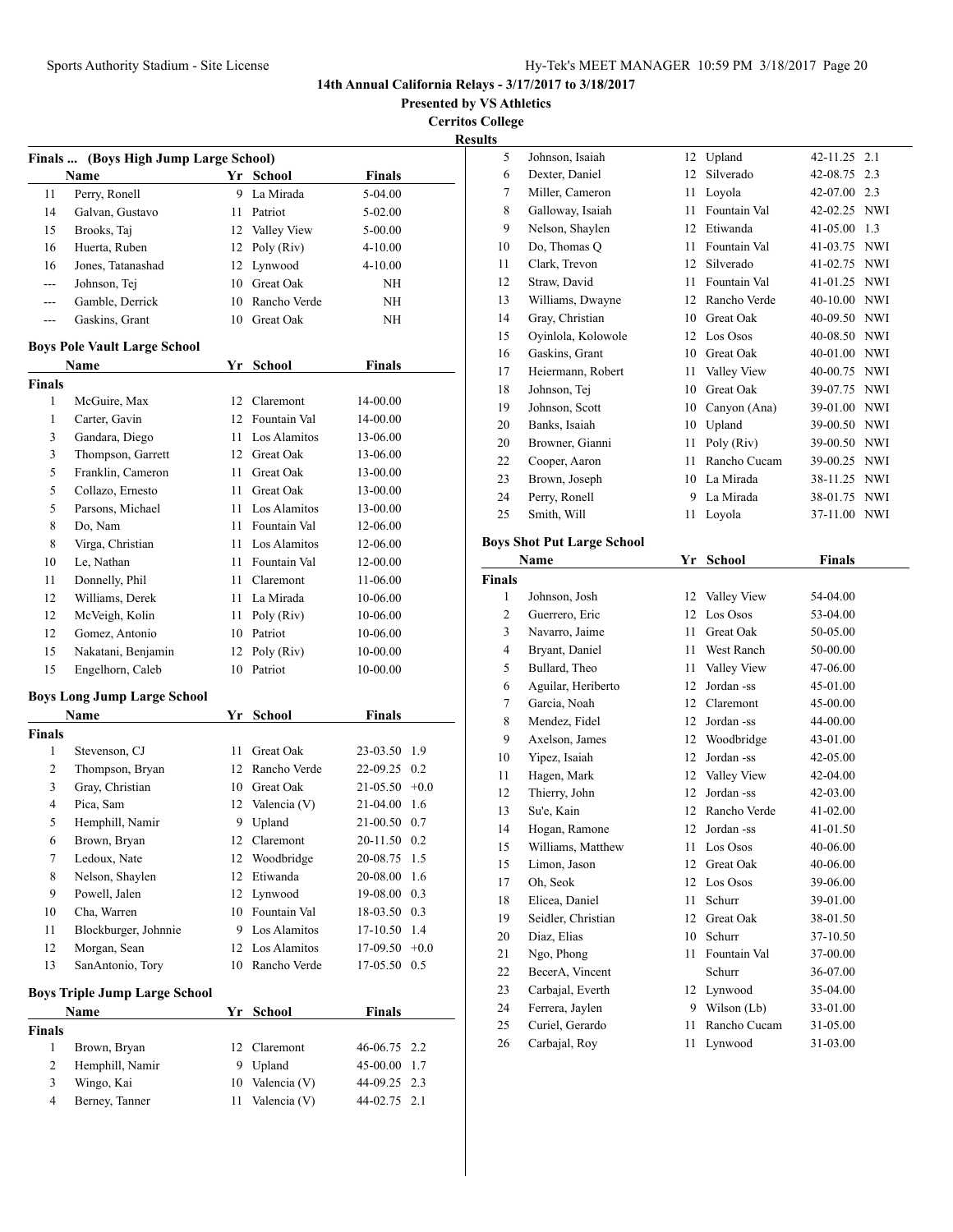**Presented by VS Athletics**

**Cerritos College**

**Results**

| <b>Boys Discus Throw Large School</b> |                  |    |                  |               |  |
|---------------------------------------|------------------|----|------------------|---------------|--|
|                                       | Name             | Yr | School           | <b>Finals</b> |  |
| Finals                                |                  |    |                  |               |  |
| 1                                     | Navarro, Jaime   | 11 | <b>Great Oak</b> | 168-00        |  |
| 2                                     | Johnson, Josh    | 12 | Valley View      | 165-05        |  |
| 3                                     | Bryant, Daniel   | 11 | West Ranch       | 148-02        |  |
| $\overline{4}$                        | Guerrero, Eric   | 12 | Los Osos         | 142-01        |  |
| 5                                     | Axelson, James   | 12 | Woodbridge       | 139-06        |  |
| 6                                     | Ena, Andrew      | 11 | Silverado        | 135-07        |  |
| 7                                     | Limon, Jason     | 12 | Great Oak        | 134-07        |  |
| 8                                     | Oh, Seok         | 12 | Los Osos         | 133-05        |  |
| 9                                     | Hagen, Mark      | 12 | Valley View      | 127-00        |  |
| 10                                    | Bullard, Theo    | 11 | Valley View      | 123-02        |  |
| 11                                    | Garcia, Noah     | 12 | Claremont        | 118-00        |  |
| 12                                    | Meeker, Nicholas | 9  | Great Oak        | 114-08        |  |
| 13                                    | Diaz, Elias      | 10 | Schurr           | 112-03        |  |
| 14                                    | Elicea, Daniel   | 11 | Schurr           | $111 - 10$    |  |
| 15                                    | Carbajal, Everth | 12 | Lynwood          | 111-00.50     |  |
| 16                                    | Ngo, Phong       | 11 | Fountain Val     | 110-00        |  |
| 17                                    | Bryson, Blake    | 12 | Poly (Riv)       | 104-05        |  |
| 18                                    | Jensen, Cole     | 10 | Woodbridge       | 102-06        |  |
| 19                                    | Rios, Leonardo   | 11 | Compton          | 100-00        |  |

# **Boys 4x100 Meter Relay Frosh/Soph**

|                | Team                      | <b>Relay</b>     | <b>Prelims</b>         |
|----------------|---------------------------|------------------|------------------------|
|                | <b>Preliminaries</b>      |                  |                        |
| 1              | Rancho Verde              |                  | 45.36O                 |
|                | 1) Weems, Javon 10        |                  | 2) Rudley, Stanon 10   |
|                | 3) Hollins, Keivon 10     |                  | 4) Russell, Anthony 10 |
| $\overline{2}$ | Brea Olinda               |                  | 45.80O                 |
|                | 1) Gallegos, Noe 10       | 2) Hatch, Eli 10 |                        |
|                | 3) Candelario, Anthony 10 |                  | 4) Hunt, Ledger 10     |
| 3              | Cathedral                 | B                | 44.60q                 |
| $\overline{4}$ | Serra -ss                 |                  | 45.68g                 |
|                | 1) King, Devyn 9          |                  | 2) Williams, Macen 9   |
|                | 3) Jones, D\'Marcus 10    |                  | 4) Pinkney, Justin 9   |
| 5              | DeLaSalle                 |                  | 45.79g                 |
|                | 1) Oetgen, Mitchell 10    |                  | 2) Navarro, Armando 10 |
|                | 3) Wallace, Amir 9        |                  | 4) Wallace, Zamir 10   |
| 6              | Etiwanda                  |                  | 45.90q                 |
|                | 1) Ardines, David 10      |                  | 2) Maldonado, Noah 10  |
|                | 3) Shone, Jonathan 10     |                  | 4) McMillon, Jabari 9  |
| 7              | Great Oak                 |                  | 45.97q                 |
|                | 1) Ciullo, Konnor 10      |                  | 2) Presto, Drake 10    |
|                | 3) Copeland, Sean 11      |                  | 4) Hodges, Devyn 10    |
| 8              | Fountain Valley           |                  | 46.04q                 |
|                | 1) Sykes, Kishaun 10      |                  | 2) Dinh, Cory 10       |
|                | 3) Moore, AJ 10           |                  | 4) Nguyen, Michael 10  |
| 9              | Poly (Lb)                 |                  | 46.34q                 |
|                | 1) Hoover, Evan 9         |                  | 2) Smith, Brian 9      |
|                | 3) Hun, Tommy 9           |                  | 4) Brown, Ashun 9      |
| 10             | Rancho Cucamonga          |                  | 46.35                  |
|                | 1) Moten, Quentin 9       |                  | 2) Lacy, D\'Marco 9    |
|                | 3) Bolden, Silas 9        |                  | 4) Lisath, Troy 9      |
|                |                           |                  |                        |

| 11 | Wilson (Lb) -ss            | 46.67                  |
|----|----------------------------|------------------------|
|    | $1)$ Carr, Josh $10$       | 2) Wilson, Amenhotep 9 |
|    | 3) Weiman, Jordan 9        | 4) Reed, Tyler 9       |
| 12 | Dominguez                  | 47.17                  |
|    | 1) Ventura, Martin 10      | 2) Bridges, Mister 9   |
|    | 3) Osuna, Carlos 10        | 4) Bell, Ainon 11      |
| 13 | Bellflower                 | 47.97                  |
|    | 1) Rosario, Johnny 10      | 2) Okeke, Omari 10     |
|    | 3) Jean, Jauquin 10        | 4) Perez, Jacob 10     |
| 14 | Lakewood                   | 49.44                  |
|    | 1) Evans, Xavier 10        | 2) Reese, Arrean 10    |
|    | 3) Kelley, Donte 9         | 4) Nguyen, Tim 10      |
| 15 | Los Osos                   | 49.89                  |
|    | 1) Gievana, Christopher 10 | 2) Tedesco, Anthony 9  |
|    | 3) Wilder, Michael 9       | 4) Ujor, Terri 10      |
| 16 | Compton                    | 49.90                  |
|    | 1) Hibbert, Niles 10       | 2) White, Keishon 10   |
|    | 3) Brown, Damion 10        | 4) Brew, Jessie 10     |
| 17 | Poly (Riv)                 | 50.02                  |
|    | 1) Wallace, Kayden 9       | 2) Sanchez, Samuel 9   |
|    | 3) Hopson, Vincent 10      | 4) Lewis, Dorian 10    |
| 18 | Patriot                    | 50.37                  |
|    | 1) Zamora, Bryan 10        | 2) Two, Warrior 10     |
|    | 3) Prado, Anthony 10       | 4) Five, Warrior 9     |

## **Boys 4x100 Meter Relay Frosh/Soph**

| <b>Team</b>    |              | Relay | <b>Finals</b> |                |
|----------------|--------------|-------|---------------|----------------|
| <b>Finals</b>  |              |       |               |                |
|                | Cathedral    | B     | x44.56        |                |
| $\mathfrak{D}$ | Rancho Verde |       | 45.05         | 20             |
| 3              | Serra -ss    |       | 45.47         | 16             |
| 4              | Poly $(Lb)$  |       | 45.48         | 12             |
| 5              | DeLaSalle    |       | 45.71         | 10             |
| 6              | Brea Olinda  |       | 45.79         | 8              |
| 7              | Etiwanda     |       | 45.83         | 6              |
| 8              | Great Oak    |       | 46.22         | $\overline{4}$ |

# **Boys 4x200 Meter Relay Frosh/Soph**

|                | <b>Team</b>              | Relay | <b>Prelims</b>          |
|----------------|--------------------------|-------|-------------------------|
|                | <b>Preliminaries</b>     |       |                         |
| 1              | Cathedral                |       | 1:31.14Q                |
|                | 1) Saga-Tuala, Wolley 10 |       | 2) Steward, Everett 9   |
|                | 3) Marshall, Lennard 10  |       | 4) Johnson, Anthony 9   |
| $\mathfrak{D}$ | DeLaSalle                |       | 1:35.33Q                |
|                | 1) Oetgen, Mitchell 10   |       | 2) Navarro, Armando 10  |
|                | 3) Wallace, Zamir 10     |       | 4) Mazolewski, Peter 9  |
| 3              | Wilson (Lb) -ss          |       | 1:33.69q                |
|                | $1)$ Carr, Josh $10$     |       | 2) Wilson, Amenhotep 9  |
|                | 3) Weiman, Jordan 9      |       | 4) Reed, Tyler 9        |
| 4              | Cathedral                | B     | 1:35.01q                |
| 5              | Rancho Verde             |       | 1:35.16q                |
|                | 1) Weems, Javon 10       |       | 2) Rudley, Stanon 10    |
|                | 3) Russell, Anthony 10   |       | 4) Carballosa, Ilijah 9 |
|                |                          |       |                         |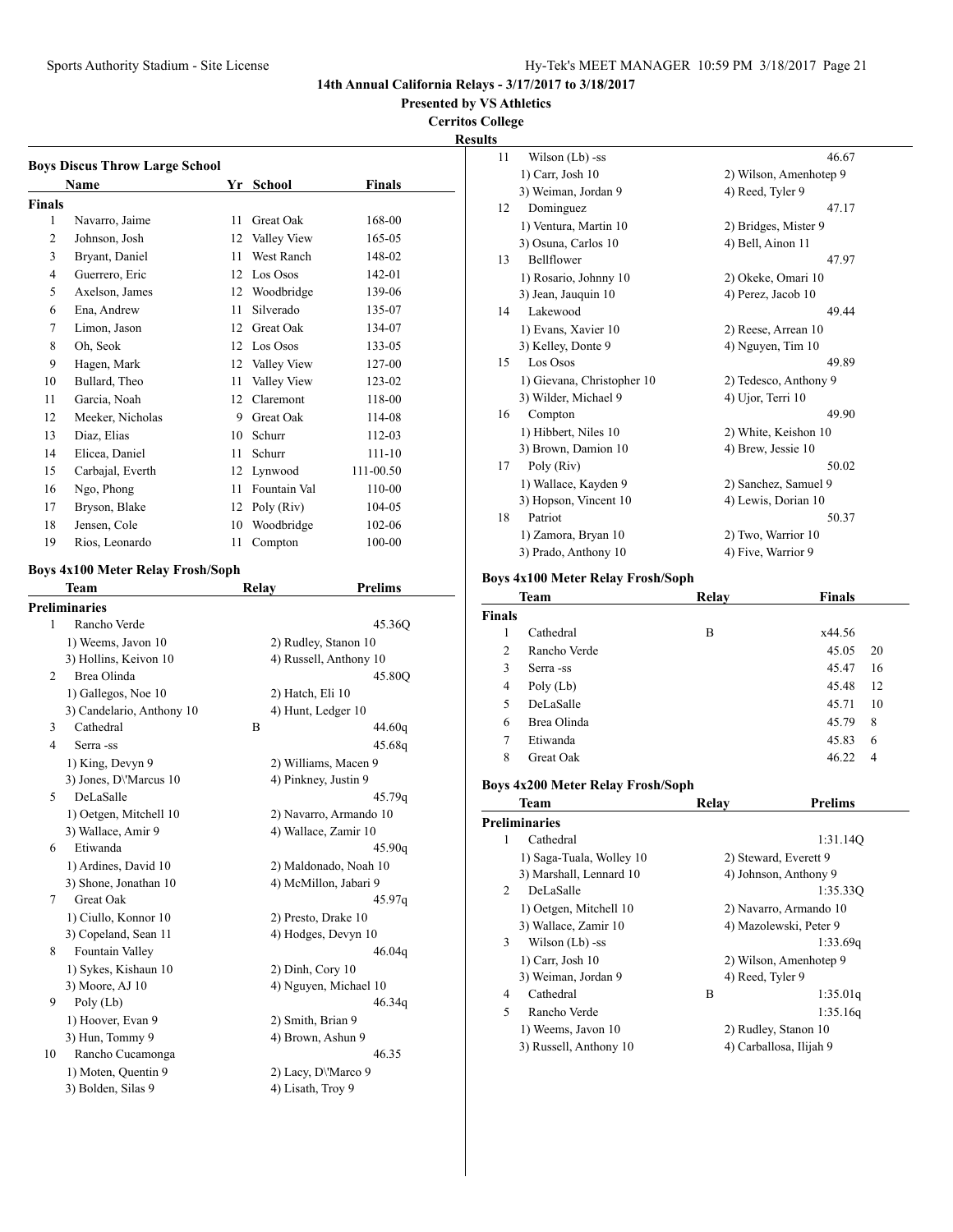**Presented by VS Athletics**

**Cerritos College**

|    | Preliminaries  (Boys 4x200 Meter Relay Frosh/Soph) |                           |
|----|----------------------------------------------------|---------------------------|
|    | Team                                               | <b>Relay</b><br>Prelims   |
| 6  | Serra-ss                                           | 1:35.20q                  |
|    | 1) Williams, Macen 9                               | 2) Houston, Justin 9      |
|    | 3) Bunkley, Lavon 9                                | 4) King, Devyn 9          |
| 7  | Etiwanda                                           | 1:35.34q                  |
|    | 1) Maldonado, Noah 10                              | 2) McMillon, Jabari 9     |
|    | 3) Shone, Jonathan 10                              | 4) Harris, Trevor 10      |
| 8  | Fountain Valley                                    | 1:35.65q                  |
|    | 1) Moore, AJ 10                                    | 2) Nguyen, Michael 10     |
|    | 3) Lawler, Matthew 9                               | 4) Sykes, Kishaun 10      |
| 9  | Rancho Cucamonga                                   | 1:35.77q                  |
|    | 1) Moten, Quentin 9                                | 2) Dollar, Sean 10        |
|    | 3) Bolden, Silas 9                                 | 4) Harris, Baron 10       |
| 10 | Brea Olinda                                        | 1:36.10                   |
|    | 1) Gallegos, Noe 10                                | 2) Hatch, Eli 10          |
|    | 3) Hunt, Ledger 10                                 | 4) Candelario, Anthony 10 |
| 11 | Valley View                                        | 1:36.37                   |
|    | 1) Jones, Josiah 9                                 | 2) Miller, Travis 10      |
|    | 3) Ochoa, Erik 10                                  | 4) Sorensen, Blake 9      |
| 12 | Poly (Lb)                                          | 1:37.18                   |
|    | 1) Hamilton, Marcel 9                              | 2) Smith, Brian 9         |
|    | 3) Hun, Tommy 9                                    | 4) Brown, Ashun 9         |
| 13 | Great Oak                                          | 1:37.28                   |
|    | 1) Lucas, Bryce 9                                  | 2) Ciullo, Konnor 10      |
|    | 3) Presto, Drake 10                                | 4) Kim, Yubean 10         |
| 14 | Dominguez                                          | 1:38.35                   |
|    | 1) Ventura, Martin 10                              | 2) Bridges, Mister 9      |
|    | 3) Osuna, Carlos 10                                | 4) Hernandez, Victor 10   |
| 15 | Bellflower                                         | 1:38.80                   |
|    | 1) Rosario, Johnny 10                              | 2) Okeke, Omari 10        |
|    | 3) Jean, Jauquin 10                                | 4) Perez, Jacob 10        |
| 16 | Jordan -ss                                         | 1:39.85                   |
|    | 1) Gallardo, Andrew 9                              | 2) Rodriguez, Steven 10   |
|    | 3) White, Issac 9                                  | 4) Ramos, Daniel 9        |
| 17 | Schurr                                             | 1:39.98                   |
|    | 1) Chaudhury, King 10                              | 2) Garcia, Moises 10      |
|    | 3) Ngan, Isaac 9                                   | 4) Haley, Daniel 10       |
| 18 | Claremont                                          | 1:41.95                   |
|    | 1) Sanchez, Joshua 10                              | 2) Thomas, Jack 10        |
|    | 3) Logue, Dorian 10                                | 4) Gardner, Levi 10       |
| 19 | Compton                                            | 1:42.21                   |
|    | 1) Brown, Damion 10                                | 2) Brew, Jessie 10        |
|    | 3) Hibbert, Niles 10                               | 4) White, Keishon 10      |
| 20 | Canyon (Ana)                                       | 1:42.38                   |
|    | 1) Guerrier, Jordan 10                             | 2) Lewis, Matthew 10      |
|    | 3) Resurreccion, Isaac 10                          | 4) Sova, Algird 10        |
| 21 | Poly (Riv)                                         | 1:43.11                   |
|    | 1) Wallace, Kayden 9                               | 2) Sanchez, Samuel 9      |
|    | 3) Lewis, Dorian 10                                | 4) Hopson, Vincent 10     |
| 22 | Los Osos                                           | 1:44.00                   |
|    | 1) Gievana, Christopher 10                         | 2) Tedesco, Anthony 9     |
|    | 3) Wilder, Michael 9                               | 4) Ujor, Terri 10         |
|    |                                                    |                           |

| ults               |                                          |                  |                           |    |
|--------------------|------------------------------------------|------------------|---------------------------|----|
| 23                 | St. Monica Catholic                      |                  | 1:56.98                   |    |
|                    | 1) Smith, Jackson 11                     |                  | 2) Riedle, Jack 9         |    |
|                    | 3) Fisher, Riel 11                       |                  | 4) Trickett, Jordan 9     |    |
|                    |                                          |                  |                           |    |
|                    | <b>Boys 4x200 Meter Relay Frosh/Soph</b> |                  |                           |    |
|                    | Team                                     | Relay            | Finals                    |    |
| <b>Finals</b>      |                                          |                  |                           |    |
| 1                  | Cathedral                                |                  | 1:32.11                   | 20 |
| 2                  | Rancho Verde                             |                  | 1:32.93                   | 16 |
| 3                  | Etiwanda                                 |                  | 1:34.38                   | 12 |
| 4                  | Serra -ss                                |                  | 1:34.53                   | 10 |
| 5                  | Cathedral                                | B                | x1:34.83                  |    |
| 6                  | DeLaSalle                                |                  | 1:34.91                   | 8  |
| 7                  | Wilson (Lb) -ss                          |                  | 1:34.97                   | 6  |
| 8                  | Rancho Cucamonga                         |                  | 1:36.04                   | 4  |
|                    | <b>Boys 4x400 Meter Relay Frosh/Soph</b> |                  |                           |    |
|                    | Team                                     | Relay            | Finals                    |    |
|                    |                                          |                  |                           |    |
| <b>Finals</b><br>1 | Cathedral                                |                  | 3:28.90                   | 20 |
|                    | 1) Islam, Elijah 9                       |                  | 2) Saga-Tuala, Wolley 10  |    |
|                    | 3) Steward, Everett 9                    |                  | 4) Marshall, Lennard 10   |    |
| 2                  | Wilson (Lb) -ss                          |                  | 3:30.66                   | 16 |
|                    | 1) Wilson, Amenhotep 9                   |                  | 2) Weiman, Jordan 9       |    |
|                    | 3) Saucedo, Mario 9                      | 4) Reed, Tyler 9 |                           |    |
| 3                  | <b>Great Oak</b>                         |                  | 3:35.99                   | 12 |
|                    | 1) Lucas, Bryce 9                        |                  | 2) Boyce, Grayson 10      |    |
|                    | 3) Verdugo, Chris 9                      |                  | 4) Shields, Ryan 10       |    |
| 4                  | DeLaSalle                                |                  | 3:37.00                   | 10 |
|                    | 1) Wallace, Amir 9                       |                  | 2) Navarro, Armando 10    |    |
|                    | 3) Oetgen, Mitchell 10                   |                  | 4) Wallace, Zamir 10      |    |
| 5                  | Poly (Lb)                                |                  | 3:37.89                   | 8  |
|                    | 1) Hamilton, Marcel 9                    |                  | 2) Anderson, Liam 10      |    |
|                    | 3) Smith, Brian 9                        |                  | 4) Hoover, Evan 9         |    |
| 6                  | Cathedral                                | B                | x3:39.33                  |    |
| 7                  | Etiwanda                                 |                  | 3:41.40                   | 6  |
|                    | 1) Milian, Sergio 9                      |                  | 2) Maldonado, Noah 10     |    |
|                    | 3) Shaurette, Jake 10                    |                  | 4) Shone, Jonathan 10     |    |
| 8                  | Brea Olinda                              |                  | 3:42.09                   | 4  |
|                    | 1) Hunt, Ledger 10                       |                  | 2) Candelario, Anthony 10 |    |
|                    | 3) Wallace, Bryndon 10                   |                  | 4) Gallegos, Noe 10       |    |
| 9                  | Rancho Cucamonga                         |                  | 3:44.54                   | 2  |
|                    | 1) Cruz, Kyle 9                          |                  | 2) Bates, Cullin 10       |    |
|                    | 3) Aceves, Angel 9                       |                  | 4) Bolden, Silas 9        |    |
| 10                 | Claremont                                |                  | 3:47.53                   | 1  |
|                    | 1) Reyes, Aaron 10                       |                  | 2) Gardner, Levi 10       |    |
|                    | 3) Sanchez, Joshua 10                    |                  | 4) Carpenter, Michael 9   |    |
| 11                 | Dominguez                                |                  | 3:53.53                   |    |
|                    | 1) Lopez, Kevin 10                       |                  | 2) Morales, Gregorio 10   |    |
|                    | 3) Bridges, Mister 9                     |                  | 4) Osuna, Carlos 10       |    |
| 12                 | Lynwood                                  |                  | 3:55.11                   |    |
|                    | 1) Garcia, Richard 9                     |                  | 2) Angel, David 10        |    |
|                    | 3) Lima, Marvin 10                       |                  | 4) Parks, Tyler 10        |    |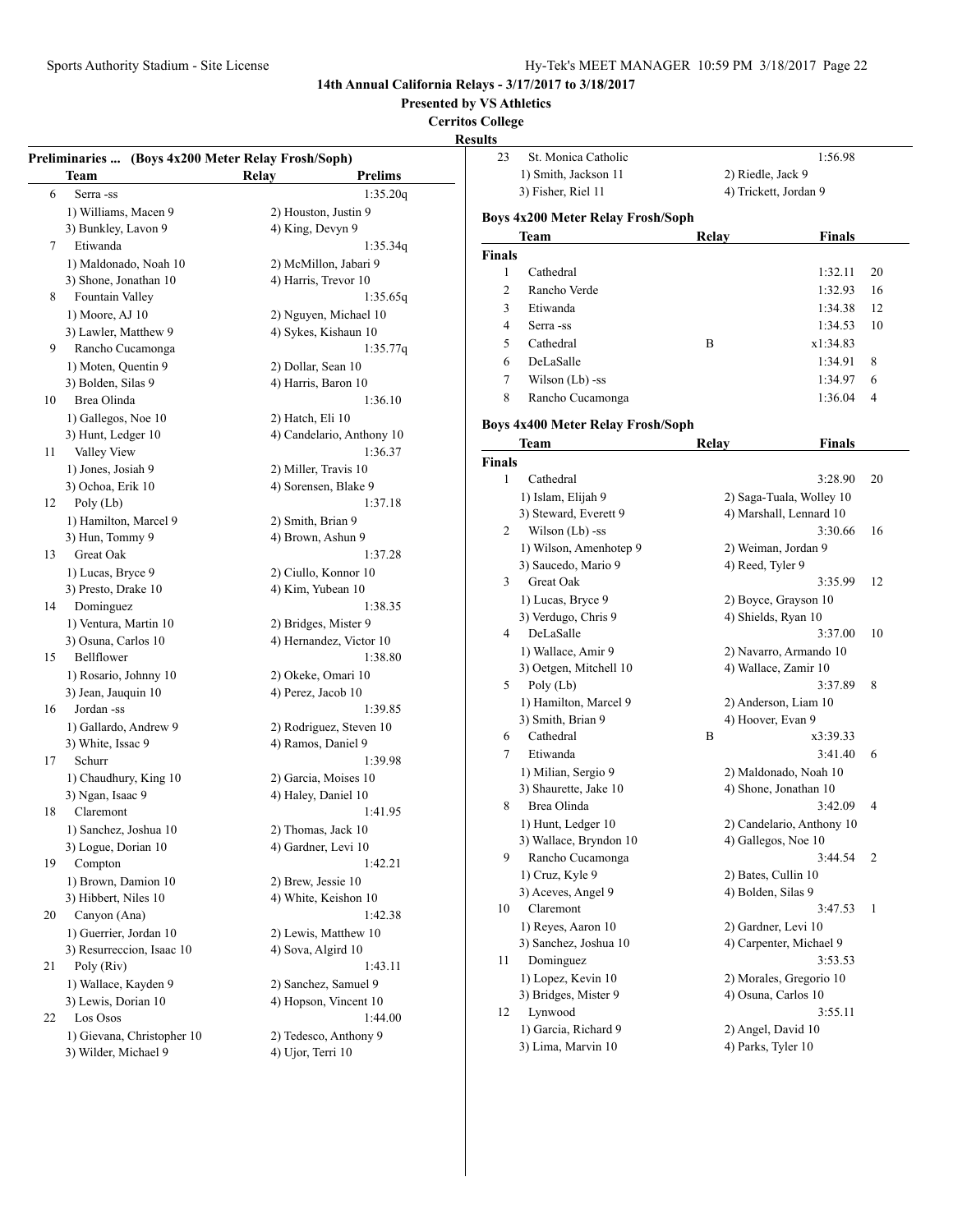**Presented by VS Athletics**

**Cerritos College**

**Results**

## **Finals ... (Boys 4x400 Meter Relay Frosh/Soph) Team Relay Finals** 13 Lakewood 3:56.46 1) Moreno, Anthony 9 2) Nguyen, Tim 10 3) Evans, Xavier 10 4) Valenzuela, Devin 10 14 Patriot 4:01.63 1) Valdovinos-Guerrero, Sebastian 10 2) Bowes, Christopher 10 3) Two, Warrior 10 4) Silva, Josue 10 15 Los Osos 4:07.03 1) Mannion, Ryan 10 2) Sternberg, Devon 10 3) Nightingale, Matthew 9 4) Peltier, Aiden 10 16 Poly (Riv) 4:08.43 1) Hopson, Vincent 10 2) Lewis, Dorian 10 3) McDonald, Ethan 9 4) Payne, Gavin 10 17 Schurr 4:14.60 1) Romani, Bruno 10 2) Ramirez, Rey 10 3) Alvarez, Luis 10 4) Martinez, Omar 10

**Team Relay Finals**

## **Boys 4x800 Meter Relay Frosh/Soph**

| <b>Finals</b> |                         |   |                         |                |
|---------------|-------------------------|---|-------------------------|----------------|
| 1             | <b>Great Oak</b>        |   | 8:19.72                 | 20             |
|               | 1) Boyce, Grayson 10    |   | 2) Nevens, Noah 10      |                |
|               | 3) Verdugo, Chris 9     |   | 4) Shields, Ryan 10     |                |
| 2             | Cathedral               |   | 8:45.57                 | 16             |
|               | 1) Hernandez, Sonny 9   |   | 2) Granillo, Tyriq 9    |                |
|               | 3) Cantu, Andrew 9      |   | 4) Ruiz, Aidan 9        |                |
| 3             | Wilson (Lb) -ss         |   | 8:50.05                 | 12             |
|               | 1) Saucedo, Mario 9     |   | 2) Wilson, Amenhotep 9  |                |
|               | 3) Richards, Alan 10    |   | 4) Reed, Tyler 9        |                |
| 4             | Patriot                 |   | 8:52.31                 | 10             |
|               | 1) Gomzalez, Dominic 10 |   | 2) Five, Warrior 9      |                |
|               | 3) Six, Warrior 9       |   | 4) Two, Warrior 10      |                |
| 5             | Claremont               |   | 8:52.78                 | 8              |
|               | 1) Trafecanty, Adam 9   |   | 2) Cho, Yoon 9          |                |
|               | 3) Carpenter, Michael 9 |   | 4) Reyes, Aaron 10      |                |
| 6             | Brea Olinda             |   | 9:05.15                 | 6              |
|               | 1) Velasco, Andrew 9    |   | 2) Harding, Mason 10    |                |
|               | 3) Perez, Carlos 9      |   | 4) Gaffikin, Shane 9    |                |
| 7             | Canyon (Ana)            |   | 9:07.24                 | 4              |
|               | 1) Underwood, Logan 10  |   | 2) Umipig, Ryan 10      |                |
|               | 3) Boyer, Kade 10       |   | 4) Coney, Jackson 9     |                |
| 8             | Bonita                  |   | 9:15.14                 | $\overline{c}$ |
|               | 1) Brion, Aaron 10      |   | 2) Aljamal, Ralph 10    |                |
|               | 3) Hennig, Cole 10      |   | 4) Mesdiian, Scott 10   |                |
| 9             | Etiwanda                |   | 9:15.87                 | 1              |
|               | 1) Valdez, Alexander 10 |   | 2) Torres, James 9      |                |
|               | 3) Sorenson, Adam 9     |   | 4) Williams, Zachery 9  |                |
| 10            | Lynwood                 |   | 9:20.31                 |                |
|               | 1) Amayo, Gerson 10     |   | 2) Angel, David 10      |                |
|               | 3) Garcia, Richard 9    |   | 4) Lima, Marvin 10      |                |
| 11            | Claremont               | B | x9:20.68                |                |
| 12            | Poly (Riv)              |   | 9:44.36                 |                |
|               | 1) Rosas, Fernando 10   |   | 2) Sanchez, Emmaunel 10 |                |
|               | 3) Cabral, Alec 10      |   | 4) Ayala, Nicolas 10    |                |

| э  |                         |                        |
|----|-------------------------|------------------------|
| 13 | Gahr                    | 9:45.27                |
|    | 1) Patel, Kishan 9      | 2) Trigo, Noah 10      |
|    | 3) Alas, Eder 9         | 4) Chum, Dobson 10     |
| 14 | Lakewood                | 9:53.00                |
|    | 1) Moreno, Anthony 9    | $2)$ Teng, Richy 10    |
|    | 3) Mapes, Evan 9        | 4) Vera, Isaac 9       |
| 15 | <b>Bishop Amat</b>      | 9:54.38                |
|    | 1) Hernandez, Isaiah 10 | 2) Valle, Gary 10      |
|    | 3) Leon, James 9        | 4) Reyes, Jose 9       |
| 16 | Rancho Cucamonga        | 10:00.07               |
|    | 1) Mendoza, Joshua 9    | 2) Herrera, Santiago 9 |
|    | 3) Dobbins, Corey 9     | 4) Llamas, Jacob 9     |
| 17 | Schurr                  | 10:07.95               |
|    | 1) Alvarez, Luis 10     | 2) Jimenez, George 10  |
|    | 3) Ramirez, Rey 10      | 4) Martinez, Omar 10   |
| 18 | St. Anthony             | 10:29.21               |

#### **Boys 800 Sprint Medley Frosh/Soph**

|               | Team                    | Relay | <b>Finals</b>            |    |
|---------------|-------------------------|-------|--------------------------|----|
| <b>Finals</b> |                         |       |                          |    |
| 1             | Cathedral               |       | 1:34.51                  | 20 |
|               | 1) Marshall, Lennard 10 |       | 2) Saga-Tuala, Wolley 10 |    |
|               | 3) Johnson, Anthony 9   |       | 4) Islam, Elijah 9       |    |
| 2             | Wilson (Lb) -ss         |       | 1:37.60                  | 16 |
|               | 1) Carr, Josh 10        |       | 2) Wilson, Amenhotep 9   |    |
|               | 3) Weiman, Jordan 9     |       | 4) Richards, Alan 10     |    |
| 3             | Cathedral               | B     | x1:38.54                 |    |
| 4             | <b>Great Oak</b>        |       | 1:38.78                  | 12 |
|               | 1) Kim, Yubean 10       |       | 2) Ciullo, Konnor 10     |    |
|               | 3) Presto, Drake 10     |       | 4) Lucas, Bryce 9        |    |
| 5             | Fountain Valley         |       | 1:38.97                  | 10 |
|               | 1) Dinh, Cory 10        |       | 2) Moore, AJ 10          |    |
|               | 3) Sykes, Kishaun 10    |       | 4) Nguyen, Michael 10    |    |
| 6             | Serra -ss               |       | 1:39.28<br>8             |    |
|               | 1) Pinkney, Justin 9    |       | 2) King, Devyn 9         |    |
|               | 3) Bunkley, Lavon 9     |       | 4) Owens, Christopher 9  |    |
| 7             | Poly (Lb)               |       | 1:39.85<br>6             |    |
|               | 1) Gavilly, Amajay 9    |       | 2) Nguyen, Lucas 9       |    |
|               | 3) Seak, Max 9          |       | 4) Markray, Cameron 9    |    |
| 8             | Los Alamitos            |       | 1:41.12<br>4             |    |
|               | 1) Blandino, Bobby 10   |       | 2) Kersey, Nathaniel 10  |    |
|               | 3) Hornung, Blake 10    |       | 4) Adele, Owen 9         |    |
| 9             | DeLaSalle               |       | 1:41.56<br>2             |    |
|               | 1) Oetgen, Mitchell 10  |       | 2) Navarro, Armando 10   |    |
|               | 3) Wallace, Zamir 10    |       | 4) Mazolewski, Peter 9   |    |
| 10            | Rancho Cucamonga        |       | 1:42.07<br>1             |    |
|               | 1) Dollar, Sean 10      |       | 2) Harris, Baron 10      |    |
|               | 3) Cruz, Kyle 9         |       | 4) Bates, Cullin 10      |    |
| 11            | Dominguez               |       | 1:43.69                  |    |
|               | 1) Ventura, Martin 10   |       | 2) Bell, Ainon 11        |    |
|               | 3) Bridges, Mister 9    |       | 4) Morales, Gregorio 10  |    |
| 12            | Valley View             |       | 1:44.08                  |    |
|               | 1) Nunez, Juan 10       |       | 2) Andrade, Mike 10      |    |
|               | 3) Cornelius, Jason 10  |       | 4) Corona, Andres 9      |    |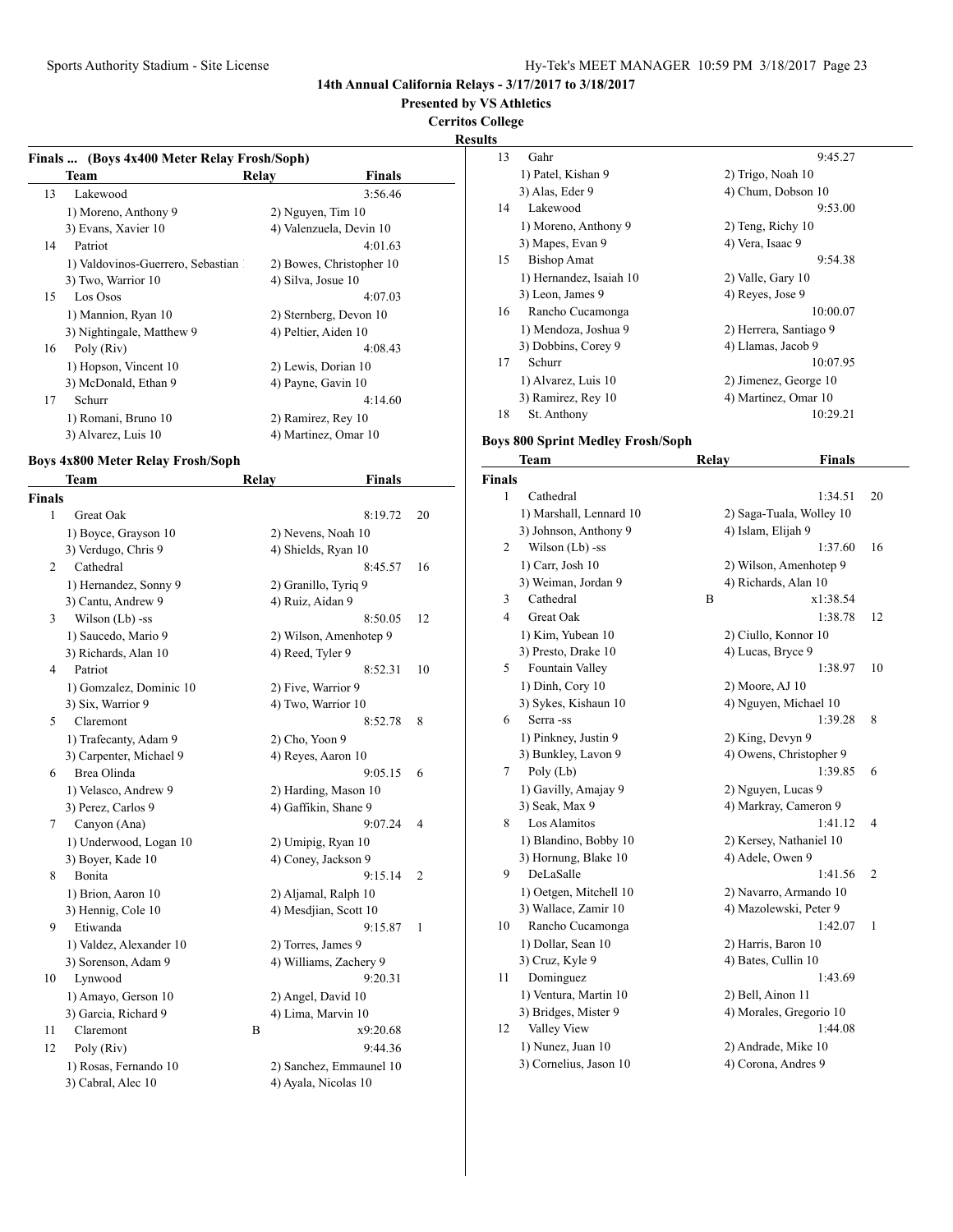**Presented by VS Athletics**

**Cerritos College**

**Results**

|    | Finals  (Boys 800 Sprint Medley Frosh/Soph) |                         |                         |
|----|---------------------------------------------|-------------------------|-------------------------|
|    | <b>Team</b>                                 | Relay                   | <b>Finals</b>           |
| 13 | Brea Olinda                                 |                         | 1:44.61                 |
|    | 1) Long, Dylan 9                            | 2) Natividad, Noah 9    |                         |
|    | 3) Lyons, Stephen 10                        |                         | 4) Wallace, Bryndon 10  |
| 14 | Rancho Verde                                |                         | 1:44.69                 |
|    | 1) Flores, Henry 9                          | 2) Carballosa, Ilijah 9 |                         |
|    | 3) Johnson, Samir 9                         | 4) Hollins, Keivon 10   |                         |
| 15 | <b>Bellflower</b>                           |                         | 1:45.53                 |
|    | 1) Perez, Jacob 10                          | 2) Okeke, Omari 10      |                         |
|    | 3) Jean, Jauquin 10                         | 4) Rosario, Johnny 10   |                         |
| 16 | Lynwood                                     |                         | 1:45.84                 |
|    | 1) Lima, Marvin 10                          | 2) Lopez, Eduardo 11    |                         |
|    | 3) Garcia, Richard 9                        | 4) Parks, Tyler 10      |                         |
| 17 | Jordan -ss                                  |                         | 1:48.21                 |
|    | 1) White, Issac 9                           |                         | 2) Rodriguez, Steven 10 |
|    | 3) Ramos, Daniel 9                          | 4) Gallardo, Andrew 9   |                         |
| 18 | Los Osos                                    |                         | 1:49.30                 |
|    | 1) Gievana, Christopher 10                  | 2) Wilder, Michael 9    |                         |
|    | 3) Tedesco, Anthony 9                       | 4) Ujor, Terri 10       |                         |
| 19 | Claremont                                   |                         | 1:49.98                 |
|    | 1) Sanchez, Joshua 10                       | 2) Cerrillos, Joseph 10 |                         |
|    | 3) Thomas, Jack 10                          | 4) Gardner, Levi 10     |                         |
| 20 | Lakewood                                    |                         | 1:51.28                 |
|    | 1) Kelley, Donte 9                          | 2) Reese, Arrean 10     |                         |
|    | 3) Evans, Xavier 10                         | 4) Nguyen, Tim 10       |                         |
| 21 | Schurr                                      |                         | 1:51.49                 |
|    | 1) Chaudhury, King 10                       | 2) Haley, Daniel 10     |                         |
|    | 3) Garcia, Moises 10                        | 4) Klepzig, Tim 10      |                         |
| 22 | Poly (Riv)                                  |                         | 1:59.66                 |
|    | 1) McDonald, Ethan 9                        | 2) Payne, Gavin 10      |                         |
|    | 3) Sanchez, Freddie 10                      | 4) Sullivan, Joshua 10  |                         |

## **Boys Distance Medley Frosh/Soph**

|                             | Team                     | Relay               | Finals                  |    |
|-----------------------------|--------------------------|---------------------|-------------------------|----|
| Finals                      |                          |                     |                         |    |
| 1                           | <b>Great Oak</b>         |                     | 10:48.51                | 20 |
|                             | 1) Tickner, Tyler 10     |                     | 2) Boyce, Grayson 10    |    |
|                             | 3) Verdugo, Chris 9      |                     | 4) Abbes, Gabriel 9     |    |
| $\mathcal{D}_{\mathcal{L}}$ | Cathedral                |                     | 11:25.35                | 16 |
|                             | 1) Matas, Andrew 10      |                     | 2) Salazar, David 10    |    |
|                             | 3) Saga-Tuala, Wolley 10 |                     | 4) Granillo, Tyriq 9    |    |
| 3                           | Claremont                |                     | 11:26.28                | 12 |
|                             | 1) Carpenter, Michael 9  |                     | 2) Logue, Dorian 10     |    |
|                             | 3) Cho, Yoon 9           |                     | 4) Reyes, Aaron 10      |    |
| 4                           | Patriot                  |                     | 11:32.70                | 10 |
|                             | 1) Five, Warrior 9       |                     | 2) Gomzalez, Dominic 10 |    |
|                             | 3) Six, Warrior 9        | 4) Two, Warrior 10  |                         |    |
| 5                           | Bonita                   |                     | 11:35.69                | 8  |
|                             | 1) Brion, Aaron 10       |                     | 2) Mesdjian, Scott 10   |    |
|                             | 3) Aljamal, Ralph 10     | 4) Hennig, Cole 10  |                         |    |
| 6                           | Claremont                | R                   | x11:40.56               |    |
| 7                           | Gahr                     |                     | 11:44.86                | 6  |
|                             | 1) Surjopolos, Marcus 9  | 2) Garcia, Jesse 10 |                         |    |
|                             | 3) Chariwala, Ayaan 9    | 4) Patel, Kishan 9  |                         |    |
|                             |                          |                     |                         |    |

| 8  | Canyon (Ana)              | 11:45.81                   | 4 |
|----|---------------------------|----------------------------|---|
|    | 1) Underwood, Logan 10    | 2) Paschal, Elijah 9       |   |
|    | 3) Boyer, Kade 10         | 4) Coney, Jackson 9        |   |
| 9  | Etiwanda                  | 11:47.85                   | 2 |
|    | 1) Abad, Joseph 10        | 2) Williams, Zachery 9     |   |
|    | 3) Babatunde, Oluwadare 9 | 4) Valdez, Alexander 10    |   |
| 10 | Wilson (Lb) -ss           | 12:00.09                   | 1 |
|    | 1) Richards, Alan 10      | 2) Wilson, Amenhotep 9     |   |
|    | 3) Saucedo, Mario 9       | 4) Elsesser, Caden 9       |   |
| 11 | Poly (Riv)                | 12:05.16                   |   |
|    | 1) Sawley, Zachary 10     | 2) Rosas, Edgar 9          |   |
|    | 3) Sullivan, Joshua 10    | 4) Valenzuela, Christian 9 |   |
| 12 | Lynwood                   | 12:09.34                   |   |
|    | 1) Angel, David 10        | 2) Lima, Marvin 10         |   |
|    | 3) Garcia, Richard 9      | 4) Amayo, Gerson 10        |   |
| 13 | Brea Olinda               | 12:09.51                   |   |
|    | 1) Albee, Jacob 10        | 2) Song, Kyle 10           |   |
|    | 3) Cho, Daniel 10         | 4) Hannum, Jack 10         |   |
| 14 | Rancho Verde              | 12:16.85                   |   |
|    | 1) Guerra, Favian 9       | 2) Romero, Alejandro 10    |   |
|    | 3) Carballosa, Ilijah 9   | 4) Avila, Adrian 10        |   |
| 15 | Rancho Cucamonga          | 12:37.54                   |   |
|    | 1) Mendoza, Joshua 9      | 2) Dobbins, Corey 9        |   |
|    | 3) Herrera, Santiago 9    | 4) Llamas, Jacob 9         |   |
| 16 | Lakewood                  | 12:40.83                   |   |
|    | 1) Vera, Isaac 9          | 2) Moreno, Anthony 9       |   |
|    | 3) Teng, Richy 10         | 4) Wilson, Robert 9        |   |
| 17 | Schurr                    | 12:46.36                   |   |
|    | 1) Flores, Jerry 9        | 2) Alvarez, Luis 10        |   |
|    | 3) Jimenez, George 10     | 4) Onsurez, Isaiah 10      |   |
| 18 | <b>Bishop Amat</b>        | 13:05.62                   |   |
|    | 1) Valle, Gary 10         | 2) Reyes, Jose 9           |   |
|    | 3) Leon, James 9          | 4) Hernandez, Isaiah 10    |   |

## **Boys 100 Meter Dash Small School**

|    | Name                 | Yr | <b>School</b>  | <b>Prelims</b> |
|----|----------------------|----|----------------|----------------|
|    | <b>Preliminaries</b> |    |                |                |
| 1  | Shakir, Christian    | 11 | Gahr           | 11.14Q1.3      |
| 1  | Bowen, Mason         | 11 | Serra -ss      | 11.14Q2.3      |
| 3  | Richardson, Anthony  | 10 | Serra -ss      | 11.16Q1.3      |
| 4  | Dravis, Lance        | 12 | Lutheran (Or   | 11.17Q2.0      |
| 5  | Polizzi, Jeremy      | 12 | Bellflower     | $11.18q$ 1.3   |
| 6  | Malone, Deion        | 12 | Serra -ss      | 11.33q 2.0     |
| 7  | Williams, Jacob      | 9  | Brea Olinda    | 11.34q 2.3     |
| 8  | Smith, Brian         | 11 | Compton        | $11.51q$ $2.3$ |
| 9  | Mullins, Anthony     | 12 | Gahr           | 11.56q 1.3     |
| 10 | Adedigba, Raphael    | 12 | Rancho Domin   | 11.58 1.3      |
| 11 | Oh, Jacob            | 10 | Brea Olinda    | 11.63 2.3      |
| 12 | Jr. Busbee, Byron    | 12 | St. Anthony    | 11.66<br>1.3   |
| 13 | Barajas, Travis      | 12 | Brea Olinda    | 1.3<br>11.71   |
| 14 | Bell, Ainon          | 11 | Dominguez      | 11.73<br>1.3   |
| 15 | Chalfoun, Nadim      | 12 | Bonita         | 11.75<br>1.3   |
| 16 | Moss, Jaylen         | 11 | Dominguez      | 11.83<br>2.0   |
| 17 | Banks, Naheim        | 10 | Bellflower     | 11.84<br>1.3   |
| 17 | Park, Sungyool       | 12 | South Pasadena | 11.84 2.0      |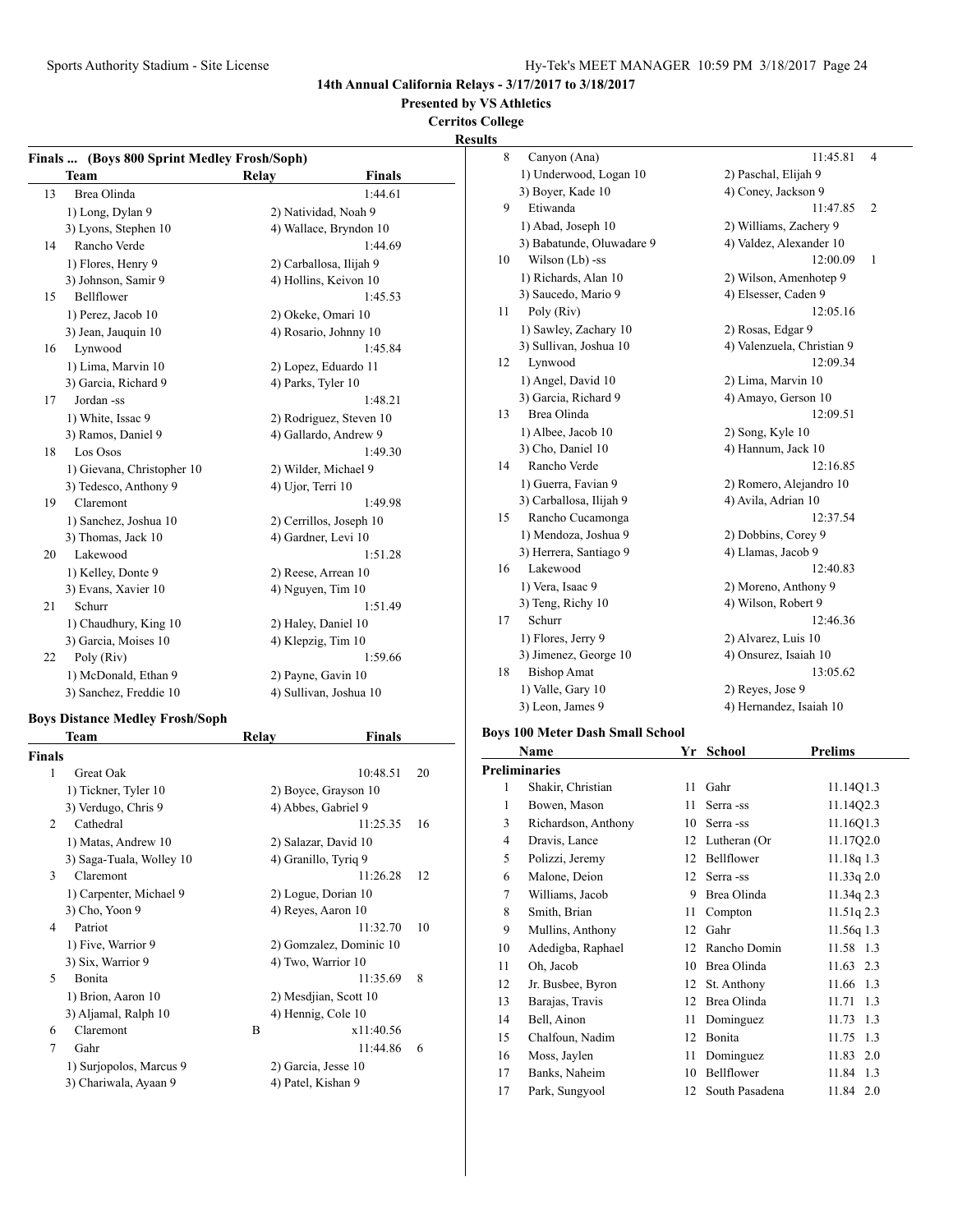**Presented by VS Athletics**

**Cerritos College**

| Preliminaries  (Boys 100 Meter Dash Small School) |                                         |      |                 |                |        |
|---------------------------------------------------|-----------------------------------------|------|-----------------|----------------|--------|
|                                                   | Name                                    |      | Yr School       | <b>Prelims</b> |        |
| 19                                                | Marez, Tristan                          | 11 - | Cathedral       | 11.87 1.3      |        |
| 20                                                | Gordon, David                           |      | 12 Bellflower   | 11.90 2.0      |        |
| 21                                                | Williams, Jaheim                        | 11   | Compton         | 11.95 2.3      |        |
| 22                                                | Vail, Evan                              | 10   | St. Anthony     | 12.27 1.3      |        |
| 23                                                | Kingsbury, Jake                         |      | 10 Bonita       | 12.34 1.3      |        |
| 24                                                | Nishi, Michael                          | 11 - | St. Monica C    | 12.53 2.3      |        |
| 25                                                | Rivas, Francisco                        | 11 - | St. Monica C    | 12.85 1.3      |        |
| 26                                                | Lucas, Shamar                           | 11   | Compton         | 13.12 2.0      |        |
|                                                   | <b>Boys 100 Meter Dash Small School</b> |      |                 |                |        |
|                                                   | Name                                    |      | Yr School       | <b>Finals</b>  |        |
| Finals                                            |                                         |      |                 |                |        |
| 1                                                 | Shakir, Christian                       | 11   | Gahr            | 11.07 1.5      |        |
| 2                                                 | Bowen, Mason                            | 11   | Serra -ss       | 11.17 1.5      |        |
| 3                                                 | Polizzi, Jeremy                         |      | 12 Bellflower   | 11.18 1.5      |        |
| 4                                                 | Richardson, Anthony                     |      | 10 Serra-ss     | $11.25$ 1.5    |        |
| 5                                                 | Mullins, Anthony                        |      | 12 Gahr         | 11.40 1.5      |        |
| 6                                                 | Dravis, Lance                           |      | 12 Lutheran (Or | 11.47 1.5      |        |
| 7                                                 | Williams, Jacob                         |      | 9 Brea Olinda   | 11.49 1.5      |        |
| 8                                                 | Smith, Brian                            | 11   | Compton         | 11.88          | 1.5    |
|                                                   | <b>Boys 200 Meter Dash Small School</b> |      |                 |                |        |
|                                                   | Name                                    | Yr   | <b>School</b>   | <b>Finals</b>  |        |
| Finals                                            |                                         |      |                 |                |        |
| 1                                                 | Renfroe, Eric                           |      | 12 Gahr         | $22.25 +0.0$   |        |
| 2                                                 | Shakir, Christian                       |      | 11 Gahr         | $22.40 +0.0$   |        |
| 3                                                 | Polizzi, Jeremy                         |      | 12 Bellflower   | $22.95 +0.0$   |        |
| 3                                                 | Page, Makarios                          |      | 11 Serra -ss    | $22.95 +0.0$   |        |
| 5                                                 | Richardson, Anthony                     |      | 10 Serra-ss     | $23.26 +0.0$   |        |
| 6                                                 | Cooper Long, Oweelavior                 |      | 12 Beverly Hill | 23.33 0.3      |        |
| 7                                                 | Renken, Jack                            | 11   | South Pasadena  | 23.65 1.3      |        |
| 8                                                 | Oh, Jacob                               |      | 10 Brea Olinda  | 23.66 1.1      |        |
| 9                                                 | Smith, Brian                            | 11 - | Compton         | 23.79 0.3      |        |
| 10                                                | Mideiros, Gypsy                         |      | 11 Bonita       | 23.80 1.1      |        |
| 11                                                | Castellano, Mark                        |      | 9 Bonita        | 23.83 1.1      |        |
| 12                                                | Chalfoun. Nadim                         |      | 12 Bonita       | 23.84 0.3      |        |
| 13                                                | Marez, Tristan                          | 11 - | Cathedral       | $23.89 +0.0$   |        |
| 14                                                | Gray, Anthony                           | 12   | Dominguez       | 24.01          | $+0.0$ |
| 15                                                | Moss, Jaylen                            | 11   | Dominguez       | 24.17          | 0.3    |
| 16                                                | Womack, James                           | 10   | Bellflower      | 24.49          | 0.3    |
| 17                                                | Adedigba, Raphael                       |      | 12 Rancho Domin | 24.51          | 0.3    |
| 18                                                | Gordon, David                           | 12   | Bellflower      | 24.52          | 0.3    |
| 19                                                | Riley, Makai                            | 11   | Brea Olinda     | 24.57          | 1.1    |
| 20                                                | Chibueze, Loveday                       | 11   | Rancho Domin    | 24.73          | 1.1    |
| 21                                                | Douge, Noah                             | 11   | Brea Olinda     | 24.77          | 1.3    |
| 22                                                | Green, Damon                            | 11   | Dominguez       | 24.91          | 1.1    |
| 23                                                | Smith, Bijan                            | 11   | Cathedral       | 25.05          | 0.3    |
| 24                                                | Swan, Mehki                             | 12   | Compton         | 25.15          | 1.1    |
| 25                                                | Urrea, Christopher                      | 11   | Compton         | 25.77          | 1.1    |

| Yr School<br>12<br>Serra -ss<br>11<br>Serra-ss<br>12 Gahr<br>12 Rancho Domin<br>10 Gahr<br>9 Bonita<br>11 Lutheran (Or<br>11 Brea Olinda<br>10 St. Anthony | <b>Finals</b><br>50.81<br>50.99<br>51.66<br>53.45                                         |
|------------------------------------------------------------------------------------------------------------------------------------------------------------|-------------------------------------------------------------------------------------------|
|                                                                                                                                                            |                                                                                           |
|                                                                                                                                                            |                                                                                           |
|                                                                                                                                                            |                                                                                           |
|                                                                                                                                                            |                                                                                           |
|                                                                                                                                                            |                                                                                           |
|                                                                                                                                                            |                                                                                           |
|                                                                                                                                                            | 53.79                                                                                     |
|                                                                                                                                                            | 53.93                                                                                     |
|                                                                                                                                                            | 54.34                                                                                     |
|                                                                                                                                                            | 54.53                                                                                     |
|                                                                                                                                                            | 54.84                                                                                     |
| 11 Cathedral                                                                                                                                               | 55.62                                                                                     |
| 11 Dominguez                                                                                                                                               | 55.89                                                                                     |
| 12 Bellflower                                                                                                                                              | 56.01                                                                                     |
| Bonita                                                                                                                                                     | 56.10                                                                                     |
| 10 Oxford Acade                                                                                                                                            | 56.17                                                                                     |
| 11<br>Dominguez                                                                                                                                            | 56.75                                                                                     |
| 12 Bellflower                                                                                                                                              | 56.91                                                                                     |
| Rancho Domin<br>11                                                                                                                                         | 57.12                                                                                     |
| 12 Brea Olinda                                                                                                                                             | 57.31                                                                                     |
| Brea Olinda                                                                                                                                                | 58.81                                                                                     |
|                                                                                                                                                            |                                                                                           |
|                                                                                                                                                            |                                                                                           |
| Yr<br>School                                                                                                                                               | <b>Finals</b>                                                                             |
|                                                                                                                                                            |                                                                                           |
| Gahr                                                                                                                                                       | 2:07.12                                                                                   |
| 12 Gahr                                                                                                                                                    | 2:08.96                                                                                   |
| St. Anthony<br>11 -                                                                                                                                        | 2:09.96                                                                                   |
| 12 Beverly Hill                                                                                                                                            | 2:11.03                                                                                   |
| Beverly Hill                                                                                                                                               | 2:23.33                                                                                   |
|                                                                                                                                                            |                                                                                           |
|                                                                                                                                                            |                                                                                           |
| Yr<br>School                                                                                                                                               | Finals                                                                                    |
| 12 Gahr                                                                                                                                                    | 4:44.04                                                                                   |
| <b>Beverly Hill</b>                                                                                                                                        |                                                                                           |
|                                                                                                                                                            | 4:46.16                                                                                   |
| <b>Beverly Hill</b><br>10 Brea Olinda                                                                                                                      | 4:51.74                                                                                   |
|                                                                                                                                                            | 4:56.08                                                                                   |
| 11 St. Anthony                                                                                                                                             | 5:20.22                                                                                   |
|                                                                                                                                                            |                                                                                           |
| Yr<br><b>School</b>                                                                                                                                        | Finals                                                                                    |
|                                                                                                                                                            |                                                                                           |
| 12 Bonita                                                                                                                                                  | 9:32.16                                                                                   |
| 11 Cathedral                                                                                                                                               | 9:40.73                                                                                   |
| 9 Cathedral                                                                                                                                                | 9:41.49                                                                                   |
| 12 Cathedral                                                                                                                                               | 9:49.27                                                                                   |
| <b>Bishop Amat</b>                                                                                                                                         | 10:03.34                                                                                  |
|                                                                                                                                                            | 10:12.21                                                                                  |
|                                                                                                                                                            | 10:12.59                                                                                  |
|                                                                                                                                                            | 10:31.75                                                                                  |
|                                                                                                                                                            | 10:37.56                                                                                  |
|                                                                                                                                                            | 10:49.95                                                                                  |
|                                                                                                                                                            | 11<br>12 Gahr<br>10 St. Monica C<br>St. Monica C<br>11 -<br>12 Gahr<br>Beverly Hill<br>12 |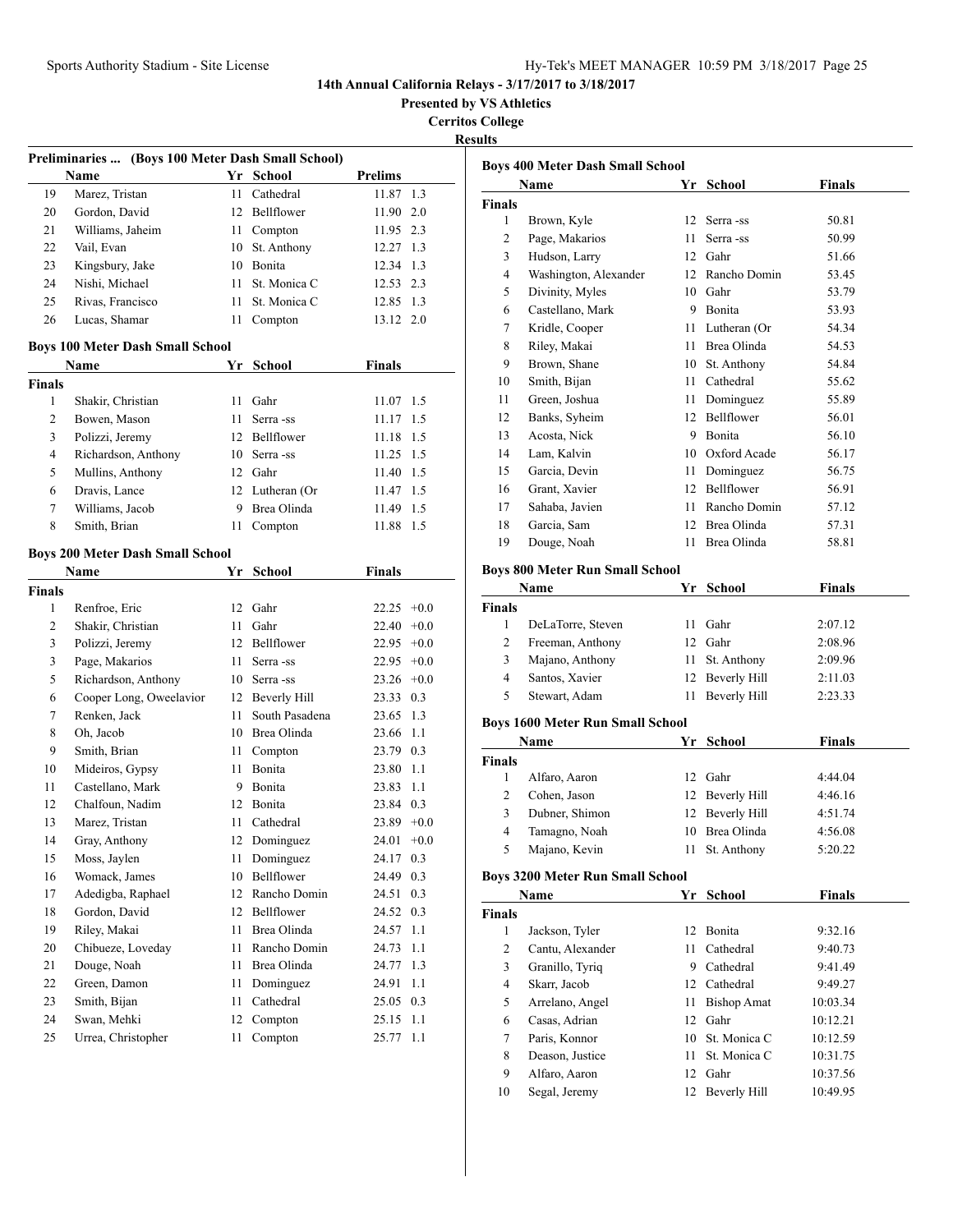**Presented by VS Athletics**

**Cerritos College**

**Results**

|                | Finals  (Boys 3200 Meter Run Small School) |    |                     |                |
|----------------|--------------------------------------------|----|---------------------|----------------|
|                | Name                                       |    | Yr School           | <b>Finals</b>  |
| 11             | Madsen, Josh                               | 11 | St. Anthony         | 11:05.83       |
|                | <b>Boys 110 Meter Hurdles Small School</b> |    |                     |                |
|                | Name                                       |    | Yr School           | <b>Prelims</b> |
|                | <b>Preliminaries</b>                       |    |                     |                |
| 1              | Castellon, Jose                            |    | 12 Rubidoux         | 15.50Q1.2      |
| 2              | Jasper, Merrell                            |    | 12 Bellflower       | 16.81Q1.4      |
| 3              | McGarvey, Dylan                            |    | 12 Bonita           | 16.05Q1.2      |
| 4              | Smith, Tyler                               |    | 12 St. Anthony      | 16.94Q1.4      |
| 5              | Ryu, Dong                                  |    | 10 Brea Olinda      | 17.61q 1.4     |
| 6              | Reid, Zach                                 |    | 10 Bonita           | 18.63q 1.2     |
| 7              | Cain, Jacob                                |    | 11 Brea Olinda      | 19.44q 1.4     |
|                |                                            |    |                     |                |
|                | <b>Boys 110 Meter Hurdles Small School</b> |    |                     |                |
|                | Name                                       |    | Yr School           | <b>Finals</b>  |
| <b>Finals</b>  |                                            |    |                     |                |
| 1              | Castellon, Jose                            |    | 12 Rubidoux         | 15.56 2.0      |
| 2              | Smith, Tyler                               | 12 | St. Anthony         | 15.82 2.0      |
| 3              | McGarvey, Dylan                            |    | 12 Bonita           | 15.96 2.0      |
| $\overline{4}$ | Reid, Zach                                 |    | 10 Bonita           | 16.76 2.0      |
|                | <b>Boys 300 Meter Hurdles Small School</b> |    |                     |                |
|                | Name                                       |    | Yr School           | <b>Finals</b>  |
| <b>Finals</b>  |                                            |    |                     |                |
| 1              | Castellon, Jose                            |    | 12 Rubidoux         | 41.15          |
| 2              | Wilson, Vinny                              |    | 12 Lutheran (Or     | 42.19          |
| 3              | DeJesus, Tyler                             |    | 12 Brea Olinda      | 42.28          |
| 4              | McGarvey, Dylan                            |    | 12 Bonita           | 42.60          |
| 5              | Reid, Zach                                 |    | 10 Bonita           | 43.44          |
| 6              | Jasper, Merrell                            |    | 12 Bellflower       | 44.06          |
| 7              | Cohen, Matthew                             |    | 11 Lutheran (Or     | 44.30          |
| 8              | Ryu, Dong                                  |    | 10 Brea Olinda      | 44.58          |
| 9              | Green, Peter                               |    | 12 Bonita           | 46.26          |
| 10             | Cain. Jacob                                | 11 | Brea Olinda         | 46.59          |
| 11             | Pineda, Tyler                              |    | 11 Gahr             | 47.17          |
|                |                                            |    |                     |                |
|                | <b>Boys 4x100 Meter Relay Small School</b> |    |                     |                |
|                | Team                                       |    | Relay               | Prelims        |
|                | <b>Preliminaries</b>                       |    |                     |                |
| 1              | Gahr                                       |    |                     | 42.44Q         |
| 2              | Lutheran (Orange)                          |    |                     | 44.23Q         |
| 3              | Bellflower                                 |    |                     | 44.61Q         |
| 4              | Dominguez                                  |    |                     | 45.35Q         |
| 5              | Brea Olinda                                |    |                     | 44.69q         |
| 6              | Bonita                                     |    |                     | 45.32q         |
| 7              | Rancho Dominguez Prep                      |    |                     | 45.36q         |
| 8              | Compton                                    |    |                     | 48.83q         |
|                | <b>Boys 4x100 Meter Relay Small School</b> |    |                     |                |
|                | Team                                       |    | Relay               | <b>Finals</b>  |
| <b>Finals</b>  |                                            |    |                     |                |
| 1              | Gahr                                       |    |                     | 42.64<br>20    |
|                | 1) Mullins, Anthony 12                     |    | 2) Renfroe, Eric 12 |                |
|                |                                            |    |                     |                |

| Brea Olinda                 | 44.63                   | 16 |
|-----------------------------|-------------------------|----|
| $1)$ Oh, Jacob $10$         | 2) Rivera, Noah 12      |    |
| 3) Hayes, Stephen 12        | 4) Williams, Jacob 9    |    |
| Lutheran (Orange)           | 44.99                   | 12 |
| 1) Dravis, Lance 12         | 2) Wilson, Vinny 12     |    |
| 3) McCray, Kyle 10          | 4) Maturino, Daniel 11  |    |
| <b>Bonita</b>               | 45.38                   | 10 |
| 1) Mideiros, Gypsy 11       | 2) Kingsbury, Jake 10   |    |
| 3) Chalfoun, Nadim 12       | 4) Reeves, Henry 11     |    |
| Rancho Dominguez Prep       | 46.07                   | 8  |
| 1) Washington, Alexander 12 | 2) Adedigba, Raphael 12 |    |
| 3) Chibueze, Loveday 11     | 4) Udeagha, Ireke 11    |    |
|                             |                         |    |

## **Boys 4x200 Meter Relay Small School**

|                | Team                      | Relay               | <b>Finals</b>               |
|----------------|---------------------------|---------------------|-----------------------------|
| <b>Finals</b>  |                           |                     |                             |
| 1              | Gahr                      |                     | 1:28.09<br>20               |
|                | 1) Mullins, Anthony 12    | 2) Renfroe, Eric 12 |                             |
|                | 3) Shakir, Christian 11   |                     | 4) Davis, Alonso 12         |
| $\overline{c}$ | Serra -ss                 |                     | 1:30.12<br>16               |
|                | 1) Addison, Bryan 11      |                     | 2) Bowen, Mason 11          |
|                | 3) Richardson, Anthony 10 | 4) Brown, Kyle 12   |                             |
| 3              | Lutheran (Orange)         |                     | 12<br>1:34.46               |
|                | 1) Maturino, Daniel 11    |                     | 2) Wilson, Vinny 12         |
|                | 3) McCray, Kyle 10        | 4) Dravis, Lance 12 |                             |
| 4              | Dominguez                 |                     | 1:34.52<br>10               |
|                | 1) Moss, Jaylen 11        |                     | 2) Gray, Anthony 12         |
|                | 3) Garcia, Devin 11       |                     | 4) Manley, Randy 11         |
| 5              | St. Anthony               |                     | 1:35.93<br>8                |
|                | 1) Smith, Tyler 12        |                     | 2) Jr. Busbee, Byron 12     |
|                | 3) Vail, Evan 10          |                     | 4) Pollard, Devante 9       |
| 6              | Rancho Dominguez Prep     |                     | 1:40.02<br>6                |
|                | 1) Adedigba, Raphael 12   |                     | 2) Udeagha, Ireke 11        |
|                | 3) Chibueze, Loveday 11   |                     | 4) Washington, Alexander 12 |
| 7              | Brea Olinda               |                     | 1:45.39<br>$\overline{4}$   |
|                | 1) Garcia, Sam 12         | 2) Riley, Makai 11  |                             |
|                | 3) Stupin, Ethan 10       | 4) Douge, Noah 11   |                             |
|                | <b>Bellflower</b>         |                     | DO                          |
|                | 1) Banks, Naheim 10       |                     | 2) Gordon, David 12         |
|                | 3) Womack, James 10       |                     | 4) Polizzi, Jeremy 12       |
|                |                           |                     |                             |

#### **Boys 4x400 Meter Relay Small School**

| Team                | Relay               | <b>Finals</b>        |
|---------------------|---------------------|----------------------|
| <b>Finals</b>       |                     |                      |
| Dominguez           |                     | $3:45.89$ 20         |
| 1) Manley, Randy 11 | 2) Garcia, Devin 11 |                      |
| 3) Green, Joshua 11 |                     | 4) Ramirez, Angel 10 |

## **Boys 4x800 Meter Relay Small School**

|               | Team                   | Relav              | Finals               |
|---------------|------------------------|--------------------|----------------------|
| <b>Finals</b> |                        |                    |                      |
|               | Rubidoux               |                    | $8:23.58$ 20         |
|               | 1) Guzman, Humberto 12 |                    | 2) Gonzalez, Erik 12 |
|               | 3) Ramos, Kevin 10     | 4) Valencia, Leo 9 |                      |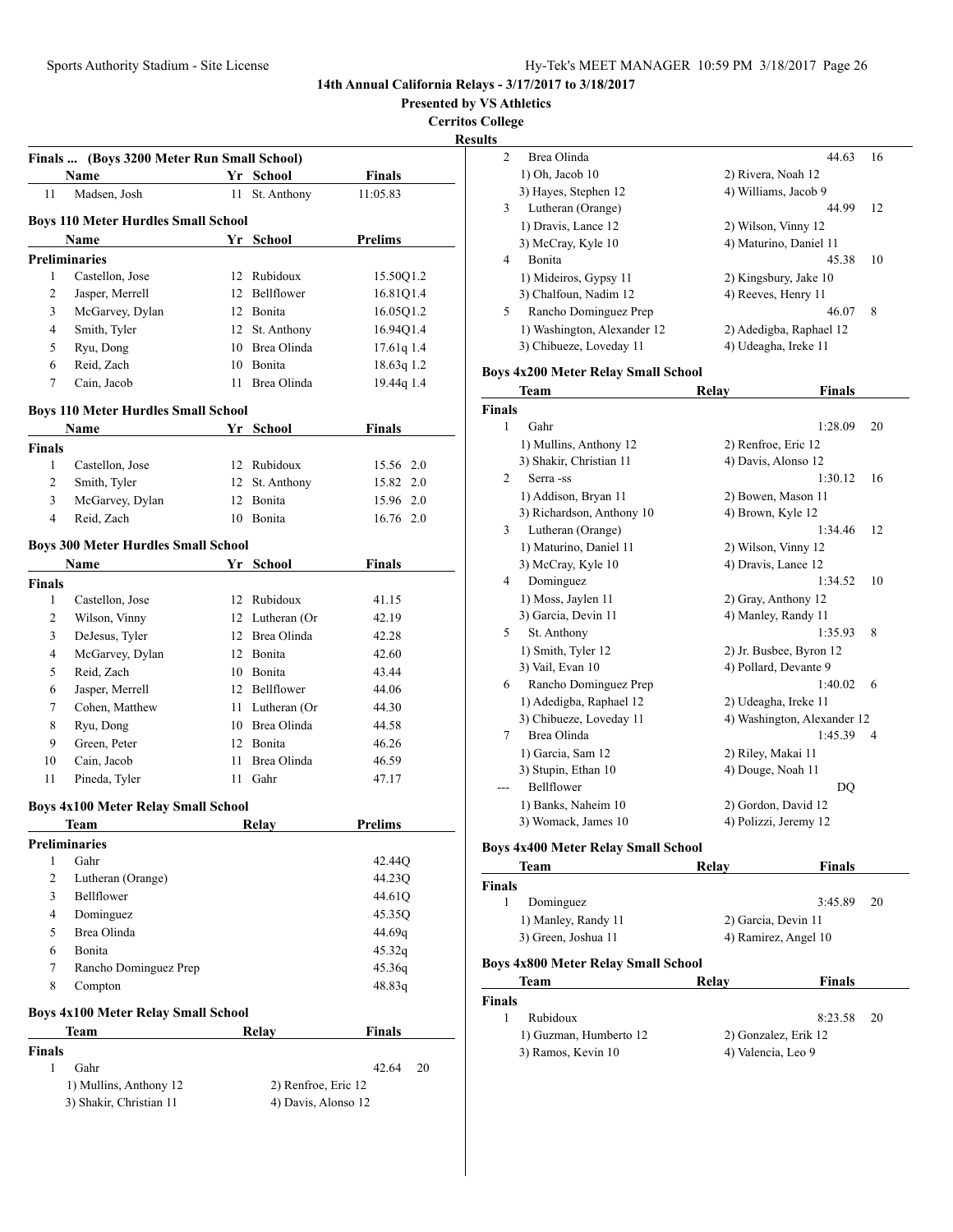**Presented by VS Athletics**

**Cerritos College**

**Results**

| Finals  (Boys 4x800 Meter Relay Small School) |                          |                         |                           |    |
|-----------------------------------------------|--------------------------|-------------------------|---------------------------|----|
|                                               | <b>Team</b>              | Relay                   | <b>Finals</b>             |    |
| 2                                             | Gahr                     |                         | 8:38.59                   | 16 |
|                                               | 1) Freeman, Anthony 12   | 2) DeLaTorre, Steven 11 |                           |    |
|                                               | 3) Martinez, Bryan 11    | 4) Rivas, Marc 11       |                           |    |
| 3                                             | Beverly Hills            |                         | 9:00.90                   | 12 |
|                                               | 1) Santos, Xavier 12     | 2) Stewart, Adam 11     |                           |    |
|                                               | 3) Bertini, Francesco 11 | 4) Soltani, Raustin 12  |                           |    |
| 4                                             | <b>Bishop Amat</b>       |                         | 9:06.09                   | 10 |
|                                               | 1) Arrelano, Angel 11    |                         | 2) Orozco, Christopher 12 |    |
|                                               | 3) Mendoza, Xavier 11    | 4) Reves, Jose 9        |                           |    |
| 5                                             | Brea Olinda              |                         | 9:39.03                   | 8  |
|                                               | 1) Bayani, Joshua 11     | 2) Guerrero, Zach 12    |                           |    |
|                                               | 3) Thornburgh, Chris 11  | 4) Edberg, Jacob 12     |                           |    |
|                                               |                          |                         |                           |    |

## **Boys 4x1600 Meter Relay Small School**

|                | Team                      | Relav<br>Finals        |    |
|----------------|---------------------------|------------------------|----|
| Finals         |                           |                        |    |
| 1              | Brea Olinda               | 18:09.42               | 20 |
|                | 1) Orellana, Gio 12       | 2) Perez, Daniel 12    |    |
|                | 3) Dempsey, John 11       | 4) Myers, Caleb 12     |    |
| 2              | Rubidoux                  | 18:16.27               | 16 |
|                | 1) Guzman, Humberto 12    | 2) Valencia, Leo 9     |    |
|                | 3) Ramos, Kevin 10        | 4) Gonzalez, Erik 12   |    |
| 3              | Jordan -ss                | 18:21.70               | 12 |
| $\overline{4}$ | Gahr                      | 19:22.25               | 10 |
|                | 1) Alfaro, Aaron 12       | 2) Casas, Adrian 12    |    |
|                | 3) Gracian, Jorge 11      | 4) Jumani, Abdul 11    |    |
| 5              | <b>Bishop Amat</b>        | 19:48.19               | 8  |
|                | 1) Orozco, Christopher 12 | 2) Reyes, Jose 9       |    |
|                | 3) Mendoza, Xavier 11     | 4) Arrelano, Angel 11  |    |
| 6              | Beverly Hills             | 20:52.08               | 6  |
|                | 1) Masutani, James 11     | 2) Stewart, Adam 11    |    |
|                | 3) Dubner, Shimon 12      | 4) Han-Pham, Dalton 12 |    |

#### **Boys 1600 Sprint Medley Small School**

|               | Team                   | Relay                | <b>Finals</b>          |    |
|---------------|------------------------|----------------------|------------------------|----|
| <b>Finals</b> |                        |                      |                        |    |
| 1             | Lutheran (Orange)      |                      | 3:47.97                | 20 |
|               | 1) Maturino, Daniel 11 | 2) McCray, Kyle 10   |                        |    |
|               | 3) Dravis, Lance 12    | 4) Mowery, Lucas 11  |                        |    |
| 2             | Dominguez              |                      | 3:54.49                | 16 |
|               | 1) Gray, Anthony 12    | 2) Manley, Randy 11  |                        |    |
|               | 3) Garcia, Devin 11    | 4) Ramirez, Angel 10 |                        |    |
| 3             | Compton                |                      | 4:11.08                | 12 |
|               | 1) Swint, Christian 11 |                      | 2) Trimble, Reggie 10  |    |
|               | 3) Smith, Brian 11     |                      | 4) Delgado, Antonio 11 |    |

# **Boys Distance Medley Small School**

|                        | Team               | Relav | Finals                |      |
|------------------------|--------------------|-------|-----------------------|------|
| <b>Finals</b>          |                    |       |                       |      |
|                        | Rubidoux           |       | 10:25.49              | - 20 |
|                        | 1) Ramos, Kevin 10 |       | 2) Castellon, Jose 12 |      |
| 3) Guzman, Humberto 12 |                    |       | 4) Gonzalez, Erik 12  |      |

| 2 | <b>Bonita</b>             | 10:42.34                | 16 |
|---|---------------------------|-------------------------|----|
|   | 1) Hidalgo, David 11      | 2) Hennig, Connor 10    |    |
|   | 3) Mideiros, Gypsy 11     | 4) Beckum, Dillon 12    |    |
| 3 | Gahr                      | 11:27.26                | 12 |
|   | 1) DeLaTorre, Steven 11   | 2) Gracian, Jorge 11    |    |
|   | 3) Freeman, Anthony 12    | 4) Jumani, Abdul 11     |    |
| 4 | <b>Bishop Amat</b>        | 11:35.65                | 10 |
|   | 1) Orozco, Christopher 12 | 2) Ruelas, Timothy 10   |    |
|   | 3) Reyes, Jose 9          | 4) Arrelano, Angel 11   |    |
| 5 | St. Anthony               | 12:27.17                | 8  |
|   | 1) Majano, Kevin 11       | 2) Majano, Anthony 11   |    |
|   | 3) Madsen, Josh 11        | 4) Brown, Shane 10      |    |
| 6 | Brea Olinda               | 12:53.89                | 6  |
|   | 1) Sprague, Kevin 11      | 2) Scanlan, Bryan 12    |    |
|   | 3) Worral, Matt 12        | 4) Thornburgh, Chris 11 |    |

#### **Boys High Jump Small School**

| Name           |                                      | Yr | <b>School</b>       | <b>Finals</b> |            |
|----------------|--------------------------------------|----|---------------------|---------------|------------|
| <b>Finals</b>  |                                      |    |                     |               |            |
| 1              | Crosby, Tony                         | 12 | Gahr                | $6 - 00.00$   |            |
| $\mathfrak{2}$ | Schoerner, Max                       | 12 | South Pasadena      | J6-00.00      |            |
| 3              | Smith, Tyler                         | 12 | St. Anthony         | 5-10.00       |            |
| $\overline{4}$ | Warren, Carter                       | 10 | Brea Olinda         | 5-08.00       |            |
| 5              | Morris, Thomas                       | 11 | Lutheran (Or        | 5-06.00       |            |
| 6              | Fogel, David                         |    | 12 Beverly Hill     | 5-04.00       |            |
| 7              | Wehba, Carl                          | 11 | <b>Beverly Hill</b> | 5-02.00       |            |
| $\tau$         | Bentley, Ryan                        | 9  | Lutheran (Or        | 5-02.00       |            |
|                | <b>Boys Pole Vault Small School</b>  |    |                     |               |            |
| <b>Name</b>    |                                      |    | Yr School           | <b>Finals</b> |            |
| <b>Finals</b>  |                                      |    |                     |               |            |
| 1              | Castillo, Brian                      | 12 | Bellflower          | 11-06.00      |            |
| $\overline{c}$ | Jacobo, Jacob                        | 12 | Bellflower          | 11-00.00      |            |
| 3              | James, Cyrus                         | 12 | Bellflower          | J11-00.00     |            |
| $\overline{4}$ | Gilbert, Brandon                     | 10 | <b>Bonita</b>       | 10-00.00      |            |
| 5              | Kumar, Brian                         | 11 | Bellflower          | J10-00.00     |            |
|                | <b>Boys Long Jump Small School</b>   |    |                     |               |            |
|                | Name                                 | Yr | <b>School</b>       | <b>Finals</b> |            |
| <b>Finals</b>  |                                      |    |                     |               |            |
| 1              | Oh, Jacob                            | 10 | Brea Olinda         | 18-01.75      | NWI        |
| $\overline{c}$ | Park, Sungyool                       | 12 | South Pasadena      | 16-04.75      | <b>NWI</b> |
| 3              | Reid, Zach                           | 10 | <b>Bonita</b>       | 15-06.00      | <b>NWI</b> |
| ---            | Ard, Mark                            | 9  | Lutheran (Or        | <b>FOUL</b>   |            |
|                | <b>Boys Triple Jump Small School</b> |    |                     |               |            |
| Name           |                                      |    | <b>School</b>       | <b>Finals</b> |            |
| <b>Finals</b>  |                                      |    |                     |               |            |
| 1              | Valdez, Reggie                       | 10 | Brea Olinda         | 40-09.50      | 1.1        |
| 2              | Chau, Richard                        | 11 | Oxford Acade        | 40-02.00      | $+0.0$     |
| 3              | McTeggart, William                   | 12 | Brea Olinda         | 39-08.50      | 0.4        |
| 4              | Gray, Rylan                          | 11 | Gahr                | 37-04.50      | 2.5        |
| 5              | Cooper Long, Oweelavior              | 12 | <b>Beverly Hill</b> | 36-10.00      | 1.5        |